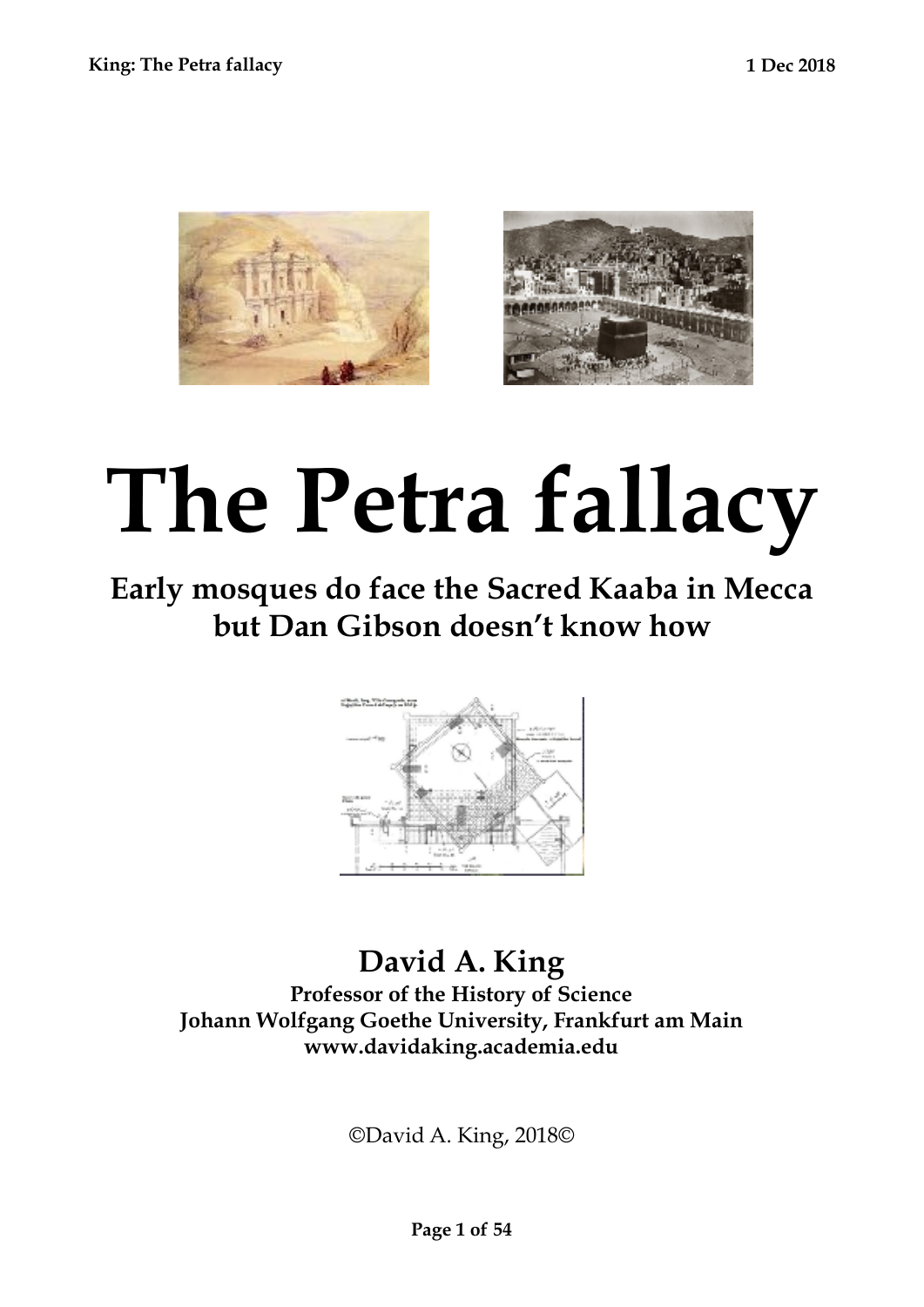Notes:

Dan Gibson's book *Early Islamic Qiblas* (2017) prompted my reply "From Petra back to Mecca: from *pibla* back to *qibla*" (2017). His "Comparing two *qibla* theories" (2018) has prompted the present response. The abundant reliable publications on the determination of the sacred direction toward the sacred Kaaba in Mecca are here listed for the first time.

To understand why this early mosque in Iraq was pulled down and rebuilt in a different direction, read on ... , but rest assured, it all has nothing to do with Petra.



Keywords: Islam, Kaaba, Ka'ba, Mecca, Makkah, La Mecque, *qibla*, قبلة, sacred geography, sacred direction, Petra, *pibla*, Nabataeans, astronomical alignments, mosque orientations, archaeoastronomy, ethnoastronomy, cardinal & solstitial directions, astronomical horizon phenomena, trigonometry, geometry, *qibla*-maps, *qibla*-indicators, Dan Gibson, revisionist, fallacy, Amod Jason Deus, A. J. Deus, Ottoman mosques, ...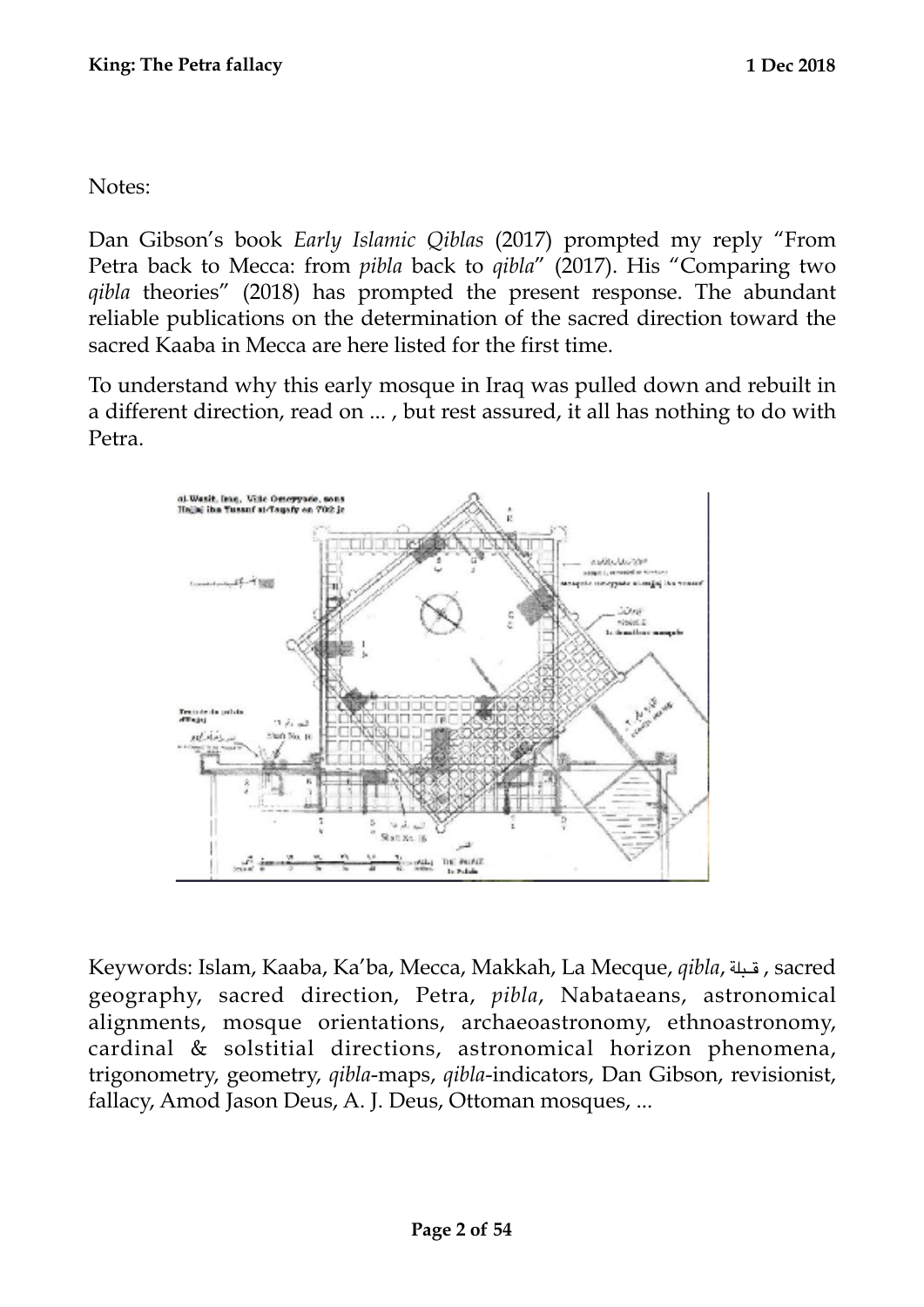#### **Table of contents:**

| Introduction                                                                      | 5  |
|-----------------------------------------------------------------------------------|----|
| Revisionist fascination with N. W. Arabia                                         | 8  |
| Enter Dan Gibson with his Early Islamic Qiblas (2017)                             | 11 |
| Nabataean orientations before Gibson                                              | 11 |
| Accurate mosque orientations towards Petra                                        | 12 |
| Mosque orientation before Gibson                                                  | 12 |
| Some basics                                                                       | 14 |
| Gibson's "Comparing two qibla theories" (2018)                                    | 18 |
| The orientation of the Kaaba                                                      | 21 |
| Gibson's conclusions regarding orientations                                       | 22 |
| Some individual mosques                                                           | 23 |
| Criticism of Gibson's methodology                                                 | 26 |
| Why do we do this?                                                                | 26 |
| Critiques of critiques                                                            | 28 |
| Dan Gibson's "qibla tool"                                                         | 32 |
| New light and new darkness on orientations of mosques in Anatolia and beyond      | 34 |
| Suggestions for future research                                                   | 35 |
| Concluding remarks                                                                | 38 |
|                                                                                   | 39 |
| Bibliography of books, articles and websites on historical qibla determinations39 |    |
| Early Western works                                                               | 40 |
| General works on Islamic astronomy (selected)                                     |    |
|                                                                                   | 40 |
| Islamic folk astronomy (selected)                                                 | 41 |
| Archaeoastronomy and ethnoastronomy                                               | 42 |
| Selected works on the determination of the qibla                                  | 42 |
| General                                                                           | 42 |
| Jerusalem and Mecca                                                               | 43 |
| The orientation of the Kaaba                                                      | 43 |
| Islamic sacred geography                                                          | 43 |
| Studies of folk astronomical and legal texts on finding the qibla                 | 44 |
| Determination of the qibla by geometry or trigonometry                            | 44 |
| General overviews                                                                 | 44 |
| al-Bīrūnī and his monumental work on mathematical geography                       | 44 |
| Methods to determine the meridian                                                 | 45 |
| The use of the magnetic compass                                                   | 45 |
| Qibla-methods proposed by individual Muslim scientists                            | 45 |
| Cartographical solutions                                                          | 47 |
| Instruments for finding the qibla                                                 | 47 |
| Lists of historical qibla-values* for different localities                        | 47 |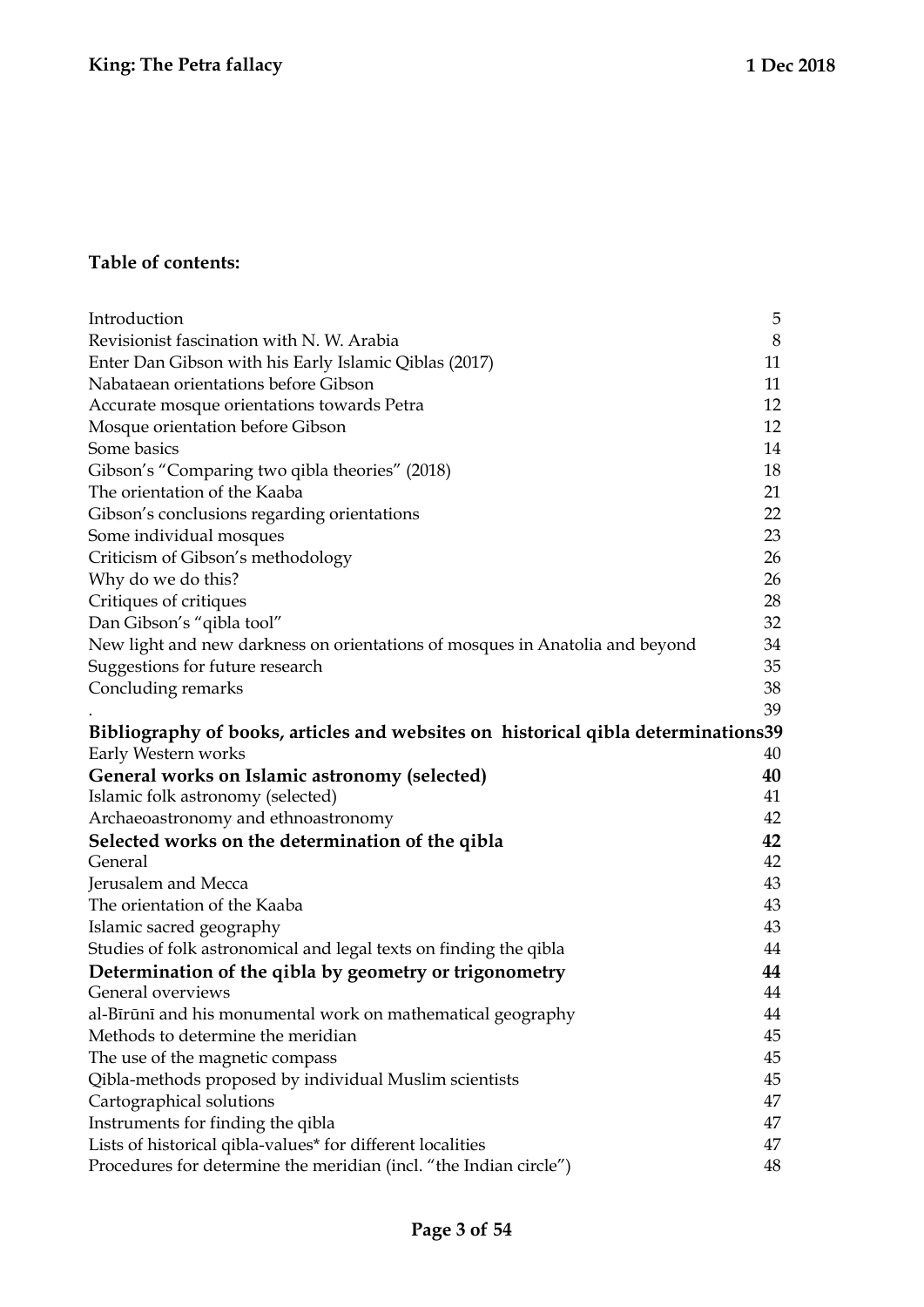| Simple procedures for architects to lay out mosques             | 48 |
|-----------------------------------------------------------------|----|
| Orientations of mosques and religious architecture (by region)  | 48 |
| General                                                         | 48 |
| Hejaz                                                           | 49 |
| Iran                                                            | 49 |
| Central Asia                                                    | 49 |
| Cairo                                                           | 49 |
| al-Andalus                                                      | 50 |
| The Maghrib                                                     | 50 |
| Turkey                                                          | 51 |
| The Balkans                                                     | 51 |
| Greece                                                          | 51 |
| Miscellania                                                     | 51 |
| Recent publications in languages other than English             | 51 |
| Miscellaneous non-historical writings                           | 52 |
| <b>Enter the revisionists</b>                                   | 52 |
| Dan Gibson and the aftermath                                    | 52 |
| Excursus: The archaeoastronomical reality of Petra and Nabataea | 53 |
| A. J. Deus                                                      | 53 |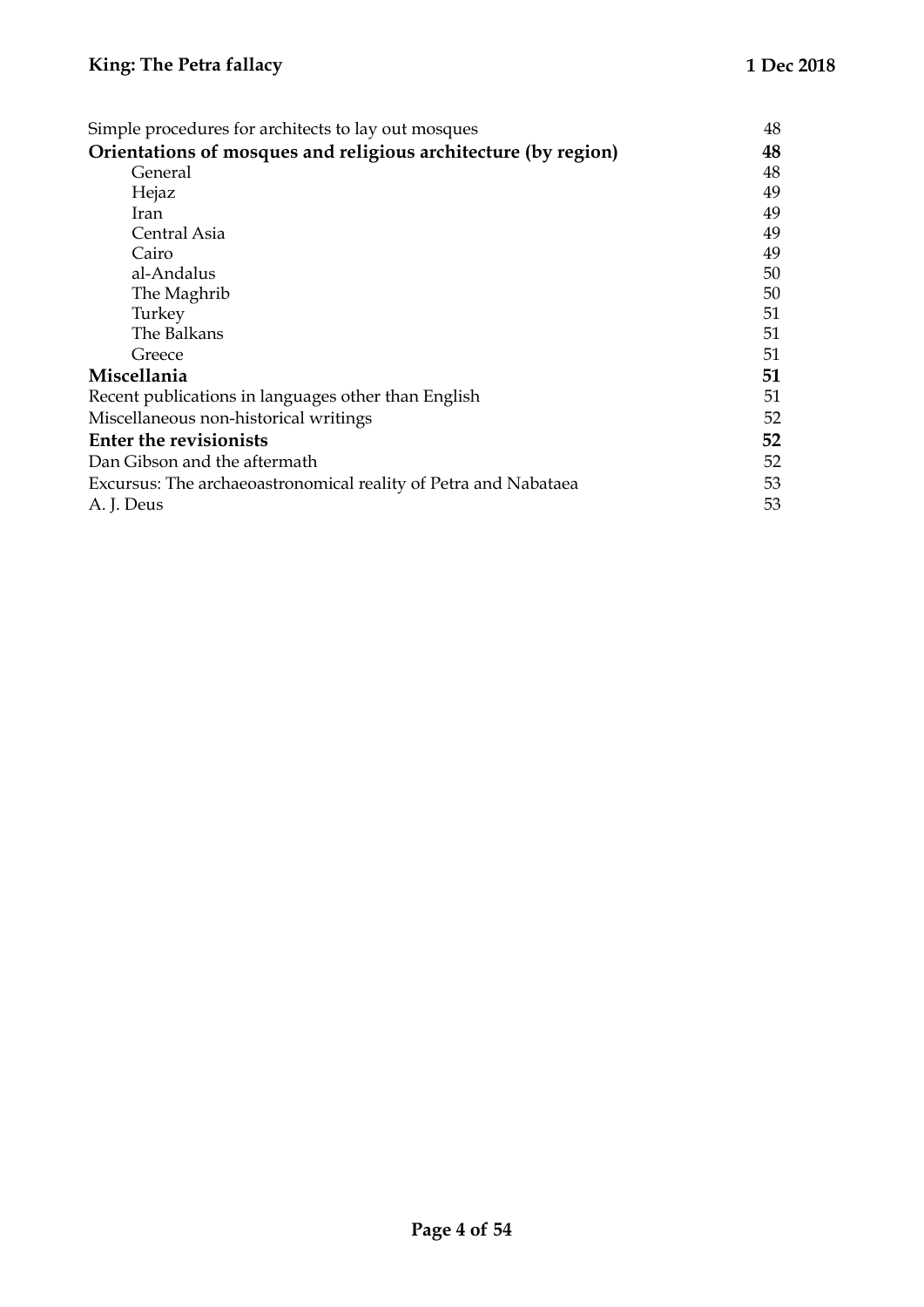## <span id="page-4-0"></span>**Introduction**

"قبلة والغرب الشرق بي ما" "What is between the east and the west is a *qibla*." Statement attributed to the Prophet Muḥammad.

"The Kaaba is the *qibla* for the Sacred Mosque, the Sacred Mosque is the *qibla* for the sacred precincts (of Mecca and it environs), and the sacred precincts are the *qibla* for the inhabitants of the whole world from where the sun rises to where it sets." Ibn al-Qāṣṣ (*ca*. 975), القبلة دلئل كتاب , *Kitāb Dalā'il al-qibla*, quoted in King, *World-Maps for finding the direction of Mecca* (1999), p. 749.

"The most significant characteristic of the mosque is the direction that it faces." H. Masud Taj, "The influence of qibla in Islamic cities" (1999).

"None of the mosques which Gibson thinks were built facing Petra has anything to do with Petra, ... ". DAK, "From Petra back to Makka" (2017).

For over 1,400 years, Islamic civilization has taken the orientation of sacred space more seriously than any other civilization in human history. The sacred direction towards the sacred Kaaba in Mecca is called *qibla* in the languages of the Muslim commonwealth. The ways in which Muslims have determined the *qibla* over the centuries constitute a complicated story, but several facts are known:

• The Arabs before Islam had an intricate system of what we now call 'folk astronomy' based on what one can see in the heavens.

• The Kaaba has a rectangular base which is astronomically aligned; its major axis points toward the rising of Canopus, the brightest star in the southern sky, and its minor axis is defined by summer sunrise and winter sunset. Its four corners point roughly in the cardinal directions.

The Muslims developed a sacred geography in which, over the centuries, various schemes were developed in which segments of the perimeter of the Kaaba corresponded to sectors of the world which had the same *qibla*, defined in terms of astronomical risings and settings. The first such schemes appear in Baghdad in the 9th century.

• By the early 9th century, the Muslims had accessed the geographical and mathematical knowledge of their predecessors, which meant that for the first time they could calculate the *qibla* using (medieval) geographical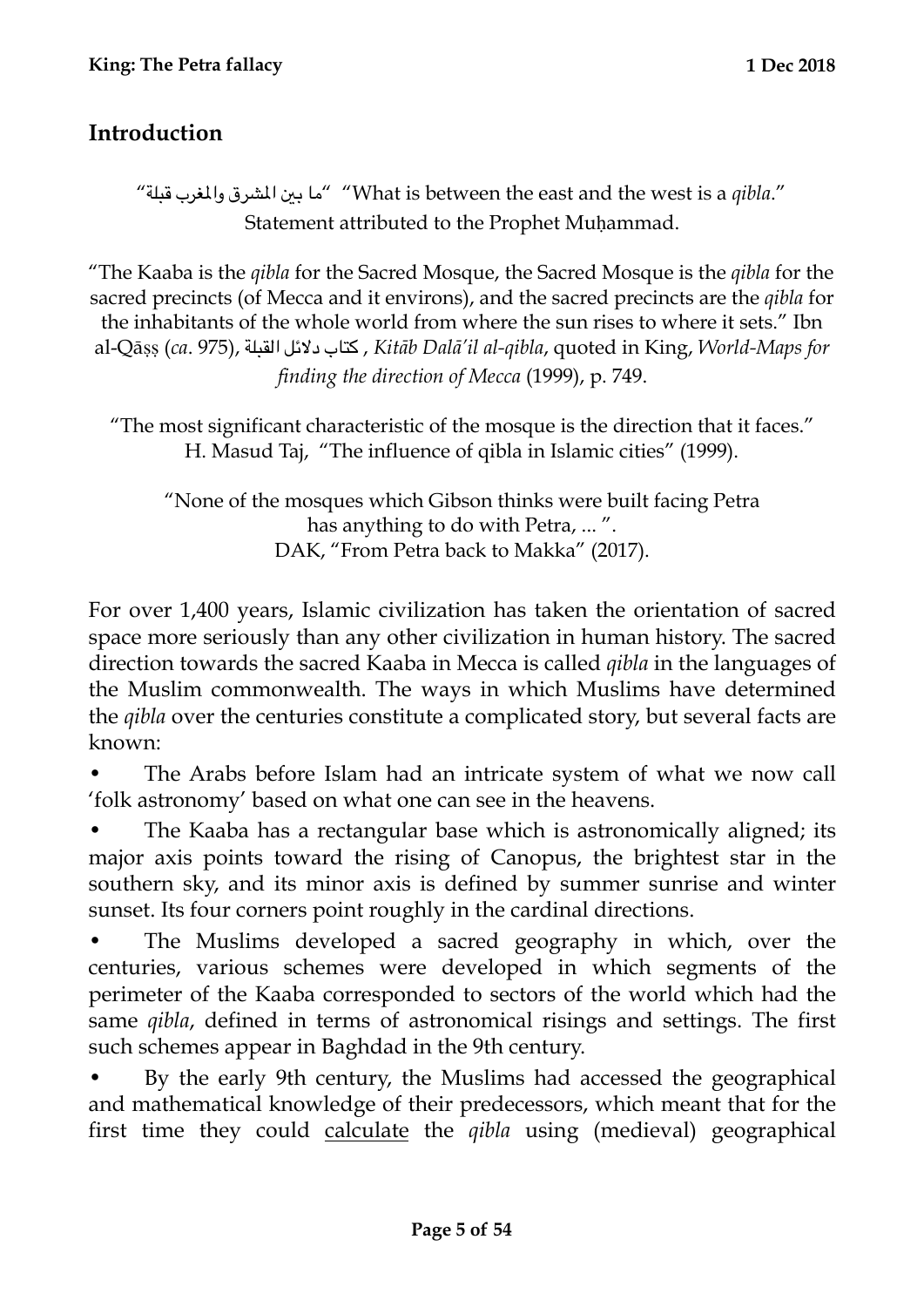coordinates and mathematical procedures. (Of course, this would not mean that they could find the **MODERN** direction of Mecca.)

• From the 7th to the 9th century and also occasionally thereafter until the 19th century, Muslims used astronomical alignments to lay out the *qibla*. From the 9th century to the present Muslims have also used mathematical methods to calculate the *qibla*.

Few people know anything about this these days. Indeed, most Muslims think that all mosques face Mecca. Yet if they would investigate just a few historical mosque orientations they would be surprised. For medieval mosques face the Kaaba rather than Mecca. There is a subtle, but highly significant difference. How can they 'face' a distant edifice that is not visible? How these mosques actually 'face' the Kaaba is something we moderns have to learn. And the matter of the *qibla* is not only about mosques: it is about every Muslim at home and abroad, in life and in death, who follows the prescriptions relating to the sacred direction of Islam.

**\*\*\*\*\*** 

One of my concerns over the past 50 years has been to attempt to document – mainly for the first time – the ways in which Muslims over many centuries have used astronomy in the service of their religion:

- to regulate the lunar calendar through the sighting of the crescent;
- to organize the times of the five daily prayers; and
- to determine the *qibla* or sacred direction toward the Kaaba.

To do this I first read what my teachers Karl Schoy (1877-1925) and Ted Kennedy (1912-2010) had written about these subjects using medieval Arabic sources. Particularly important were Kennedy's translations of and commentaries on the writings of al-Bīrūnī, the greatest scientist in early Islamic history, which dealt with the second and third of these topics.

I spent many years looking at thousands of medieval Arabic manuscripts and hundreds of scientific instruments in libraries and museums around the world. Since nobody had ever looked at most of these manuscripts for centuries, I inevitably found things that were new. Some of my results took some Muslim colleagues by surprise. Western colleagues are, I find, becoming less and less interested in anything to do with classical Islamic Studies. And that field is plagued by revisionists who think that no medieval Arabic texts are trustworthy and who eagerly rewrite a chapter of Islamic history relying instead on the ramblings of some early Christian bishop in Armenia (I exaggerate, but not much).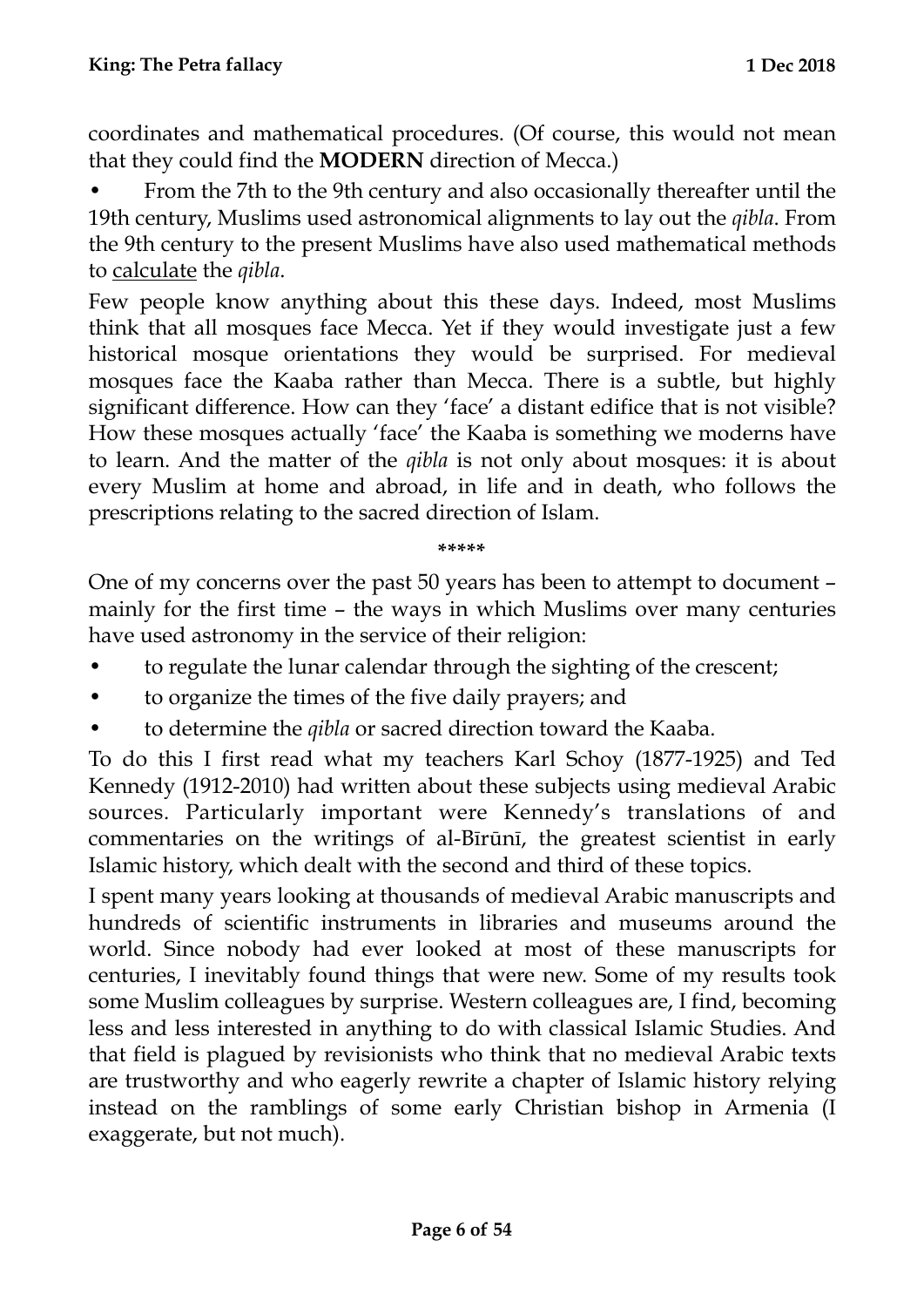Some of my publications in the history of Islamic astronomy include studies of the following subjects:

- the astronomical alignments of the rectangular base of the Kaaba;
- the methods with which Muslims from the earliest period could have determine the *qibla* by simple folk astronomy;
- the notion of a sacred geography about the Kaaba, with sectors of the world having the same *qibla* defined by astronomical horizon phenomena;
- the methods by which the Muslim scientists could calculate the *qibla* for a given locality;
- the geographical tables showing longitudes and latitudes of hundreds of localities from al-Andalus to China together with their *qibla*s in degrees and minutes;
- the extraordinarily sophisticated mathematical tables displaying the *qibla* for any locality with which the user enters its (medieval) longitude and latitude in the table and reads the value of the (medieval) *qibla*;
- the remarkable cartographical grids produced by Muslim scientists enabling the user to reading off the (medieval) *qibla* on a circular scale and the distance to Mecca on a diametrical scale.
- the medieval Arabic texts discussing the palettes of accepted directions for the *qibla* and for mosque orientations in specific localities, which partly explains the wide range of mosque orientations in these places (notably Córdoba, Cairo and Samarqand).

Over the past few decades numerous colleagues have published papers on various mathematical procedures proposed by individual Muslim scholars for finding the *qibla*, and some of my colleagues and former graduate students have written on the procedures involving folk astronomy and astronomical alignments. The interested reader can survey what has been written on historical *qibla*-determinations in the bibliography appended to this paper.

We have left it to others to write on such controversial topics as the conflict regarding the *qibla* – is it south-east or north-east? – amongst Muslims in North America. Frequently over the years other folk have introduced the factor that the Earth is not a sphere into the *qibla* discussion, which is not helpful.

In 1999 I published a book dealing with the way Muslims have determined the sacred direction over for some 1,400 years. This presented an overview of the earliest procedures of using astronomical alignments to face an astronomically-aligned Kaaba, with different means of calculating the *qibla*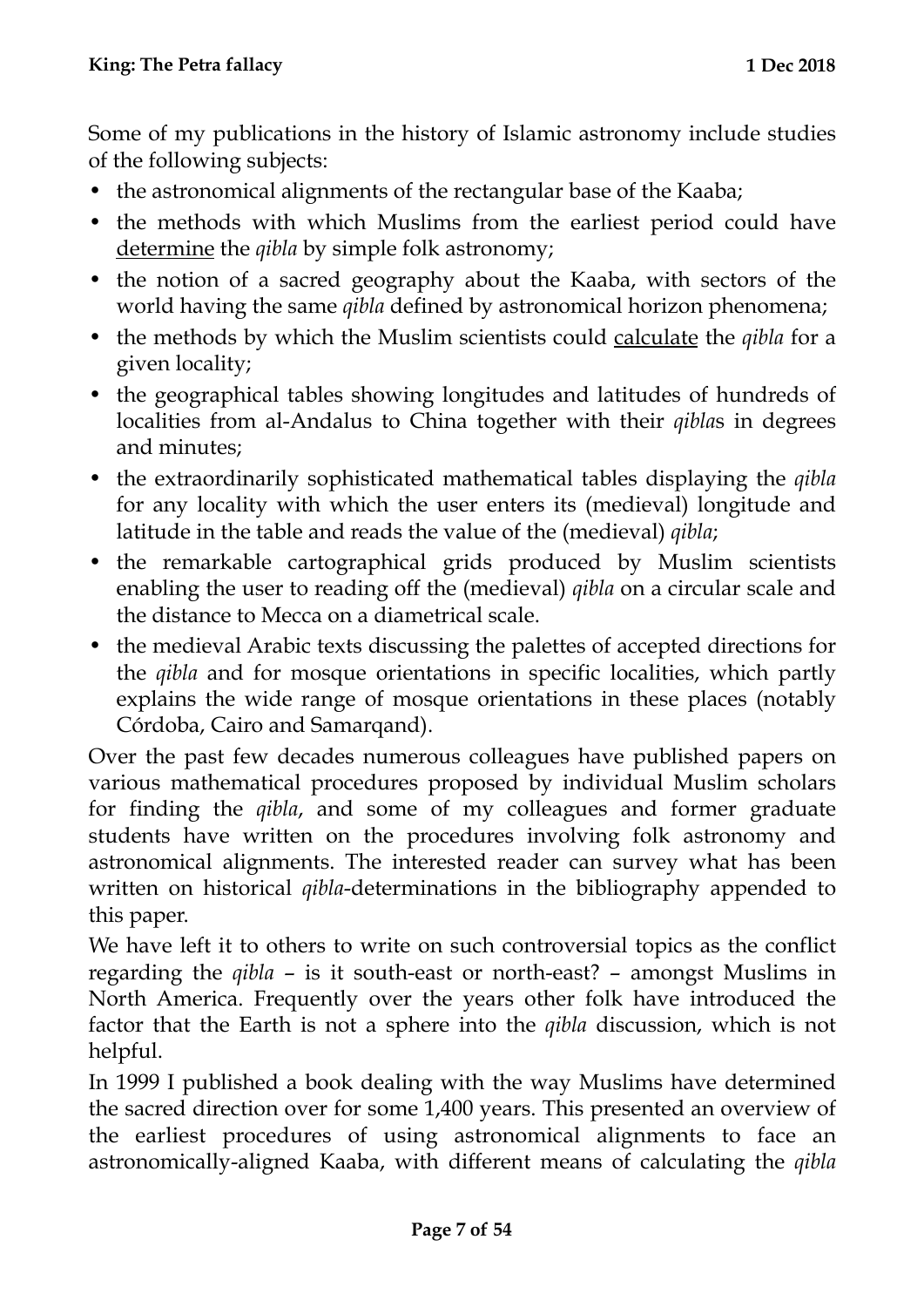using geographical coordinates and trigonometric or geometric methods. But the book focusses on the mathematical tables that were devised giving the *qibla* as an angle in degrees and minutes to the local meridian for the whole Muslim world; the geographical tables giving for the principal localities in the Muslim world the *qibla* and distance to Mecca; and the cartographical Mecca-centred grids which enable the user to read off the *qibla* and distance to Mecca for any locality in the (classical and medieval) world.

None of these materials was known 50 years ago. And inevitably none of them are mentioned in uninformed popular accounts of the *qibla* such as one finds in Wikipedia. I never thought while preparing all my research that some day someone would come along and announce that all early mosques are oriented toward a location other than Mecca. No serious scholar, Muslim or non-Muslim, would ever have thought that mosques might have been deliberately oriented toward somewhere other than Mecca. If they had, they would rightly be considered to be deranged.

## <span id="page-7-0"></span>**Revisionist fascination with N. W. Arabia**

"Lies can become truth, if we do not stop them." Warning on CNN international, Nov., 2018.

Some 50 years ago some over-enthusiastic London-based Arabists – John Wansbrough and his students Michael Cook & Patricia Crone – came up with the idea that Islam began not in Mecca but somewhere unspecified in N. W. Arabia. This was a curious idea, not least because there were no obvious potential sites. One of the principal and most convincing arguments for their bold assertion was the 'fact' that the earliest mosques in Egypt and Iraq do not face Mecca, but rather some locality in N. W. Arabia. Some 25 years ago I pointed out to Michael Cook the folly of this assertion, explaining that the earliest mosque in Egypt faces winter sunrise and the earliest mosque in Iraq faces winter sunset; so, of course, these mosques do not face (the **MODERN**  direction of) Mecca. Nor were they deliberately aligned towards anywhere in N. W. Arabia. They were deliberately aligned to face toward the Kaaba. Cook reacted to this information by saying, most appropriately: "It's a bit late".

Yes, the earliest Muslims in Egypt and Iraq used winter sunset and winter sunrise, respectively, for the *qibla*, not because they were stupid, but because they were smart. How else to face an edifice they could not see: all savvy ancient peoples have used astronomical alignments for one reason or another. From al-Andalus to Central Asia early mosques were built in astronomical directions later referred to as *qiblat al-ṣaḥāba* or *qiblat al-tābi*ʿ*īn*, "the qibla of the first or second generations of Muslims".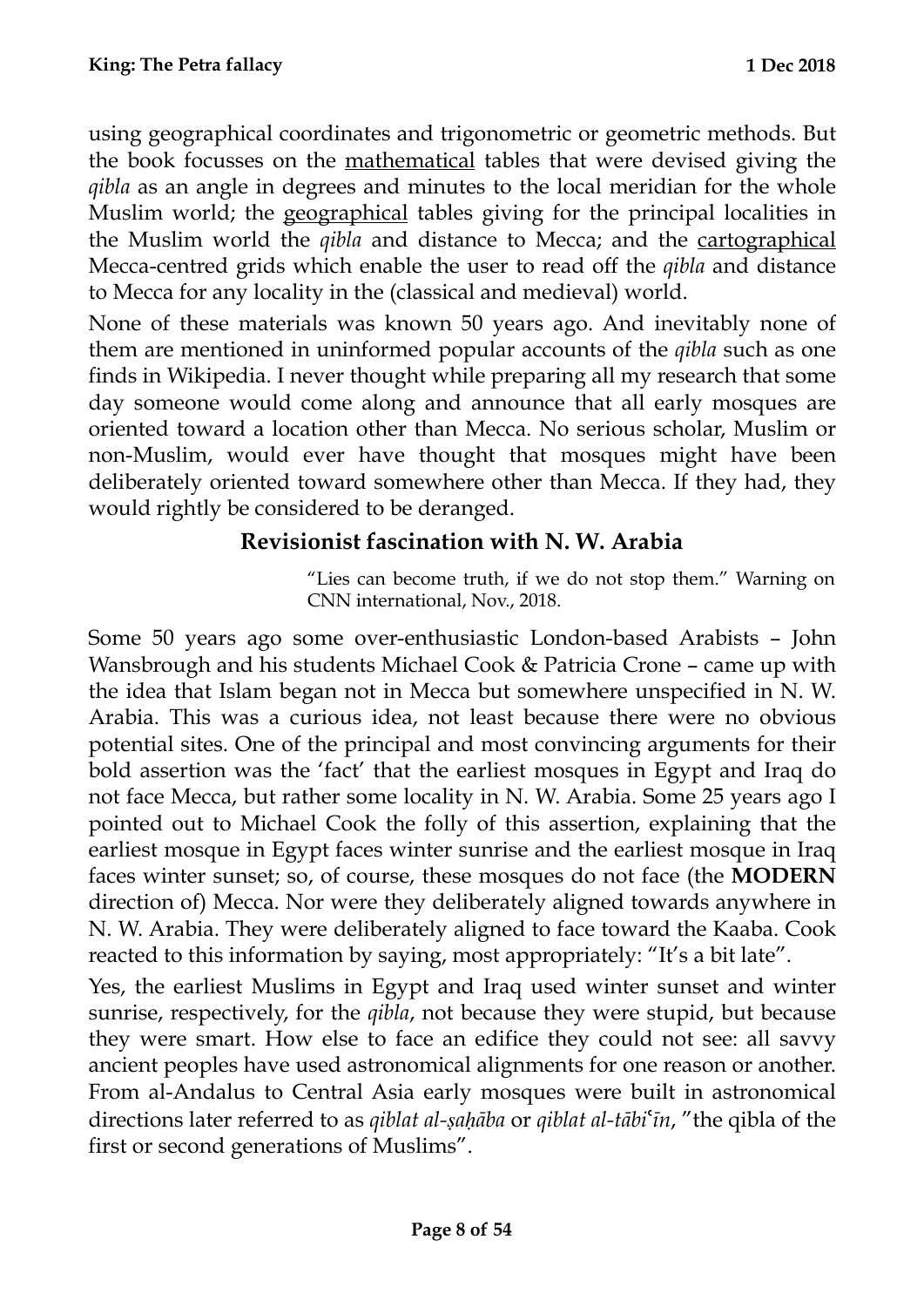My present intention is simple: it is to warn the unsuspecting reader that the only other person ever to have written generally on the subject of mosque orientations

- (a) has no qualifications to correctly interpret the available data;
- (b) has no understanding of the fact that **MODERN** directions from one place to another cannot be used to investigate the reasons underlying the orientation of **PRE-MODERN** architecture;
- (c) seems oblivious to the fact that there is well-established discipline called archaeoastronomy and has no understanding of astronomical alignments;
- (d) has erred monumentally in his interpretation of mosques that were built on pre-existing religious architecture or to fit with pre-Islamic city plans;
- (e) has no understanding of how mosques were laid out over the centuries;
- (f) has no control over any of the numerous medieval Arabic sources legal, astronomical, folk astronomical, and mathematical, geographical – relating to the determination of the *qibla*; and
- (g) prefers to refrain from citing the vast existing bibliography on the subject. Worse still, he
- (g) has settled on a nice-enough locality, Petra, as the focus of early Islam where in the early 7th century there were no Arabs, no Muslims, and no Jews, and, in brief, there was not much going on.

And worse than that,

(h) both his activities in a field which he does not master and his false conclusions have already contributed to somewhat dubious causes.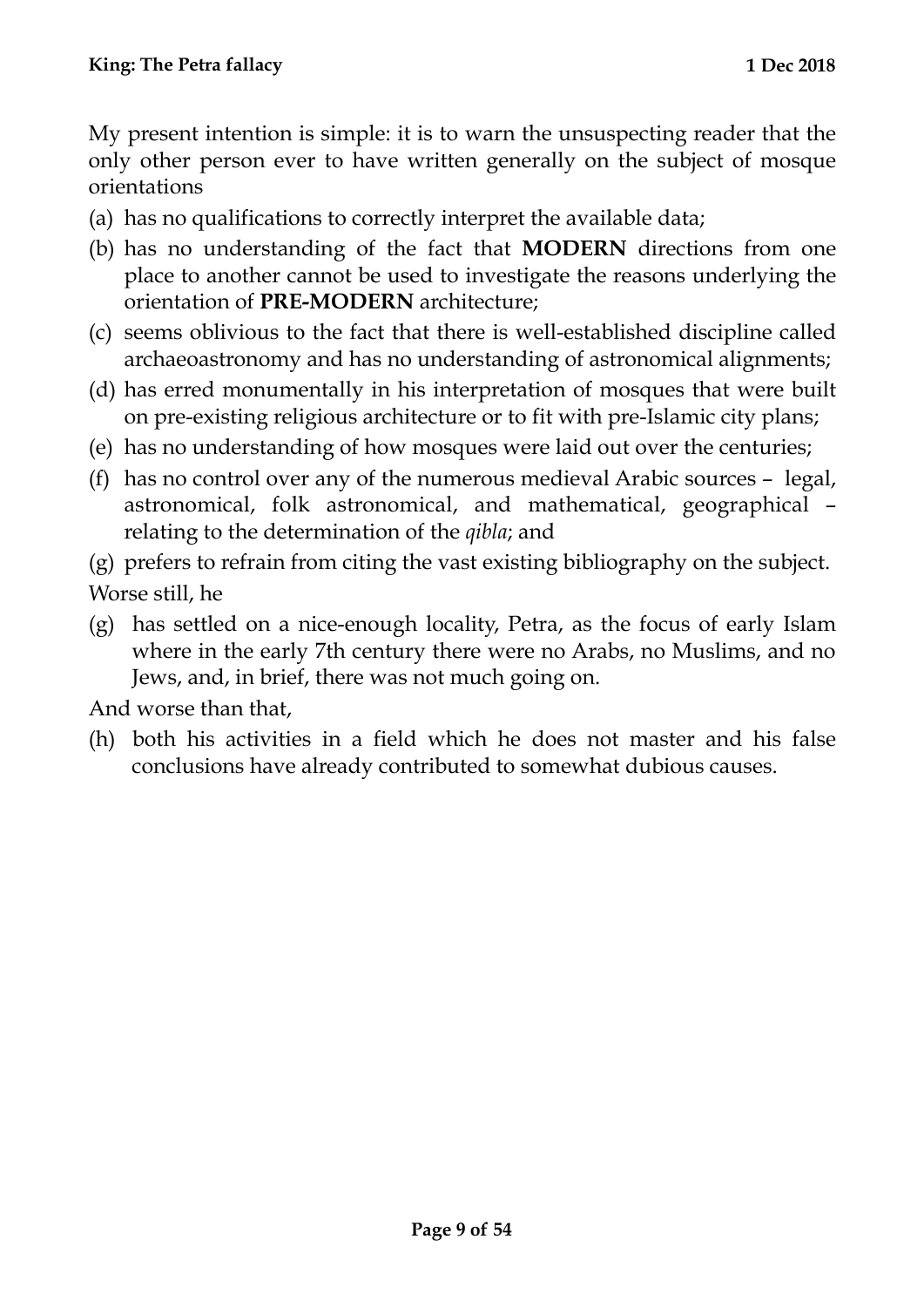

A schematic representation of the fallacy propounded by Cook & Crone. They observed that the earliest mosques in Egypt and Iraq appeared to be aligned toward a place in N. W. Arabia rather than toward Mecca. This, they wrongly thought, confirmed their theory that the origins of Islam were somewhere in N. W. Arabia rather than in Mecca. In fact, the mosques are aligned with the Kaaba in Mecca by means of astronomical horizon phenomena, namely, winter sunrise in Egypt and winter sunset in Iraq.

The first generation of Muslims knew what they were doing with regard to mosque orientations and later generations over many centuries developed remarkable and more sophisticated means for finding the sacred direction. We moderns just have to learn how they dealt with the need to align mosques in the sacred direction toward the sacred Kaaba in Mecca. It is not something one can imitate or investigate with an iPhone, and no Google maps are going to help much.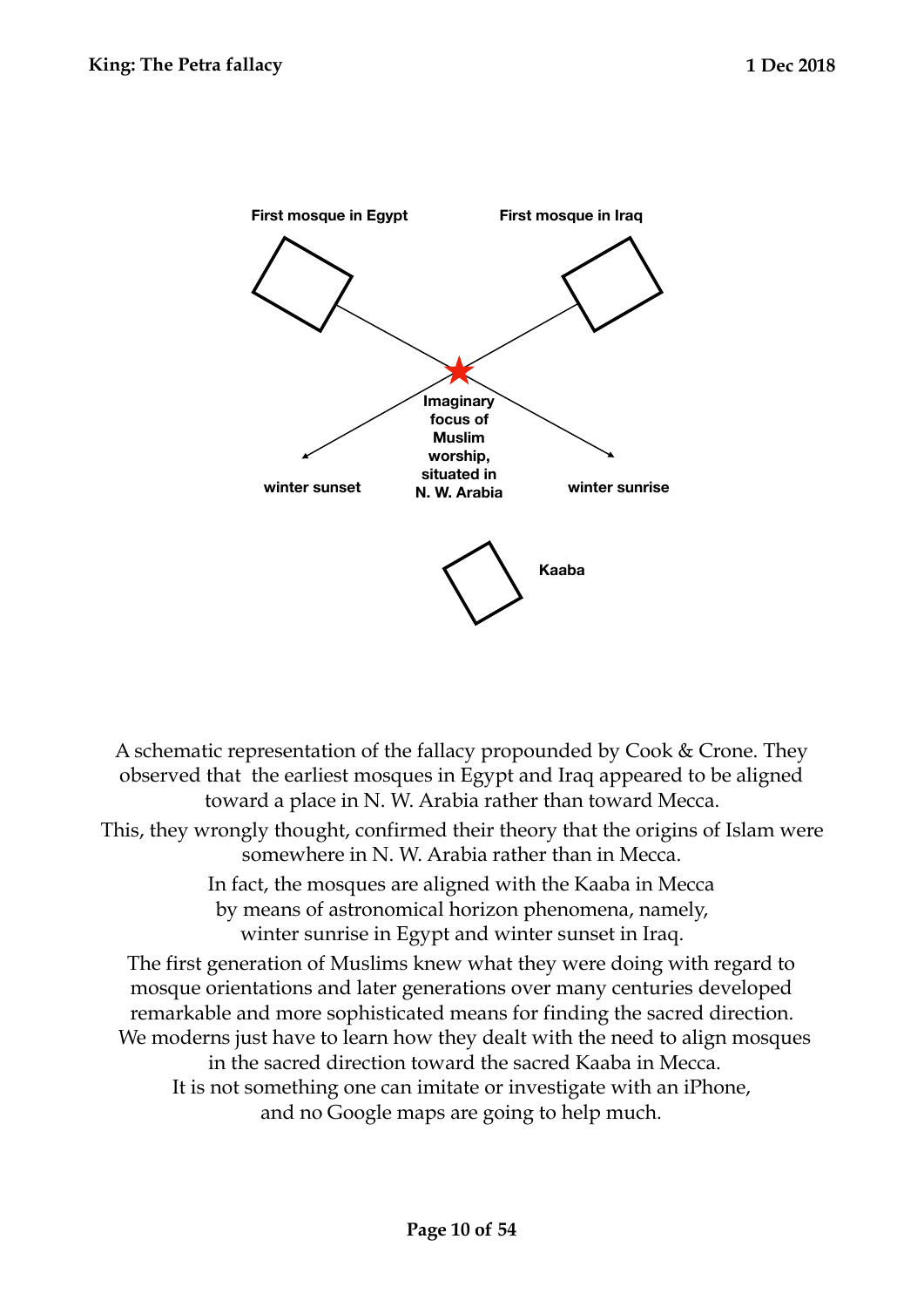## <span id="page-10-0"></span>**Enter Dan Gibson with his** *Early Islamic Qiblas* **(2017)**

I refer to Dan Gibson, a Canadian amateur Near East archaeologist with no formal academic training but with Christian missionary connections who has convinced himself and wants to convince the world that Islam started in Petra rather than Mecca and Medina.

He is certainly very creative: for example, he is able to find numerous implicit references to Petra in the *Qur'ān* that nobody before him had ever noticed. The prominent Arabist Arthur Jeffrey in his book *The foreign vocabulary of the Qur'ān* (1938) documented numerous Aramaic words but I do not recall any specifically Nabataean words. (One of my first papers at graduate school was on the Aramaic loan-words in the *Qur'ān* for a course on Biblical Aramaic.) The Nabataeans may have been Arabs, and they have left us inscriptions in Nabataean, a dialect of Aramaic, but they spoke a form of Arabic. I leave this to the specialists. The problem for Gibson is that by the early 7th century they had left Petra.

Gibson claims to be able to interpret the orientations of any early mosque. He presents as 'proof' of his Petra theory the 'fact' that a good number of the 50 odd earliest mosques are oriented to within a degree or two with Petra in sight, not Mecca. And, Gibson claims, the real Kaaba was originally in Petra anyway. All this happily confirms his theory that Islam started in Petra, not Mecca. This contradicts everything we know about early Islam and contemporaneous Petra, let alone the sacred direction or *qibla*, but mainly because it is based on the most obvious false premisses. Since Gibson has no idea how the first generations of Muslims might have determined the direction toward anywhere – Petra or Mecca – he compares the orientation of mosques laid out well over 1,200-1,400 years ago with **MODERN** directions toward Petra and Mecca.

Let me say at the outset that I believe that Gibson is sincere even though he is misguided; he really believes what he has discovered is new and exciting, substantiated by evidence which he is the first person to present. (Certainly nobody before Gibson has presented this dazzling array of mosque orientations.) But he cannot believe there is another explanation to all of his orientations which does not involve Petra at all. As they say in new-speak, he just doesn't get it.

## <span id="page-10-1"></span>**Nabataean orientations before Gibson**

If Gibson is ill-informed about Muslim practice regarding orientations, he appears to be quite clueless about earlier Nabataean practice in Petra and elsewhere. He apparently does not know that even his favourite Nabataeans used astronomical alignments – the cardinal and solstitial directions – for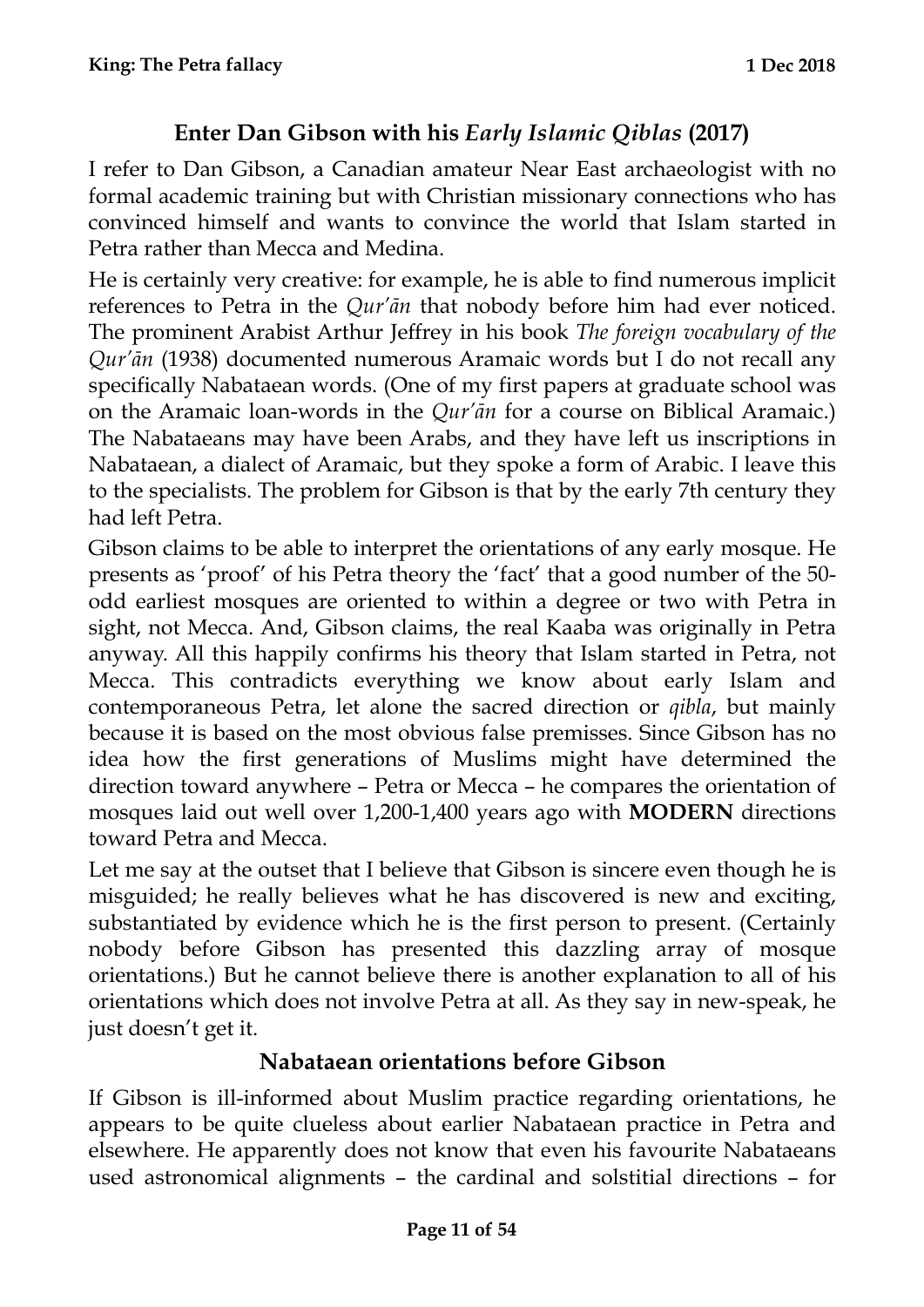orienting their religious architecture and their tombs. Not a single historian of Nabataean history, language, religion, architecture or culture has come out with any item of information that would give credence to this breaking news about Petra. Which of course brings us back to Cook & Crone and their imaginary cradle of Islam in N. W. Arabia. Few would disagree that Petra is the nicest place in the entire region. But in the early 7th century it had long ceased to thrive and it appears to have been more or less deserted.

#### <span id="page-11-0"></span>**Accurate mosque orientations towards Petra**

" ... Turkish architects were not smart enough to read an angle off a table and draw a corresponding line on the ground [*sic*]." Deus, p. 7.

" ... none of the mosques by Mimar Sinan point to Mecca [*sic*] ... ." Deus, p. 19.

To give credence to his Petra theory Gibson needs to rewrite the history of science, a subject about which he is singularly uninformed. He wants us to accept that when the first generation of Muslims expanded out of Petra (!) they knew all about astrolabes (!) and spherical trigonometry (!) and the like. When they wanted to build mosques around the world from al-Andalus to China facing the Kaaba in Petra they used these advanced mathematical techniques to calculate the *pibla* (my word) toward Petra and they were able to do this to within a degree or two. In fact, the 'real' Muslims used simple astronomical alignments to find the direction of the Kaaba, and there was no need for any mathematical system. (However, as part of the Graeco-Roman world, the Nabataeans long before the advent of Islam did have such devices as sundials.)

#### <span id="page-11-1"></span>**Mosque orientation before Gibson**

Gibson's claim about Petra deliberately ignores everything that modern scholarship has uncovered about the ways Muslims over the centuries have determined the sacred direction. His first book *Qur'ânic Geography* (2011) had not a single reference to any serious book or article on the *qibla*. His later works have been padded with a few references to my works but they deliberately omit any reference to five articles which presented an overview of what was known before Gibson appeared on the scene:

- "On the astronomical orientation of the Kaaba" (with Gerald S. Hawkins) (1982);
- "Astronomical alignments in medieval Islamic religious architecture" (1982);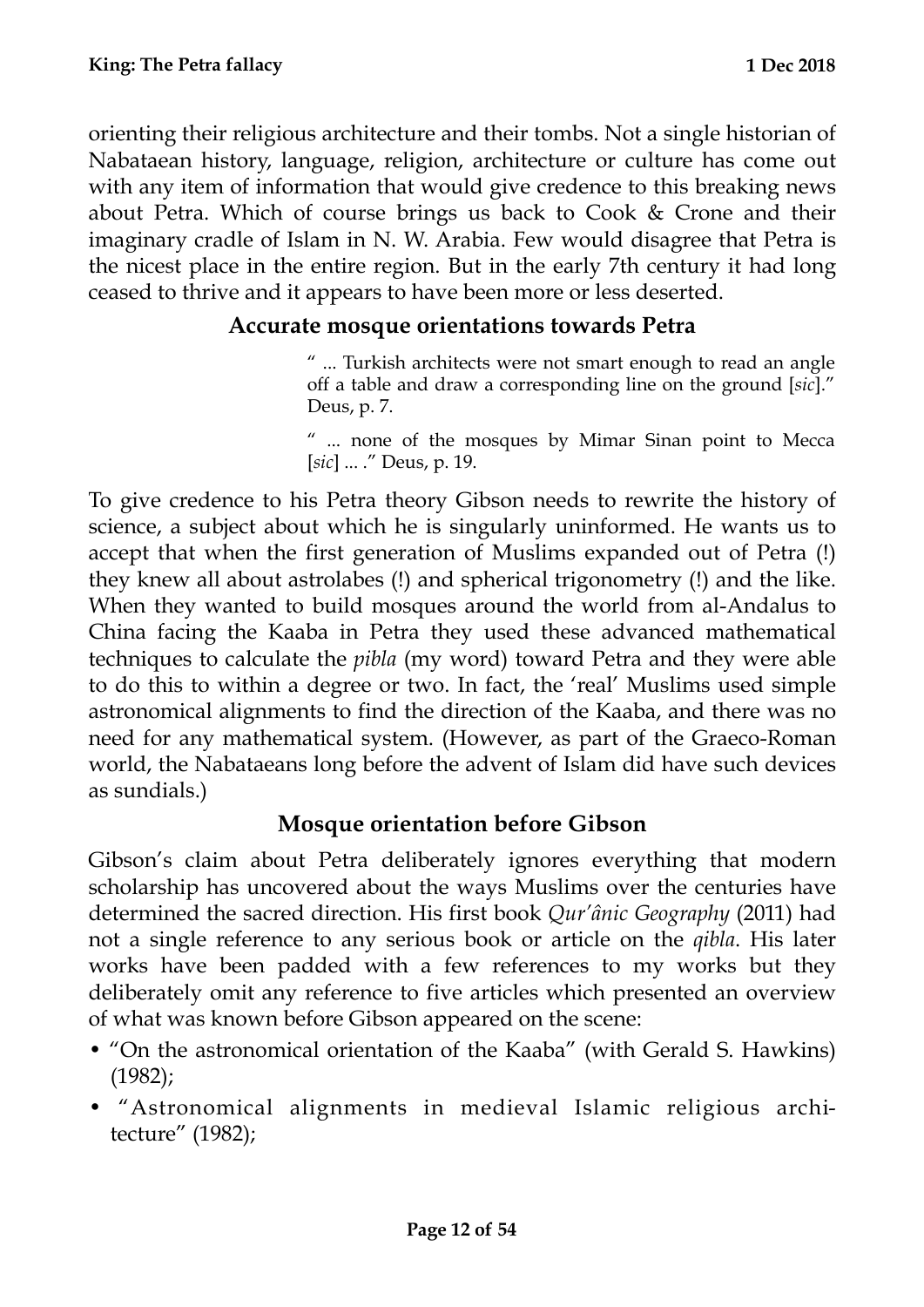- "The orientation of medieval Islamic religious architecture and cities" (1995);
- "The earliest Islamic mathematical methods and tables for finding the direction of Mecca" (1996); and
- "The sacred geography of Islam" (2005).

For myself, I am fairly confident that Islam started in Mecca and Medina, and that all early mosques were deliberately aligned to face the astronomicallyaligned Kaaba in Mecca. These orientations were achieved by the early Muslims with a considerable amount of success within the limits of their capabilities, mainly using astronomical alignments or building on earlier foundations that were inevitably also astronomically aligned. Later mosques were aligned either in *qibla*s calculated from the available geographical data using mathematical procedures, although the old procedures continued to be used.

In each major centre in the medieval Islamic world there was a palette of several *qibla*-directions accepted by one interest group or another. There might be a *qiblat al-ṣaḥāba*, a direction chosen by the first generation of Muslims who settled in that locality, usually an astronomically-defined direction, and favoured thereafter; there might be different directions favoured by the individual legal schools; there might be a different astronomically-defined direction that was favoured by some; and there could be two mathematically-determined *qibla*-directions, one based on an approximate methods and the other based on an exact procedure. The modern *qibla*, based on accurate geographical data and derived by exact mathematical methods, is irrelevant to the investigation of the motivation behind the orientation of any historical mosque.

I consider it necessary to respond to Dan Gibson's latest pronouncements for three main reasons:

• People seem to forget that the sacred direction in Islam is not toward Mecca but toward the Kaaba in Mecca. There is a significant difference between facing an edifice that one cannot see but which one knows is astronomically aligned and facing a distant city. People need to be reminded of this, because what was obvious to a medieval mind is not obvious to us moderns. All of Gibson's mosques are aligned toward the Kaaba in one way or another. Since the 9th century, when mathematical geography and mathematical methods became available, mosques have generally been aligned toward Mecca, usually, but not always, using mathematical methods. In major centres there was sometimes a palette of *qibla*-directions – covering as much as a quadrant of the horizon – used by different interest groups.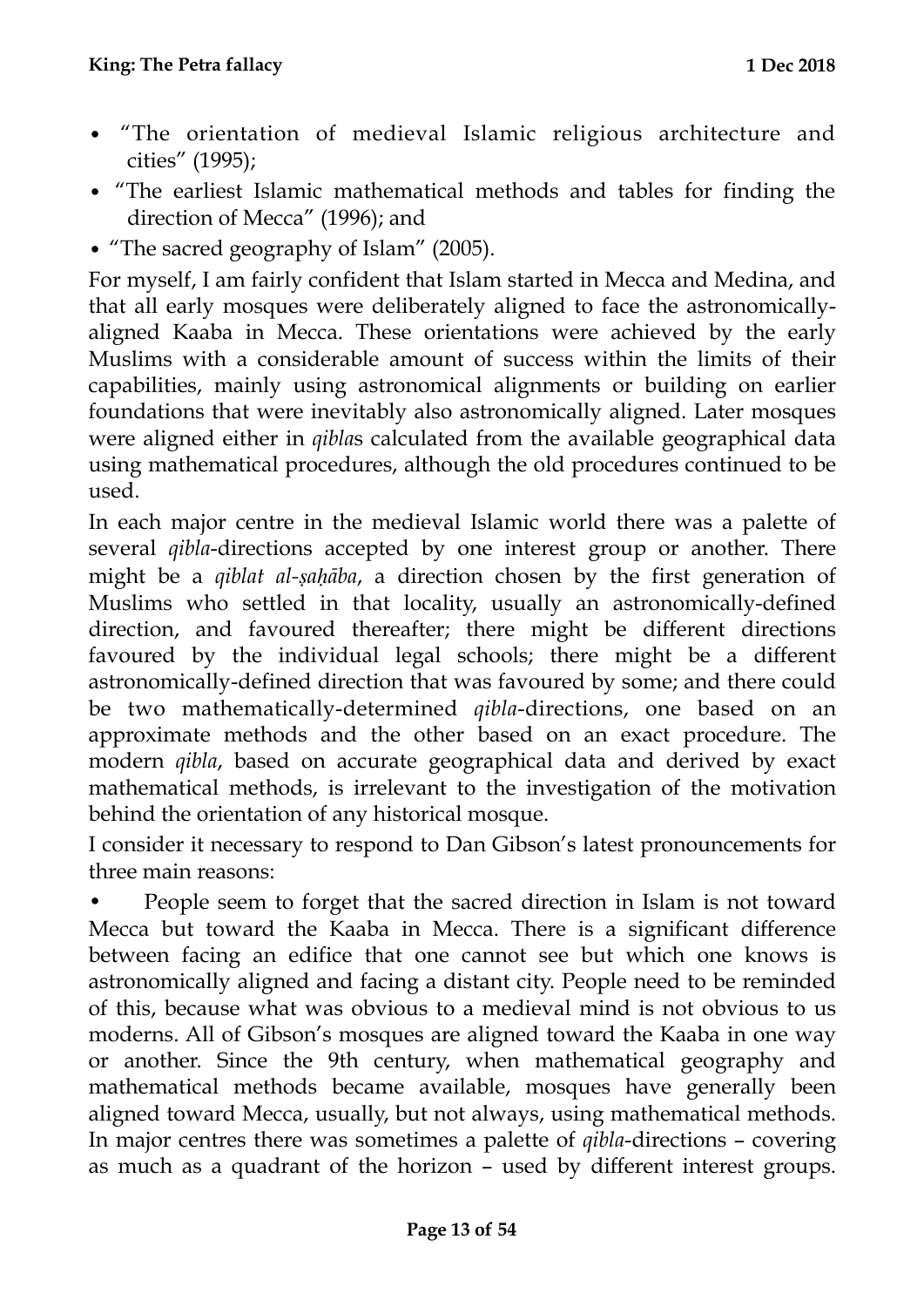Without knowing this, it is somewhat precarious to try to explain an early mosque orientation.

• The concept of the *qibla* is not just about legal scholars splitting hairs or mathematicians performing calculations or architects building mosques, it is about the millions and millions of faithful Muslims who for well over a millennium over a large part of this planet have exercised their utmost to pray towards the physical focus of their religion, a symbol of the presence of their God. This they do or have done in their mosques, but also in their homes and at work and whilst travelling. Also in death the faithful are laid to rest in the same direction in which they have been praying during their lives. No Muslim needs some ill-informed *Besserwisser* to announce to them that they and their forefathers have been praying in the wrong direction for over a millennium and that they should have been praying towards a city in Jordan that has absolutely nothing to do with early Islam.

• There are very few people – Muslims, non-Muslims and independents – who know anything about historical *qibla* determinations and even fewer who would be able to counter Gibson's 'new', basically absurd theories which appear to rely on 'scientific evidence'.

I am well aware of the potential damage Gibson has done / can do to our field. But more seriously, Gibson's writings are guaranteed to contribute to Islamophobia amongst those who have no idea about the one and only civilization which really took orientations seriously for over 1,400 years.

#### <span id="page-13-0"></span>**Some basics**

Before we begin to lose the reader through technicalities we mention a few basic notions that were self-evident to medievals but are not to some moderns.

The heavens above the observer appear to rotate about a celestial axis defined (more or less) by the Pole Star. The altitude of that star above the northern horizon is a measure of the latitude of the locality.

The cardinal directions north & south are defined as the intersections on the horizon with the meridian, the vertical circle passing through the Pole Star. The cardinal directions east & west are defined on the horizon by the vertical circle perpendicular to the first one. Or we may consider them as the points at which the sun rises & sets at the equinoxes, the two days of the year when the length of daylight equals the length of night.

The daily path of the sun is a circle perpendicular to the polar axis. At the equinoxes this day-circle passes through the east & west points. At the summer solstice, when the length of daylight is maximum, sunrise & sunset are substantially (for convenience say about 30°) to the north of east & west.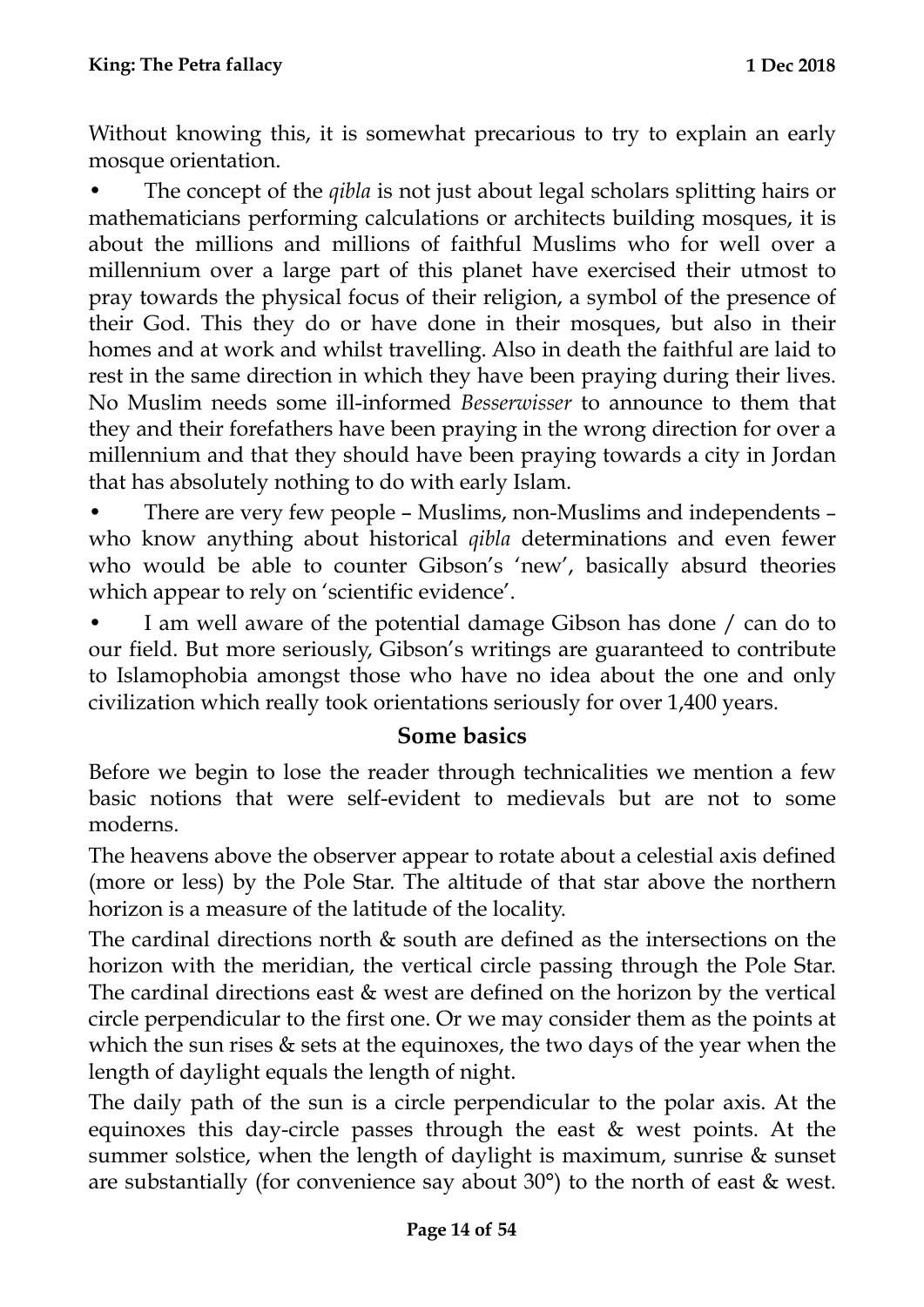At the winter solstice, when the length of daylight is minimum, sunrise  $\&$ sunset are substantially to the south of east & west. Directions toward distant localities can be envisaged as points on the local horizon.

However, before one can get involved with directions to distant localities it is necessary to first determine the north-south line or meridian. By far the most popular medieval procedure involved using the so-called "Indian circle". On a flat surface one erects a vertical gnomon at the centre of a circle of radius similar to the length of the gnomon, and during the course of the morning observes the shadow cast by the gnomon when the sun has reached a certain altitude. One then repeats this during the afternoon when the sun has the same altitude. The line bisecting the angle between the two shadows or, equivalently, the line bisecting the line between the two intersections with the circle is the meridian. More sophisticated methods were available if greater accuracy was required. Using a magnetic compass to determine the meridian was not a good idea. In the 15th century the deviation of magnetic north from true north was measured by an Egyptian astronomer, but knowledge of this complex issue remained limited until the introduction of modern geodetics.

The expression 'astronomical alignments' relates here to buildings whose bases, mainly rectangular, are in the cardinal directions, or in directions defined by the rising or setting sun at the solstices. These solar directions conveniently divide each quadrant of the horizon into three roughly equal parts. The risings and settings of various bright "*qibla* stars" might also be involved.

To calculate the direction from any general locality toward another, specific locality, one needs to know the longitudes and latitudes of both localities and be familiar with an appropriate geometric procedure or trigonometric formula. These can be exact or approximate, and are adequately dealt with elsewhere. The latitudes used by medieval astronomers could be fairly accurate but the longitudes less so. In all, the possibility of error confronted mosque architects in determining the meridian, in determining the *qibla* using erroneous geographical data and approximate mathematical methods, and more besides. None of this was necessarily their fault. But it should be reasonably obvious to a savvy modern that the mosques they built centuries ago, whilst they might face the *qibla* accepted at the time, will not be facing the **MODERN** *qibla*, and that certainly is not their fault.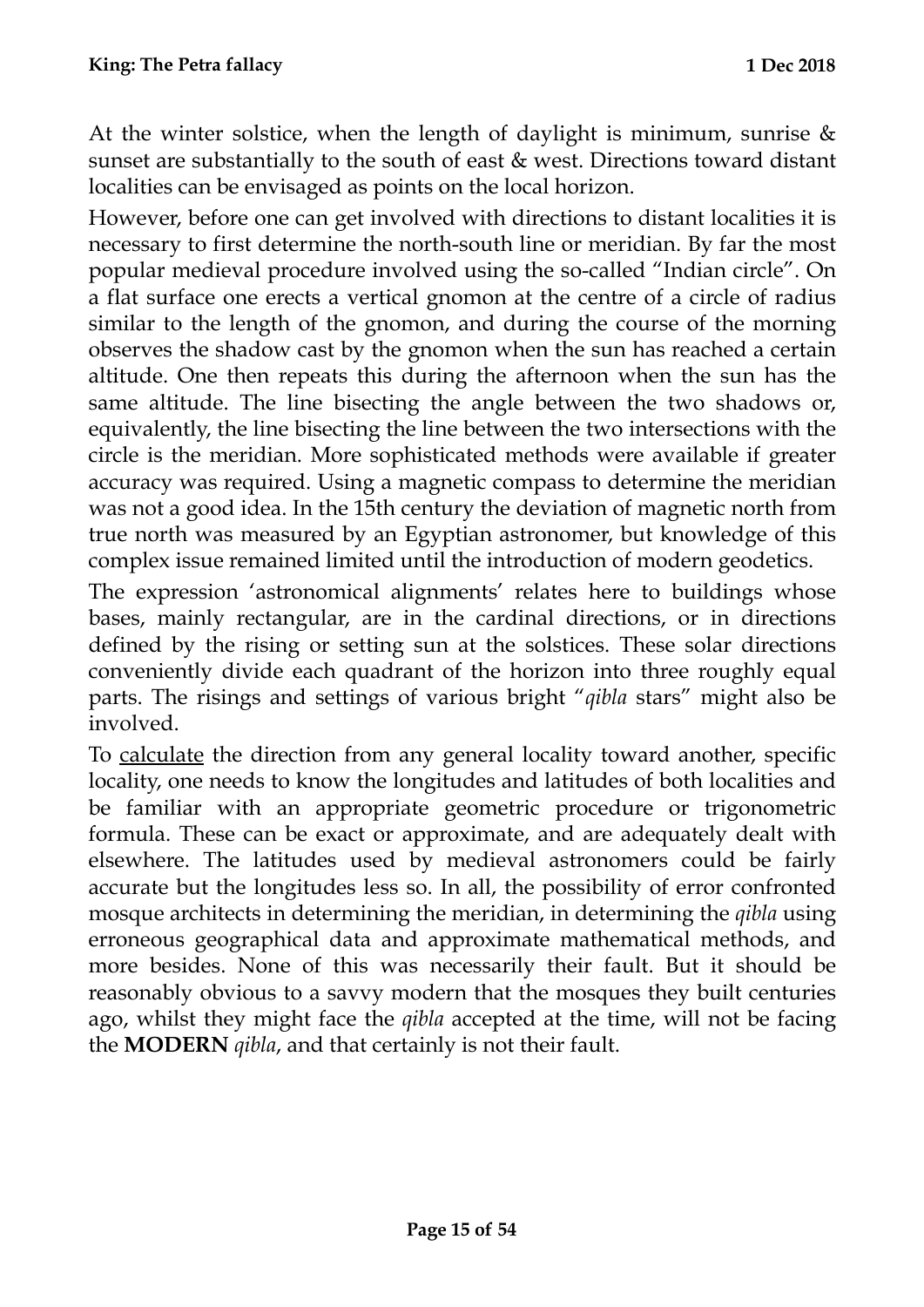

#### **The sun's paths above and below the horizon at the equinoxes and the solstices**



(Solstitial amplitudes depend on local latitude.)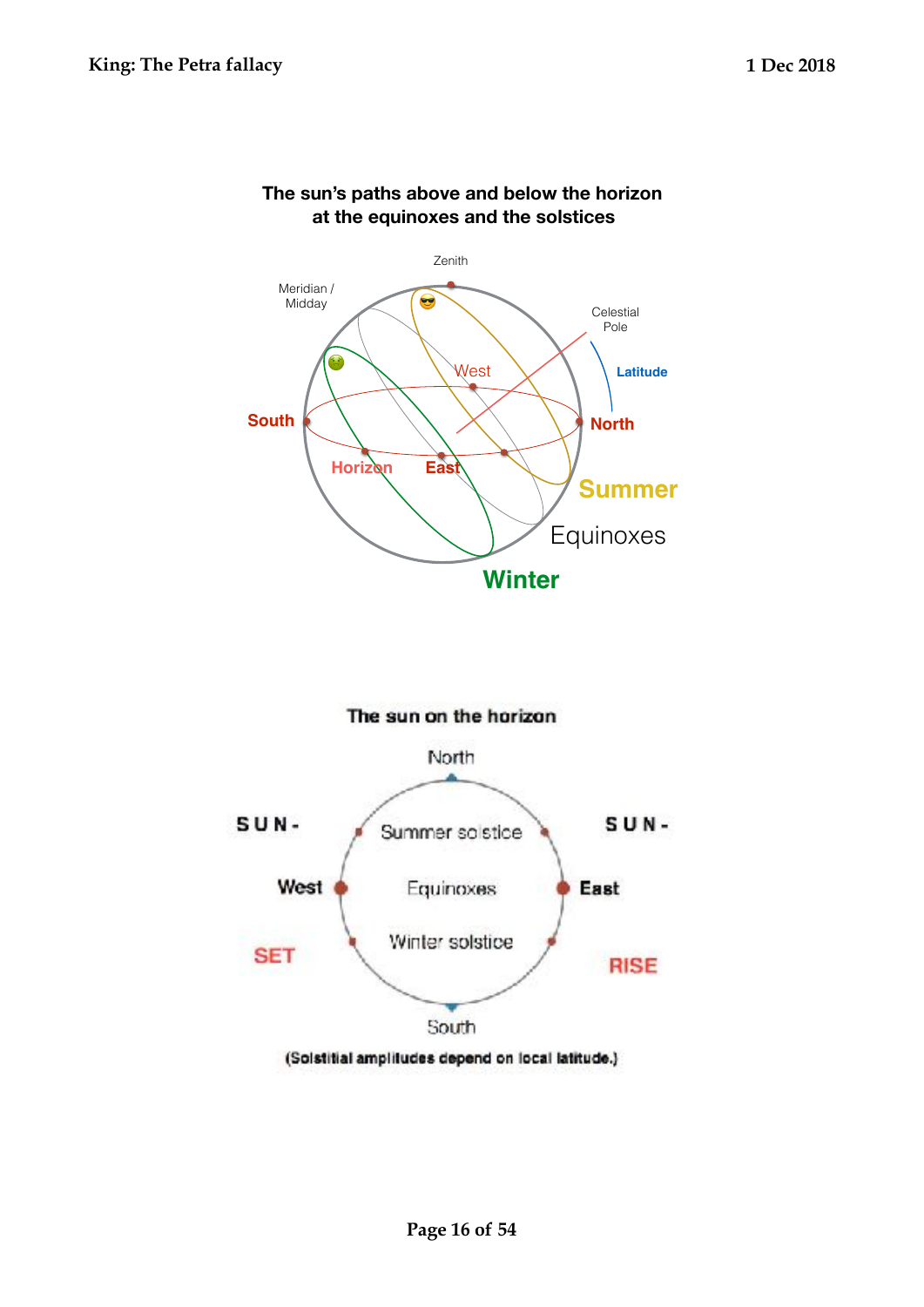## **Excursus: A formula for determining the** *pibla* **to Petra**

The following is one of several equivalent modern formulae for finding for any locality the direction of Petra, that is, the *pibla* p, from the longitudes and latitudes of the locality (x,y) and of Petra (x<sub>P</sub>,y<sub>P</sub>) (with  $\Delta x = x \sim x_P$ ):

## $p(\Delta x, y) =$  arc cot {  $\sin y \cos \Delta x - \cos y \tan x_P$  } / sin  $\Delta x$  }.

Methods of aligning early mosques toward Petra within a degree or two necessarily would have involved the equivalent of this level of sophistication, unless, of course, the mosques were oriented by the methods of folk astronomy (alignments with astronomical horizon phenomena) or, as Gibson suggests, by observing carrier pigeons let loose in Petra.

A brilliant equivalent procedure to find the *qibla* to Mecca was derived by the astronomer Habash in Baghdad *ca*. 850.



#### Habash's analemma construction for finding the *qibla*, from which the modern formula can be derived.

See further Kennedy & Id, "Habash al-Hāsib's analemma for the *qibla*" (1973), & King, *World-Maps for finding the direction of Mecca* (1999), p. 68.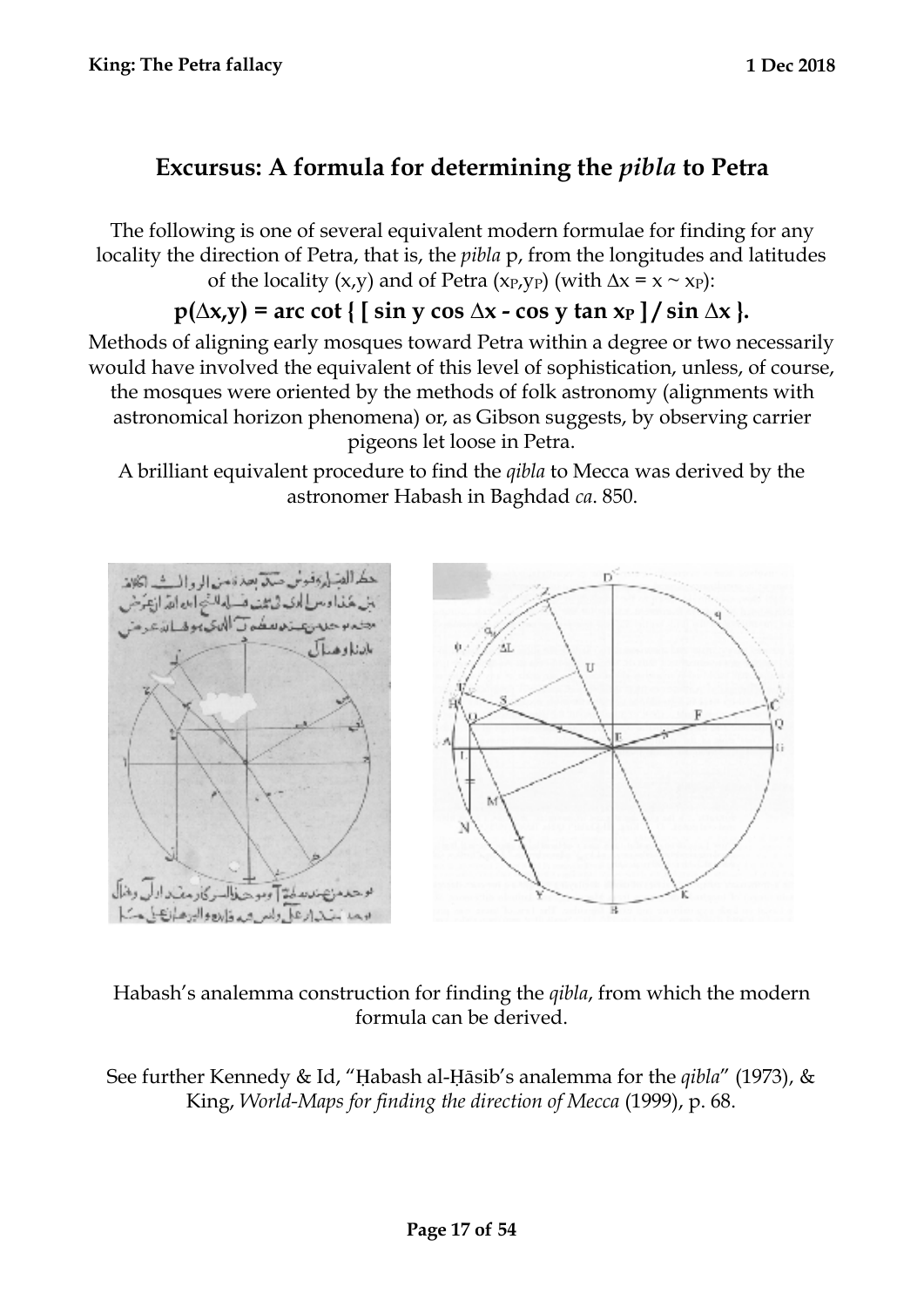## <span id="page-17-0"></span>**Gibson's "Comparing two qibla theories" (2018)**

In this rather desperate new article Dan Gibson attempts to compare what he and I have written on the *qibla* or sacred direction in Islam and the orientation of the earliest mosques (to *ca*. 800). He still seems to have no understanding of anything I have ever written on the subject of the *qibla* so he is hardly equipped to summarize my findings. He claims that I do not understand what he has discovered, which is very far from the truth, because I like numbers and can handle them (up to a point) and I can sometimes tell when people have been misled by numbers, as is the case with Gibson. And statistics are on my side this time.

Gibson has the audacity to present our respective credentials for conducting such an investigation, and I admit to being somewhat tickled by this. He modestly fails to mention the universities and subjects of his own "several undergraduate degrees". He states that he is assisted by "a small team of fellow researchers with degrees in history, astronomy, engineering, mathematics, and physics", but it is a pity that none of these have saved him from ignoring such fields, now well-documented, as ethnoastronomy and archaeoastronomy, for this is where our investigations belong, as well as in Islamic Studies and Nabataean Studies.

In discussing my credentials Gibson omits mention of the fact that my first degree was in mathematics (1963), with a distinct penchant with respect to statistics. My graduate studies in Near Eastern Languages and Literatures and the History of Science came later (1972). In discussing my professional experience Gibson simply omits the two decades (1985-2006) I spent as director of one of the two leading centres in Europe of research on the history of Islamic astronomy and mathematics (the other being the University of Barcelona).

Gibson states that my "location of data" is my article "Qibla" in the *Encyclopaedia of Islam*, the prestigious reference work on historical Islamic Studies with articles each written by leading international authorities, kindly adding "many books and articles on the subject" and referring to an old website of mine. However, in that overview article "Qibla", published in 1979, after presenting some of the methods and tables used by Muslim astronomers over the centuries, I briefly discussed mosque orientation in a few lines. Gibson is correct in stating that I have not personally measured mosque orientations (except in Samarqand). However, in the 1970s I did consult hundreds of published mosque plans in the library of the Institute of Fine Arts in New York. Only a small minority of studies of individual mosques or architectural complexes contained reliable statements concerning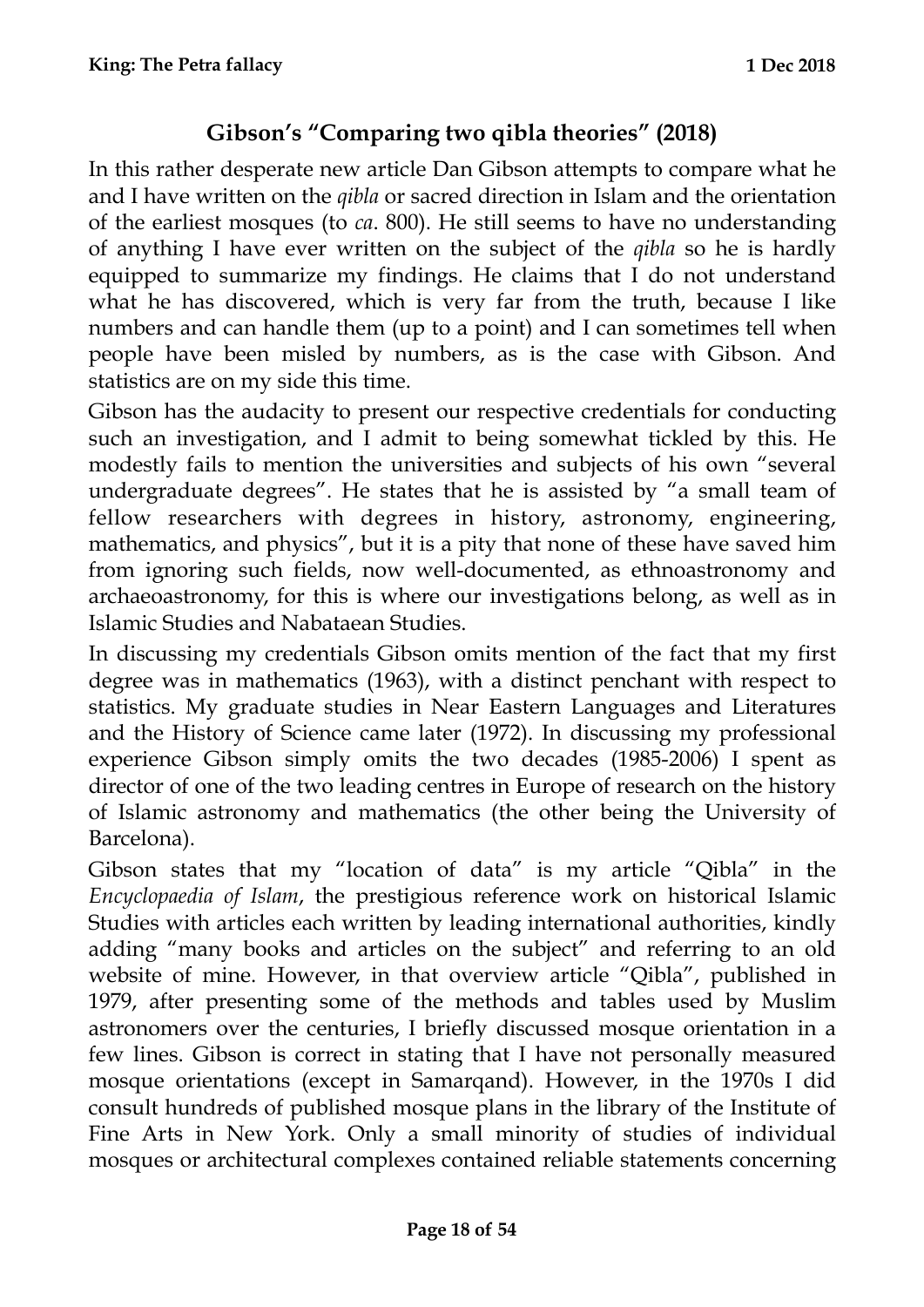orientations and few plans had reliable indications of true north. I concluded that to publish a survey of orientations based on such plans would not be worthwhile ("Astronomical alignments", p. 310).



The orientation of the Kaaba mentioned in medieval texts and confirmed by satellite images, taking into consideration the surrounding skyline.

Canopus (سهيل , *Suhayl*) is the brightest star in the southern sky. The direction of the rising of Canopus is conveniently perpendicular to the axis between summer sunrise and winter sunset for the latitude of Mecca.

In pre-Islamic folklore the walls of the Kaaba were associated with the four 'cardinal' winds. Note that if one standing in front of the SW wall one is facing (استقبل, *istaqbala*) the قبول *qabūl* wind, also called صبا *ṣabā'*; in this position one is facing summer sunrise with (formerly) fortunate Yemen (اليمن*, al-Yaman*) on the right and ominous Syria (الشأم, *al-sha'm*) on the left.

Some revisionists have claimed that the orientation of the Kaaba (with *al-ḥijr*!) may have been altered on one of the several occasions when the edifice was rebuilt after destructive floods. Revisionists have to be very innovative when confronted with an edifice that is as ancient as the Kaaba.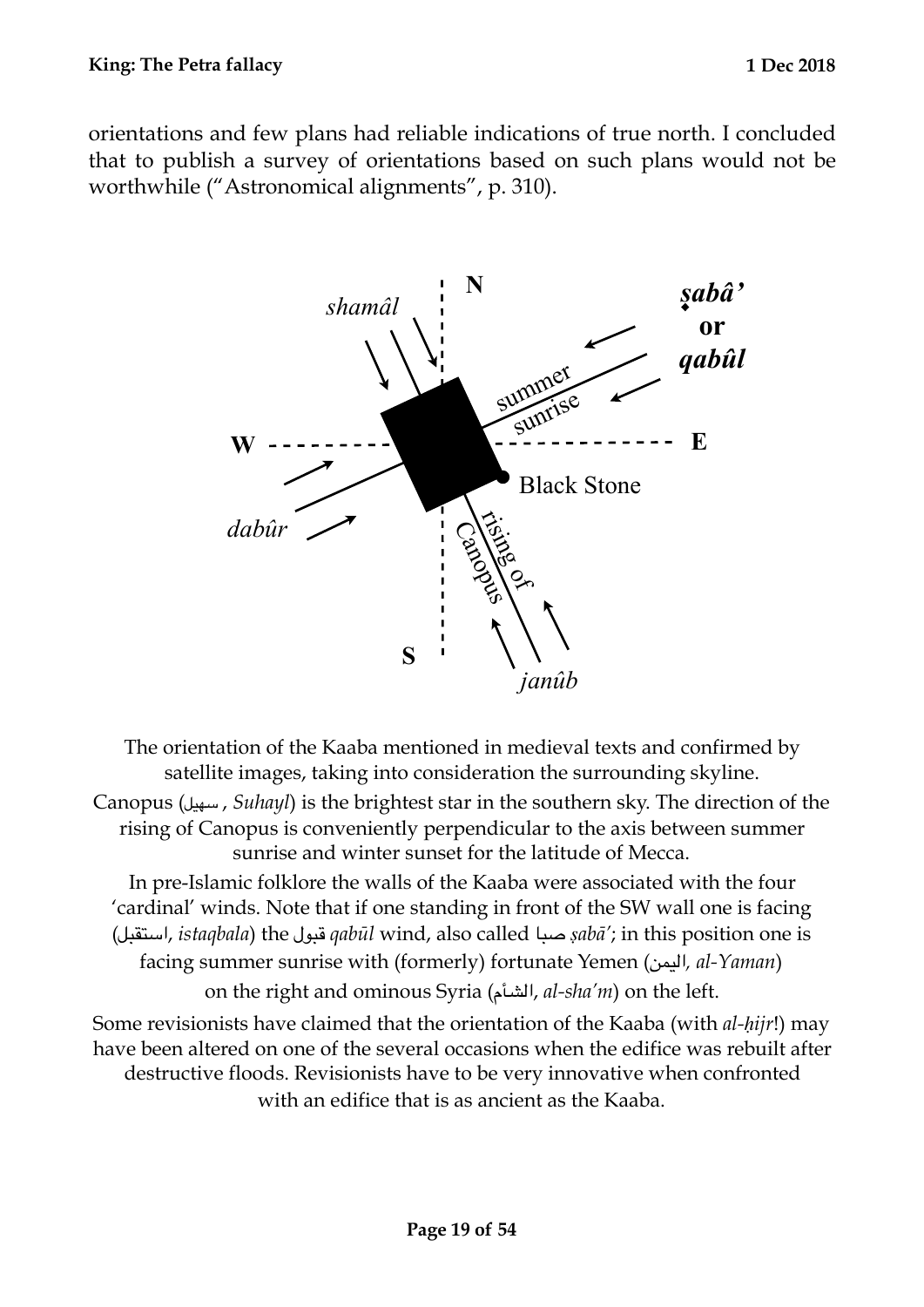

Various *qibla*-directions and mosque orientations accepted in medieval cities of (a) Córdoba, (b) Cairo, and (c) Samarqand. These include astronomical directions, cardinal and solstitial, and *qibla*s determined by mathematical procedures.

In Córdoba there is no accurately-computed *qibla* attested, only one derived by an approximate formula (113°), which competed with winter sunrise (120°). The striking orientation of the Grand Mosque (150°) results from the street-plan of the Roman suburb where it was built, and it is 'parallel' to the main axis of the Kaaba. In the case of Cairo, the *qibla* of the Companions of the Prophet was winter sunrise (117°) and in the 10th century the *qibla* of the astronomers (127°) started to become popular. In some suburbs any direction between the rising and setting of the star Canopus (156°/204°), favoured as a south indicator, was used.

In Samarqand the *qibla* of the Companions was toward winter sunset (240°) but the *qibla* of the Shāfiʿīs was due south (since the Prophet had prayed due south in Medina) and that of the Ḥanafīs was due west (since the road to Mecca left Samarqand in a westerly direction).

> Imagine trying to unravel this from mosque orientations alone. Fortunately, we have medieval texts which explain it all, يعني .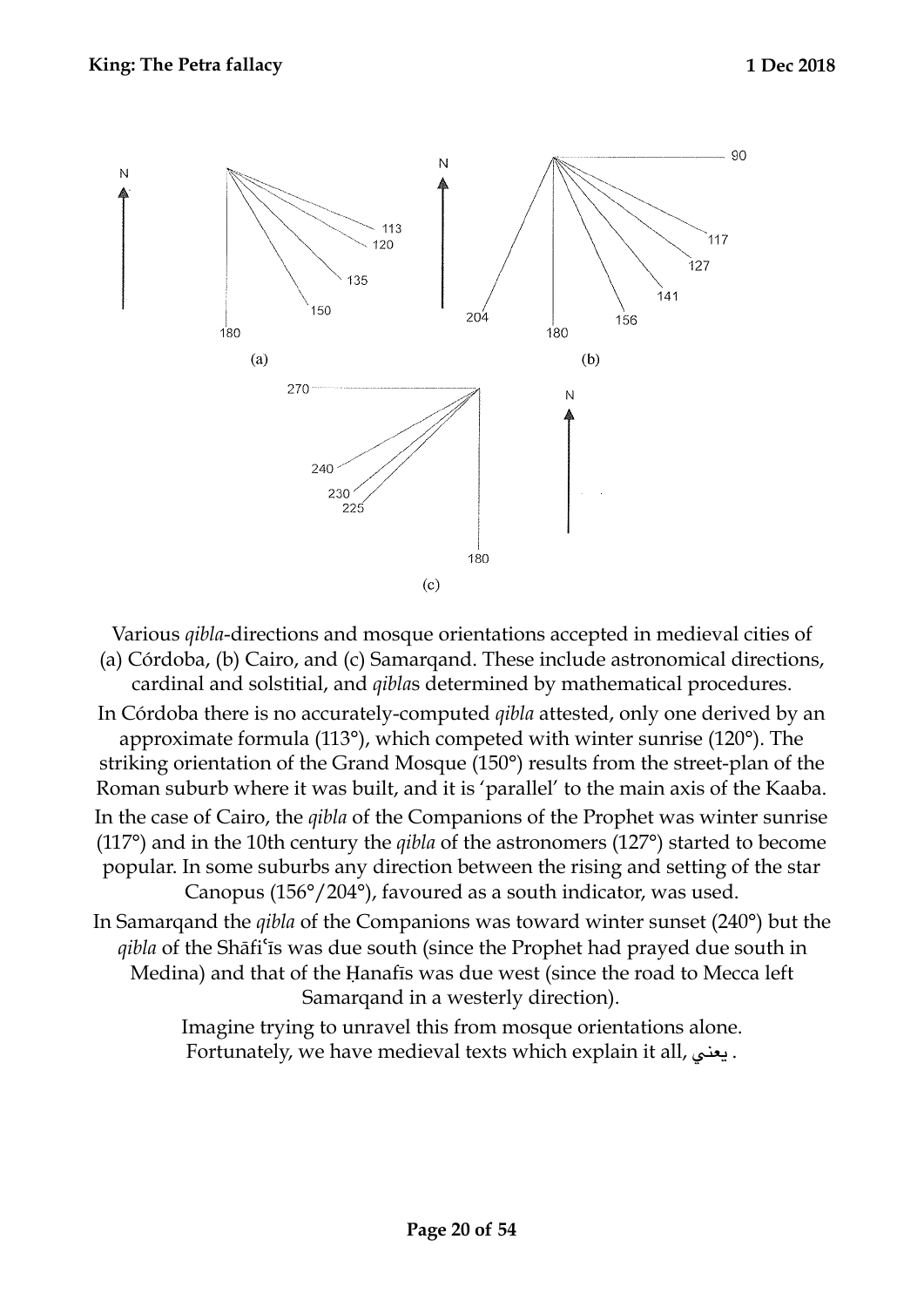## <span id="page-20-0"></span>**The orientation of the Kaaba**

It was the discovery of the astronomical alignment of the Kaaba – using satellite images interpreted by Gerard Hawkins and a medieval Yemeni text discovered by myself – which in 1982 provided the key to the astronomical alignments of numerous early mosques. Such astronomical alignments were then confirmed not only by the mosques themselves but also by medieval texts mentioning the different mosque orientations in individual cities, notably, Córdoba, Cairo and Samarqand. These cities, with their mutually independent astronomical traditions, reveal remarkably similar arrangements of *qibla*-directions within a quadrant.

By 1987, when I published the *Encyclopaedia of Islam* article "Makka as centre of the world", as well as various articles on mosque orientations, I was able to present the first explanation of the reasons certain mosques face in directions that take us by surprise. Inevitably Gibson has never mentioned these articles. Some of them are reprinted in the 1993 volume *Astronomy in the Service of Islam*, which he now cites by title but does not mention its contents. These texts show that a palette of different *qibla* directions was used in each major centre, that is, a set of directions within a quadrant. For some legal scholars discussing the way in which an individual should stand in prayer, facing the Kaaba directly was optimal (عين الكعبة , '*ayn al-Ka'ba*) but any direction within the appropriate quadrant (تجــهة الــكعبة , *jihat al-Ka<sup>c</sup>ba*) was acceptable. Gibson for the first time now mentions the orientation of the major axis of the Kaaba but he describes it as solstitial, whereas in fact it is aligned toward the rising of Canopus, the brightest star in the southern sky: it is the minor axis which faces winter sunset on one side and summer sunrise on the other. The astronomical orientation of the Kaaba is a topic that has not yet attracted any serious attention, either in the Muslim world or in the West.

Anybody who wants to understand mosque orientations should first consider the Kaaba and the astronomical orientations of its rectangular base, and then pose the question: how would one face an astronomically-aligned sacred edifice in a distant location without much geographical knowledge and with little or no mathematics? The answer for the early Muslims was quite simple: one should face the same direction as one would when standing in front of the Kaaba at that wall or corner which corresponds to the location in question. No serious geography. No mathematics. It's called tradition.

The corners of the Kaaba were named since time immemorial after the directions they faced: Syria, Iraq, the Yemen and "the West". A rich tradition of sacred geography was developed over the centuries based on the notion of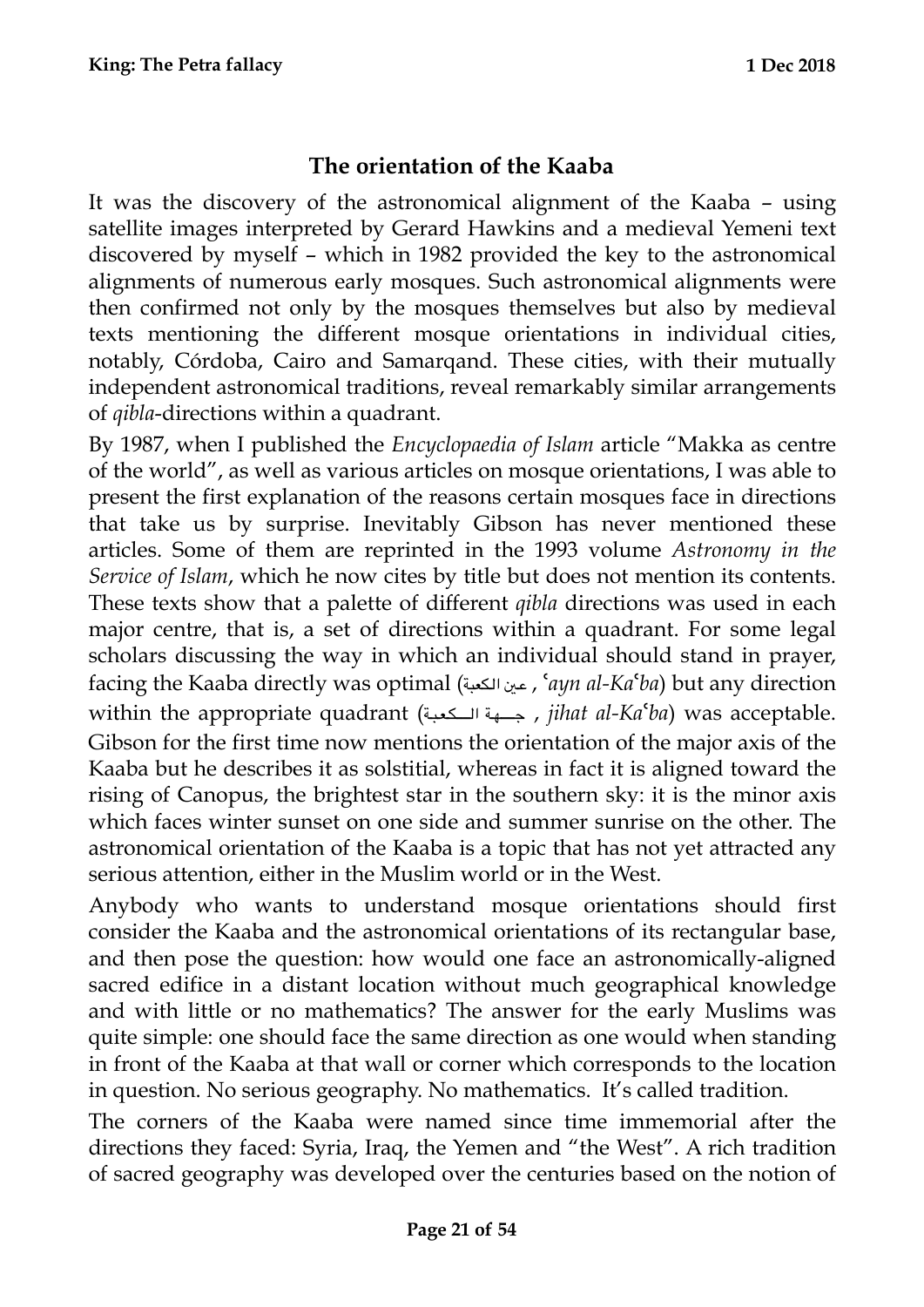the alignments of the sacred edifice. Some 20 different schemes are now known from Arabic and Persian manuscript sources – treatises on geography, legal and practical texts on the *qibla* (كتب دلائل القبلة), treatises on folk astronomy, encyclopaedias – in which the world is divided into sectors about the Kaaba, with the *qibla* for each sector defined in terms of astronomical risings and settings. This newly-discovered material was surveyed for Islamicists in the article "Makka as centre of the world" mentioned above, and was announced mainly to receptive audiences of ethno- and archaeo-astronomers. The Islamic tradition of orientation and sacred geography is the only aspect of ethnoastronomy and archaeoastronomy in human history for which we have documentation. Gibson would not like these manuscript sources of Islamic sacred geography because they are "late"; in fact, they date from the period between the 9th and the 16th century, which for me is still early.

## <span id="page-21-0"></span>**Gibson's conclusions regarding orientations**

Gibson's investigations of the orientations of some 50-odd early mosques and comparison of their orientations with the **MODERN** directions of Petra, Jerusalem and Mecca, have revealed to him that there were four *qibla*s in early Islam. In his words:

"Gibson believes that early mosques faced one of four different qiblas. Originally they faced Masjid al-Haraam in Petra (Jordan). Then during a century of disagreement they faced Mecca, as well as a place between Mecca and Petra, and some were aligned to be parallel to a line drawn between Mecca and Petra."

So his first "*qibla*", attested for the majority of early mosques, is towards the Masjid al-Ḥarām in Petra (!), which, according to him, is the original Kaaba (!). I have labelled this direction *pibla* because it should not be confused with the real *qibla*.

Other early mosques "during a(n imaginary) century of disagreement", faced Mecca, or a place between Mecca and Petra. If the mosques Gibson finds facing toward (the **MODERN** direction of) Mecca do indeed face Mecca, then it is by coincidence. To assert that mosques were deliberately built in between two directions is extremely naïve but saves Gibson from admitting that he does not know what is going on.

The fourth orientation is parallel to a line drawn between Mecca and Petra, which I label *fribla*, for 'frankly ridiculous'. There is no known historical cultural tradition in which people aligned sacred buildings in a direction between two directions to two different places. Here Gibson trips over deliberate solstitial alignments, which for certain localities do indeed lie cunningly between the local directions of Petra and of Mecca.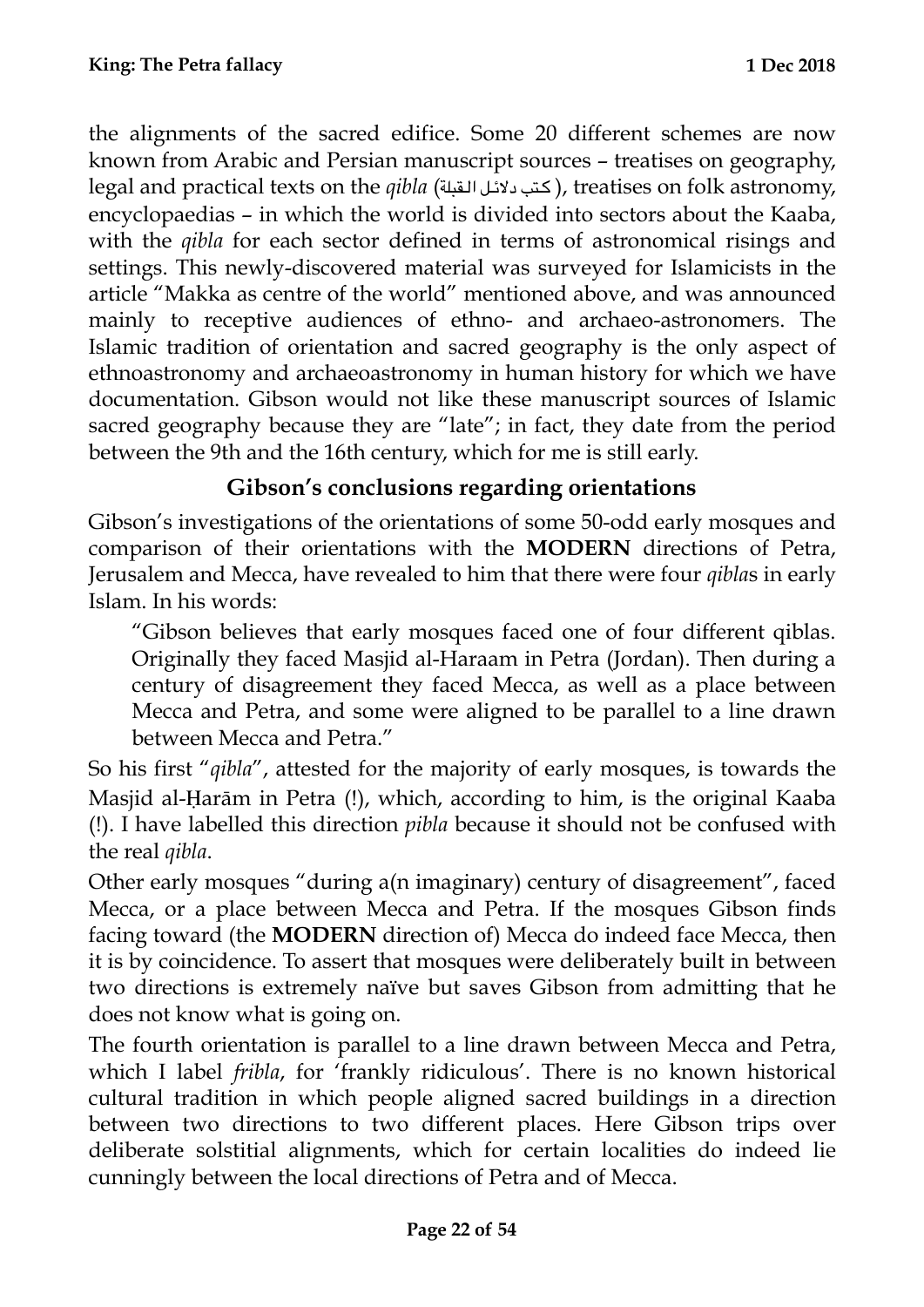## <span id="page-22-0"></span>**Some individual mosques**

I have no intention of commenting here on the orientations of numerous mosques. I have done that already in "From Petra back to Mecca – From *pibla* back to *qibla*" (2017), and I have seen how some of my pronouncements there have been misunderstood and misrepresented and distorted. Further, I now doubt that one can trust Gibson's values for mosque orientations derived from satellite maps. Also, I have found that the *qibla*-directions for various cities given on different internet sites are not always the same. So I shall here restrict comments to six (rather important) mosques, although later I shall make some suggestions for serious research in the future.

Gibson claims that the **Umayyad Mosque in Damascus** faces (the **MODERN** direction of) Petra not (the **MODERN** direction of) Mecca. He further claims that it was deliberately laid out towards Petra, and accurately at that. He overlooks the important fact that it was built on a Byzantine basilica which had replaced a Roman temple that was cardinally aligned. This is why it appears to face Petra, since within the limits of the exercise, Petra is roughly due south of Damascus. The Muslims built their Mosque and were surely happy that it 'faced' the northern Syrian corner of the Kaaba, as indeed it does. (Later, Muslim astronomers calculated the *qibla* in Damascus as about 30° E of S according to medieval geographical data.)

Similarly, the **Mosque of ʿUmar in Jerusalem** was built so that it is aligned in a southerly direction like the Temple complex, which itself is roughly cardinally aligned. Gibson claims the Mosque faces Petra, but in fact it is happily facing roughly due south toward the Kaaba. (It was some time before Muslim astronomers announced that the *qibla* in Jerusalem was about 45 E of S according to medieval geographical data.)

The **Mosque of Guangzhou** in China, dated (by some) to 627 (but this is legendary), is oriented at 292°. Gibson maintains that it was deliberately aligned toward (the **MODERN** direction of) Petra at 295° rather than toward (the **MODERN** direction of) Mecca at 285°. Since it faces (the **MODERN** direction of) Petra to within 3°, Gibson thinks that those who built it must have used a correct (mathematical?) procedure. More likely, it was oriented toward summer sunset at about 295°. One should keep in mind that the Mosque has been rebuilt several times, although tradition would probably have dictated that the basic layout by Companions of the Prophet not be changed. Also one can ask how Muslims from Petra might have reached China before the death of the Prophet and built a mosque toward (the **MODERN** direction of) Petra. This would be possible in a world of fantasy.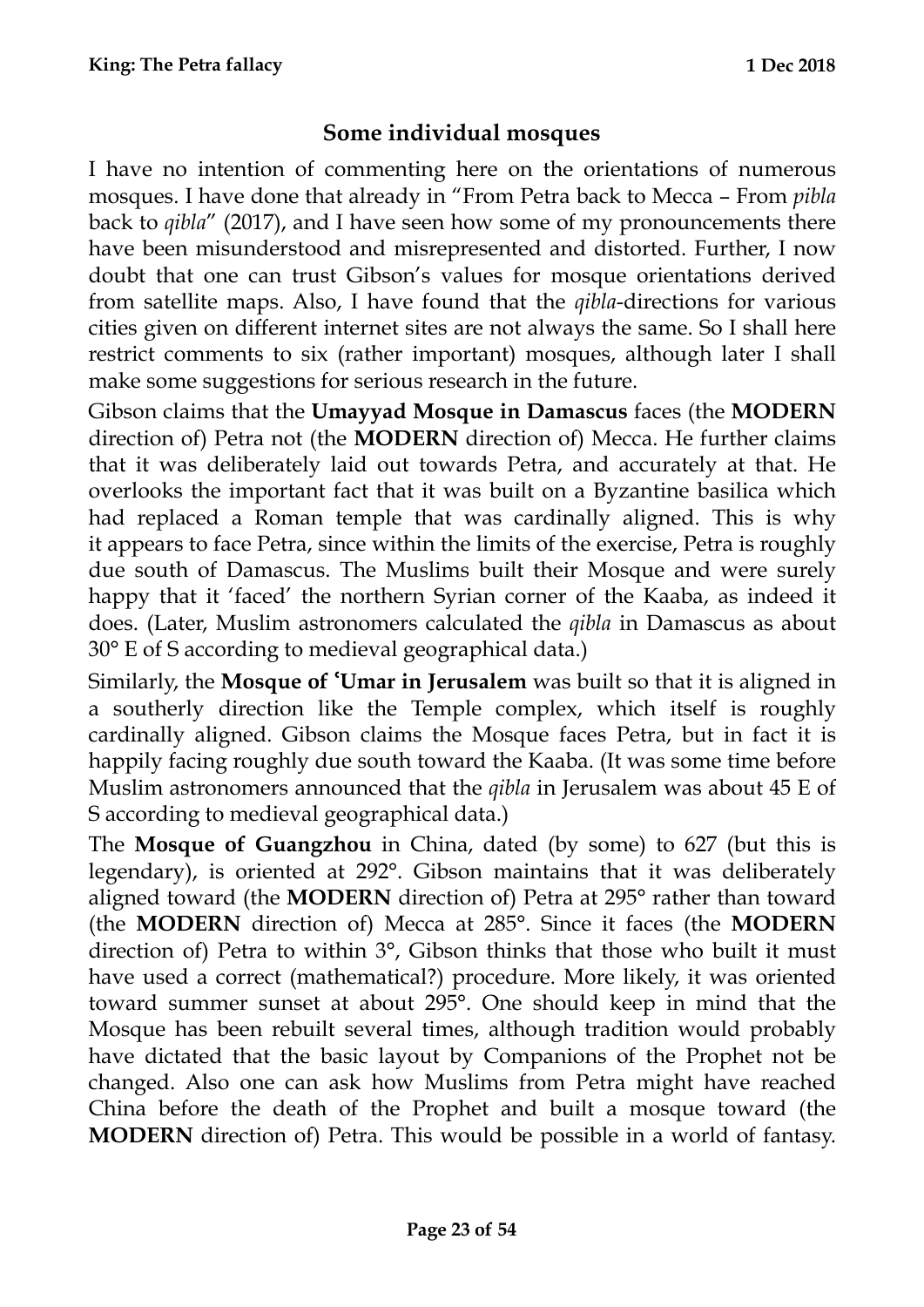Gibson believes they had ships; I have suggested flying carpets. I repeat that the origins of this mosque are legendary.

The **Grand Mosque in Sanaa**, built in 705, is oriented at 334°. Now it happens that, from Sanaa, (the **MODERN** direction of) Petra is at 334°, (the **MODERN** direction of) Jerusalem is at 335°, and (the **MODERN** direction of) Mecca is 326°. Does this mean someone calculated the direction of Petra and got it right to the nearest degree? No it doesn't, because the major axis of the Mosque is 'parallel' to that of the Kaaba in Mecca (and it even has a miniature Kaaba inside). Those who built the Mosque were perhaps thinking about facing the south-eastern wall of the Kaaba, which they knew about, not about facing "the rose-red city", of which they had probably never heard.

The **Great Mosque in Córdoba** faces the deserts of Algeria rather than the deserts of Arabia. Why? The suburb of Roman Corduba that was called Colonia Patricia and which sloped down to the River Guadalquivir from the cardinally-aligned central part of the city has only in the past 20 years been excavated. The suburban orthogonal street pattern is now seen to be standard Roman, with the minor axis solstitially aligned between summer sunrise and winter sunset. We now see that the Mosque was built exactly in accordance with that suburban street-plan. And that is why it faces a direction perpendicular to the solstices. And that is very nice, not least because its major axis is 'parallel' to the major axis of the Kaaba. Some medieval schemes of sacred geography appropriately associate al-Andalus with the middle of the NW wall of the Kaaba. (Later, Andalusī astronomers proposed different *qibla*s, including winter sunrise and a direction derived by an approximate geometric procedure.)

Several early mosques in the Maghrib from Morocco to Tunisia face the same south south-easterly direction as the Mosque of Córdoba, thanks to the Romans, and thanks to the alignments of the Kaaba, and thanks to the late American Islamicist and historical geographer Michael Bonine, who discovered this. So much for Gibson's *fribla*, according to which the Mosque was built so as to be parallel to an imaginary line between Petra and Mecca. Gibson's *fribla* is also imaginary.

The first **Mosque at al-Wāsiṭ** in the province of al-'Irāq was built in 706 and later demolished; a second Mosque was erected between 1009 and 1155 in a completely different direction, at about 50° further south. The first Mosque faces about **245°** and the second Mosque faces about **195°**. K. A. C. Creswell, the father of the history of Islamic architecture, wrote in the 1930s that the first Mosque faced Jerusalem; Crone & Cook inevitably said it faced an unidentified site in N. W. Arabia; Gibson now says it was first built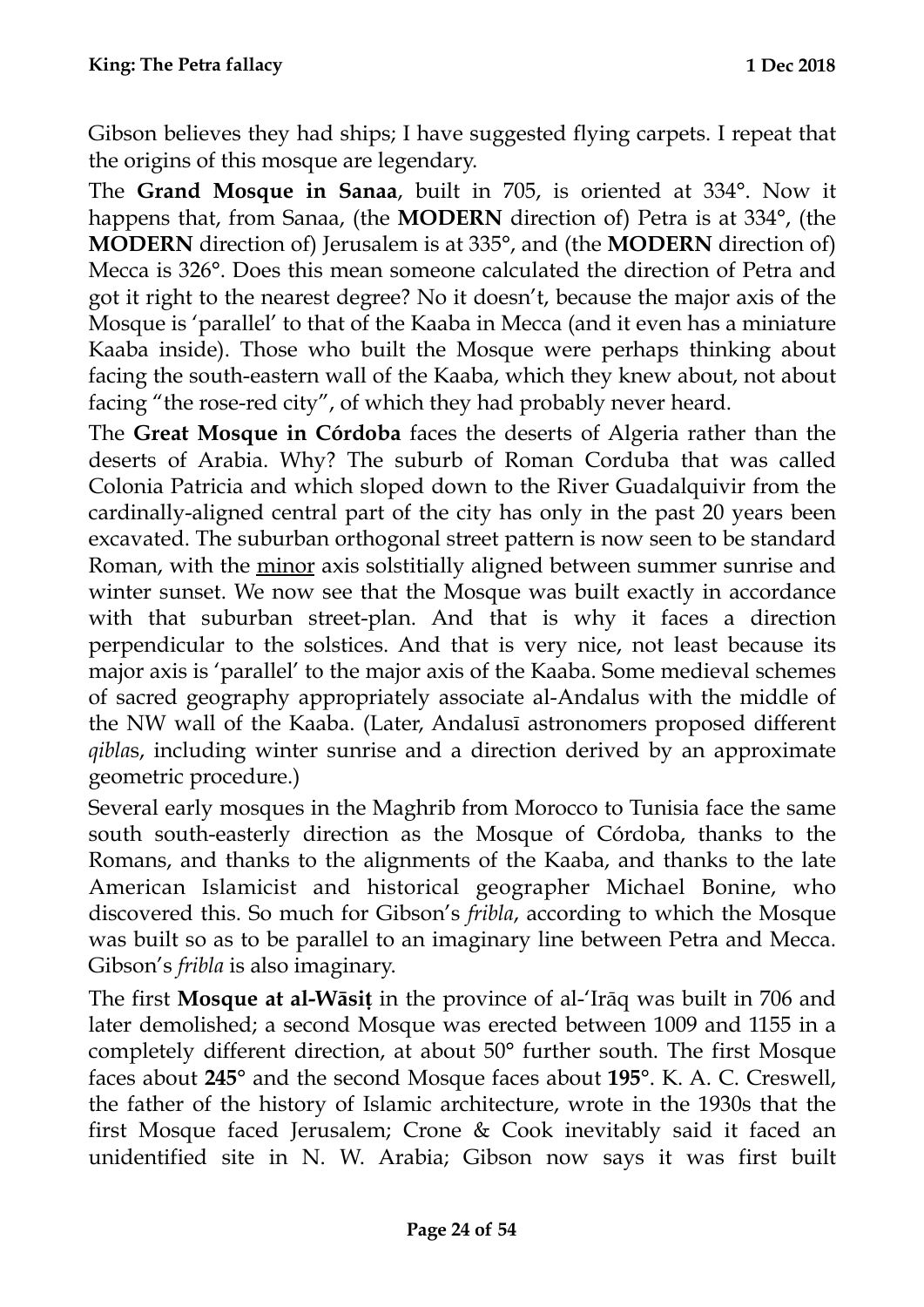deliberately facing "between Petra and Mecca''. In fact, it faces winter sunset, which was taken as the *qibla* by the first generations of Muslims in al-'Irāq. The second mosque was oriented in a *qibla* for Wāsit that had been derived by someone familiar with (medieval) geographical coordinates and mathematics. The orientation of the two mosques has never been previously explained in modern times.



This plan of the first two mosques at Wāsiṭ was published by the Iraqi archaeologist F. Safar in 1934.

#### **It tells us all that we need to know in order to understand about the general notions regarding early mosque orientations.**

The first mosque there was erected in 706 towards winter sunset because that was the *qibla* (or one of the *qibla*s) of the early Muslims. Clearly this seemed like a good idea at the time and it was eminently sensible: the Kaaba was more or less in that direction, and its N. E. Wall also faced winter sunset.

Thus the *qibla*-wall of the mosque was 'parallel' to the N. E. wall of the Kaaba.

A few centuries later a replacement mosque was built on the same site in the direction that was computed for the local *qibla* using a mathematical formula and the newly-available geographical data.

The modern *qibla* for Wāsiṭ is irrelevant to any discussion of this situation, because all this is not about 'us', it is about 'them'.

The orientations of both the first and second mosques in Wāsiṭ, like those of every mosque from the 7th to the 21st century, have nothing to do with Petra.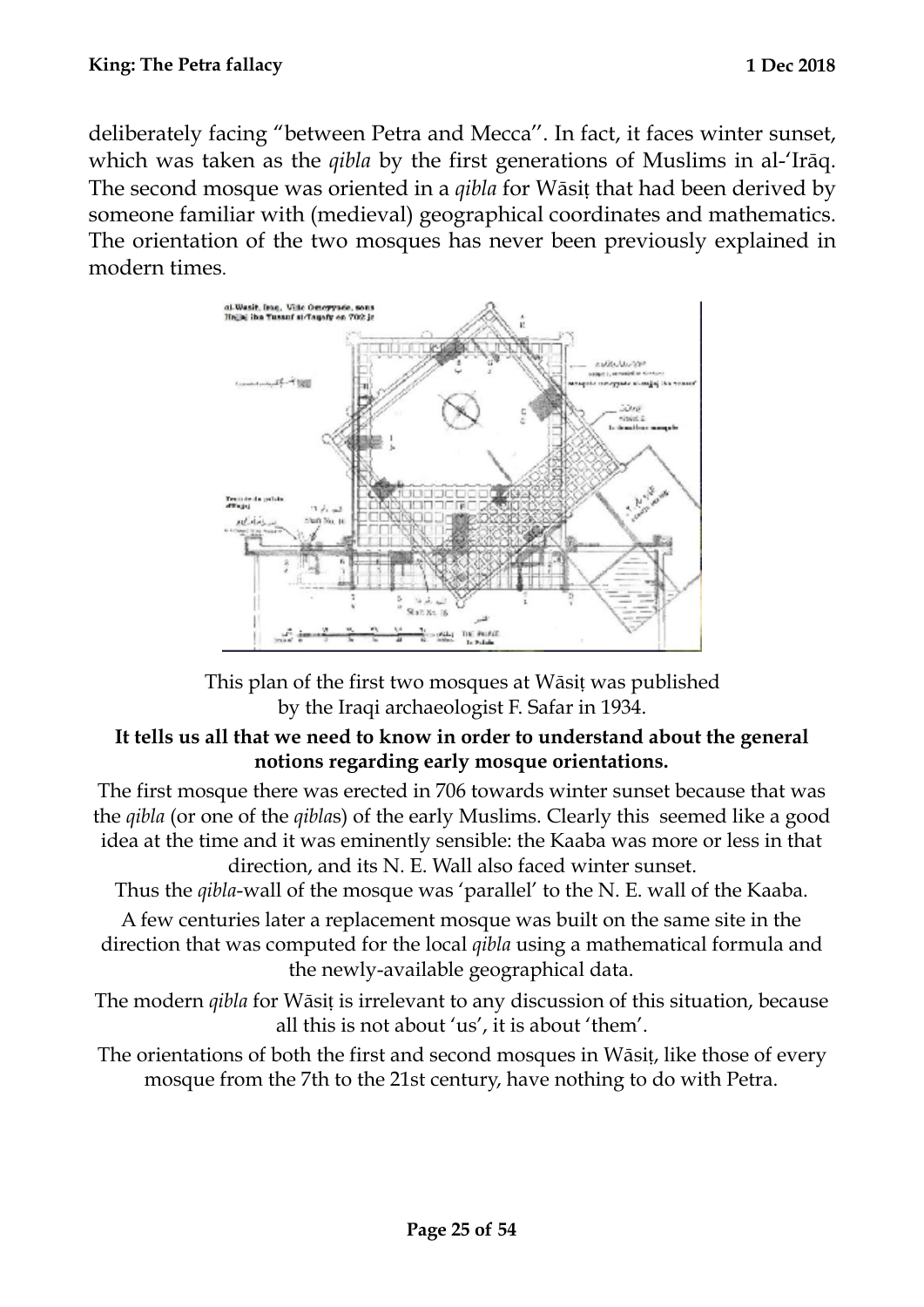## <span id="page-25-0"></span>**Criticism of Gibson's methodology**

My main complaint again Gibson's methodology is that he believes with all his heart that **MODERN** directions towards Petra and/or Mecca are somehow relevant to our understanding of the orientations of early mosques. There cannot be anybody on his team who knows about geography or mathematics (or better, the history of those disciplines) and who could have explained to him why this is problematic. The ancients and the medievals did not have access to **MODERN** geographical coordinates. Nor did they have access to exact procedures for finding the direction on one locality to another.

To use pre-modern coordinates in such an investigation is no task for an amateur like Gibson. Whatever he might have used in the way of ancient Greek (Ptolemaic) coordinates would be inaccurate – especially given that the Greek value for the length of the Mediterranean was in error – and the first coordinates in Muslim sources appeared in Baghdad *ca*. 825.

Another problem I have with Gibson's interpretations of this data is that he desperately needs to rewrite the history of mathematical geography, albeit with a cop-out:

" ... the early Muslims had methods of accurately calculating *qibla*s. Just because we do not know for certain what method they used, does not make it impossible or even improbable that they managed to do this."

Elsewhere he has discussed all of the scientific means that must have been available to the first generations of Muslims. Did his Arab Muslims from 7thcentury Petra (who didn't exist anyway) really know about Ptolemy's geographical coordinates (with its incorrect value of the length of the Mediterranean) as well as Greek and/or Indian trigonometry? Did they have astrolabes? I doubt that they did, and certainly the first Muslim scientists known to have proposed exact methods, geometrical and trigonometric, for determining the *qibla*, date from *ca*. 825 (inevitably in Baghdad). Also, the earliest surviving Islamic astrolabes, from the 8th and 9th centuries, have no means whatsoever for finding the *qibla* anyway.

(The Wikipedia article "Qibla", by the way, also does no justice whatsoever to the Muslim scholars of yesteryear, ignoring all of their activities, let alone their major achievements. The only medieval means of finding the *qibla* that is mentioned is the astrolabe!)

## <span id="page-25-1"></span>**Why do we do this?**

At my advanced age I have no time to waste writing about crackpot theories like that of Dan Gibson. Nevertheless, I feel I must write these few pages trying to show how crazy and potentially dangerous they are. There is quite a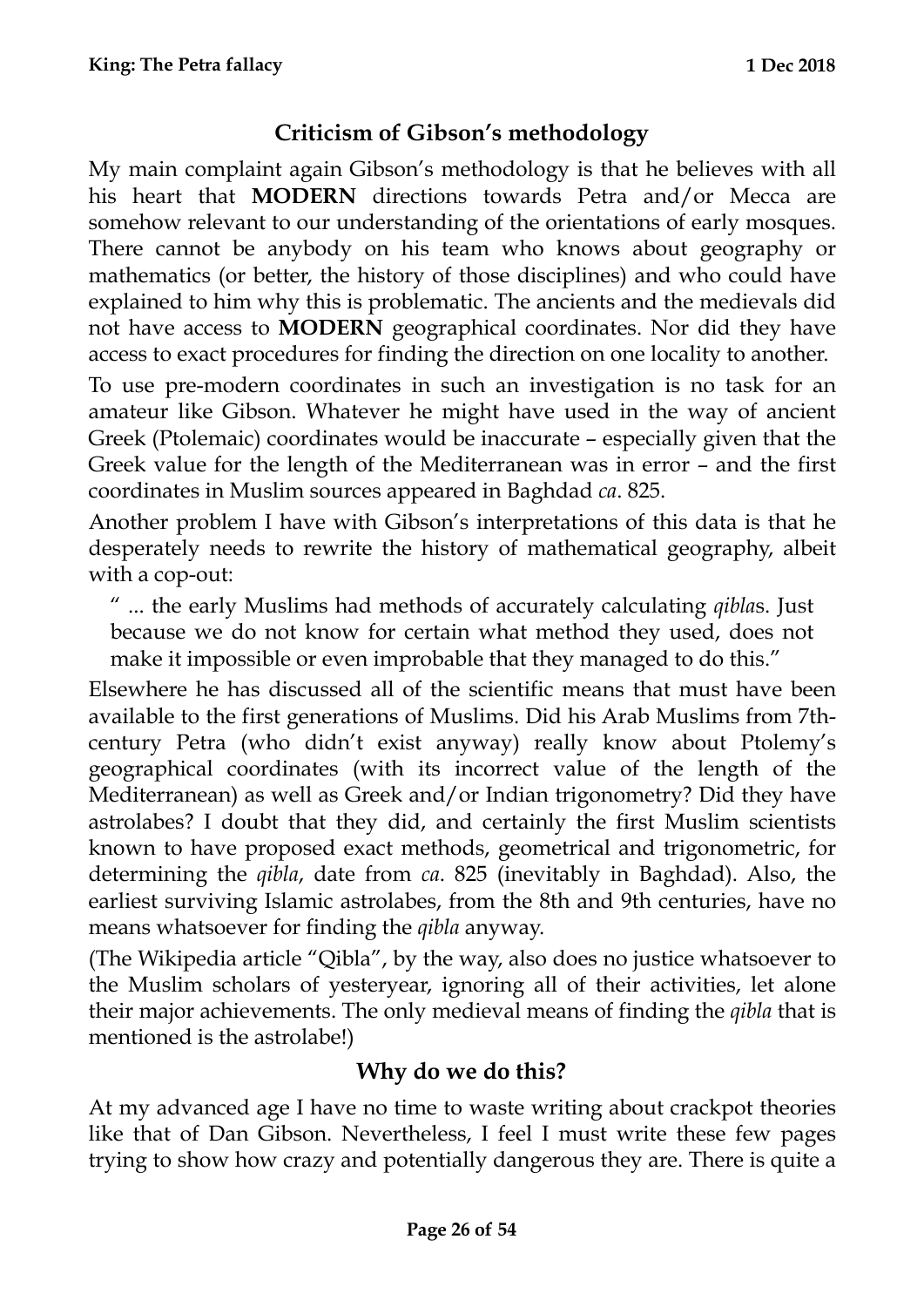lot of repetition in these pages but I cannot stress enough the inappropriate procedures Gibson has used and the unfortunate and totally false conclusions he has reached.

In the late 1980s I had a strong motive to try to understand medieval Islamic orientations; it was purely academic, for I was constantly confronted with historians of Islamic architecture writing such nonsense as: "this or that mosque does not face Mecca properly" or "is not correctly aligned towards Mecca", or marking a mosque-plan with a directional indicator toward Mecca on a *qibla*-wall when the mosque doesn't face Mecca at all (by modern standards). These colleagues had no idea about medieval *qibla* determinations and would not want to hear about these from an outsider anyway. In fact, I can count on the fingers of one hand those colleagues in the history of Islamic architecture over the past 50 years who have even mentioned what scientific and legal texts tell us about the *qibla* and mosque orientations. So my colleagues in the history of Islamic art and architecture generally still tend to write *n'importe quoi* (اي كلام) when confronted with a curious orientation and continue to publish whole books about medieval cities or about architectural complexes without mentioning orientations at all.

Gibson has an even stronger motive to push his Petra thesis. He concludes his book *Early Islamic Qiblas* (2017) with the smug advice to Muslims to decide for themselves whether they should carry on praying in (what he calls) the false *qibla* toward Mecca or switch to the correct *qibla* toward Petra (which I call *pibla*). There is another revisionist enthusiast in London, the English popular historian Tom Holland, self-styled "leading writer on the ancient world" [\(www.tom-holland.org\)](http://www.tom-holland.org), alas not well-versed in the development of the prayer ritual in Islam, who has recently claimed that Muslims have been praying at the wrong times for 1,400 years. This kind of ammunition is extremely useful for those who campaign against Islam and Muslims.

An example of the way in which certain folk have been able to use Gibson's theory is the video entitled "The earliest mosques don't face Mecca! Gibson's new research". This features a conversation between a total innocent Al Fadi and one Jay Smith. In the video Smith, "an assertive Christian evangelist, apologist and polemicist", talks about the way some early mosques, for example, in India and China face (the **MODERN** direction of) Petra to within a degree or two. But I myself showed in the 1980s that many mosques, not just early ones, faced the Kaaba – not the city of Mecca – using astronomical alignments. This is because, as Gibson seldom mentions, and as Smith would not want to know, the Kaaba itself is astronomically aligned and all mosques are, by means that Gibson has not mastered, aligned towards it.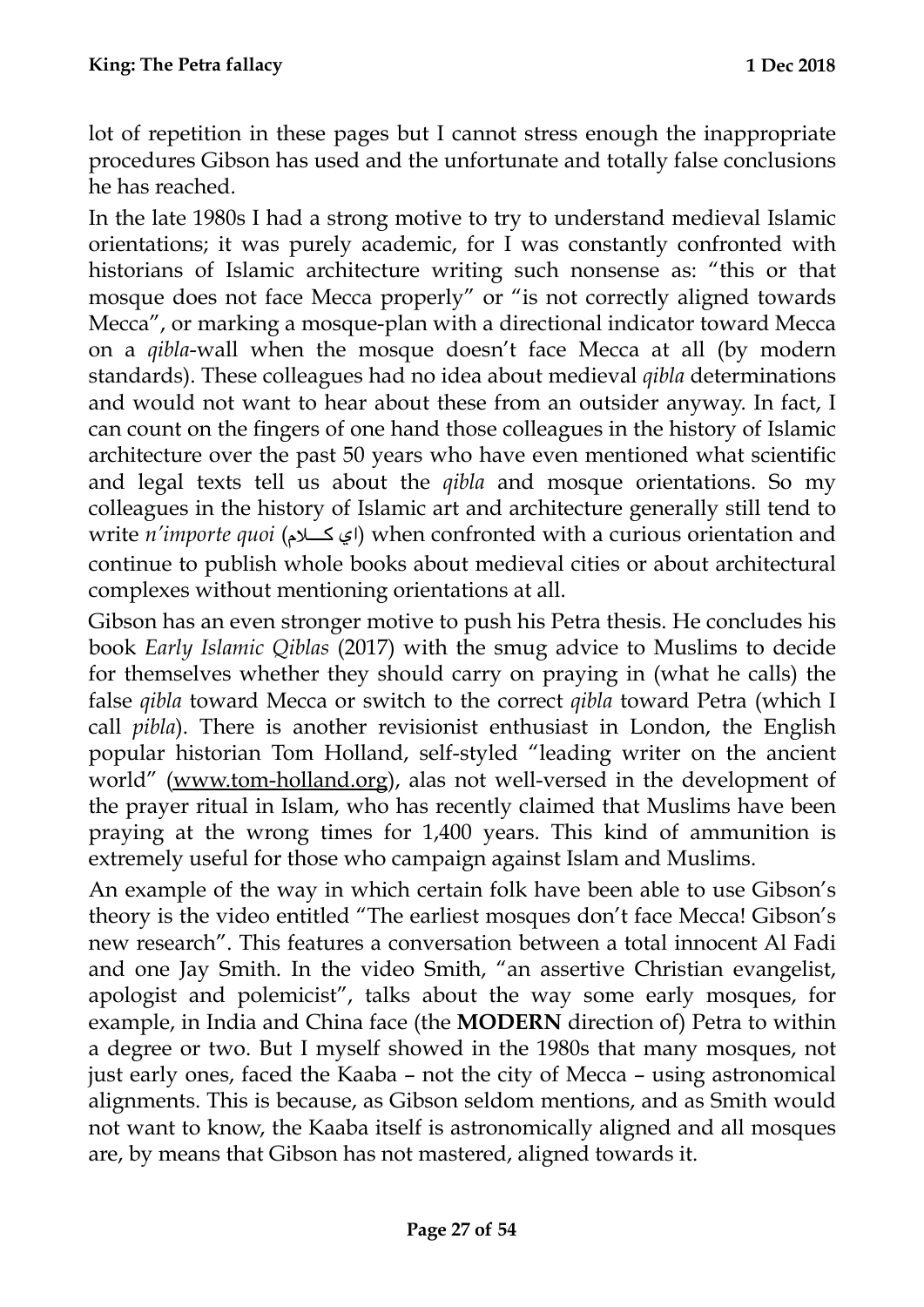There is no easy explanation of the orientation of medieval mosques. But we have laid the foundations for understanding this complicated subject. Then along comes Dan Gibson, completely untrained in Islamic studies, mathematical geography, and the history of science, and measures the orientation of some 50-odd early mosques using satellite images. His conclusion is that their orientations all have some connection to Petra, not Mecca. This would be completely new to Nabataean Studies, which he claims to know something about, and no serious specialist on Nabataean culture is claiming any such an Islamic connection for Petra. He simply does not realize that these early mosques were not intended to face Mecca: they were intended to face the sacred Kaaba in Mecca, a building whose rectangular base is astronomically aligned. Since they had limited geographical knowledge and no mathematical knowledge the earliest Muslims adopted a very sensible expedient to enable them to face the Kaaba: they used astronomical risings and settings.

Of course these early mosques do not face Mecca. They face the Kaaba, according to the abilities and limitations of the time. They do not face Petra or any other specific locality. No civilization before *ca*. 825 (when the Muslims controlled both the geography and the mathematics) could orient edifices toward a specific locality because no civilization had the means – geographical and mathematical – to do that. To assert as Gibson does, that the Muslims in the 7th and 8th centuries could find the (**MODERN**) direction toward Petra **EXACTLY** from places between al-Andalus and China is illadvised.

## <span id="page-27-0"></span>**Critiques of critiques**

Most people are either numerate, which means that they like numbers and know how to handle them, or innumerate, in the sense that they don't like numbers and shy away from them. Such people shudder when confronted with a direction such as 292°, because they have no idea that modern usage measures directions from  $0^{\circ}$  clockwise to  $360^{\circ} = 0^{\circ}$ ; these people might prefer to read 22° N of E. Now Gibson's book is all about numbers, some real (measurements of mosques) and some irrelevant (**MODERN** directions of Petra and Mecca). Alas, most reviews of Gibson's *qibla* extravaganza have been made by people not well versed in numbers.

In the acknowledgements to his *Early Islamic qiblas* Gibson thanks two scholars Rick Oakes and Ahmed Amine whom we shall mention below. (He also thanks one of the leading archaeoastronomers of the Near East, and of Petra, my colleague Juan Antonio Belmonte, who was even more surprised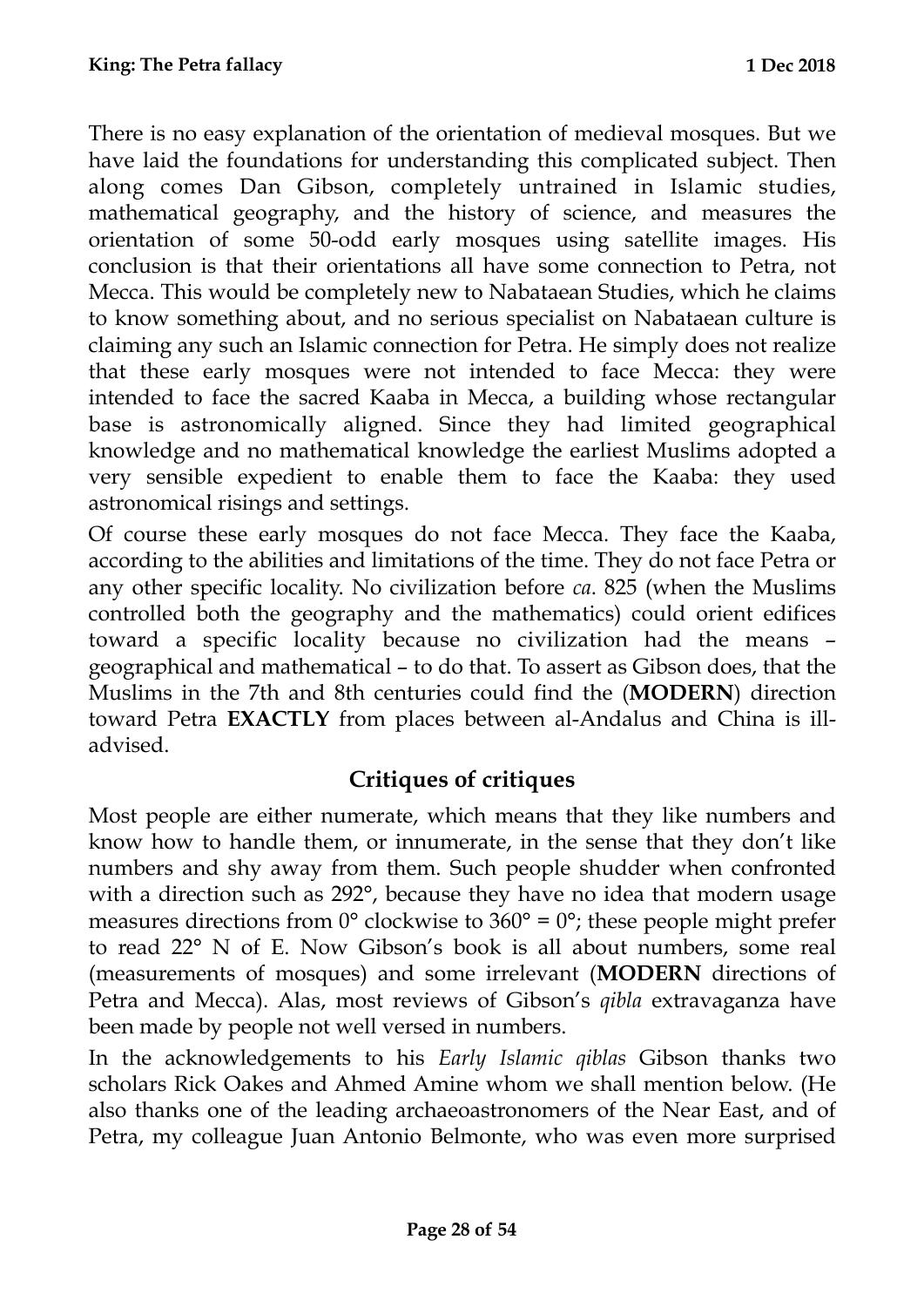than I was to find his name in Gibson's acknowledgements, for Gibson never mentions ethno- or archaeoastronomy.)

It is important to consider Gibson's approach to mosque orientations in light of his methodology. For he uses **MODERN** geographical coordinates to calculate directions of buildings to Petra or Mecca or Jerusalem when those who erected these buildings did not have access to such coordinates. Nor did they have **EXACT** mathematical procedures for calculating directions of one place to another. So when Gibson writes that a given mosque faces (the **MODERN** direction of) Petra, not (the **MODERN** direction of) Mecca, this is not to be taken seriously. If I were to say this or that mosque faces Mecca not Petra, that might be equally absurd. If either of us says that a given mosque faces exactly Petra or Mecca so that those who built it must have had the geographical and mathematical knowledge to determine the *pibla* / *qibla* accurately, this would be nonsense. For mosques in the earliest period were laid out in directions that were not calculated at all.

In my first critique of Gibson's Petra thesis I deliberately stated that I would not demonstrate his error for all of the mosques he had misinterpreted but would present enough examples to demonstrate that not only are his interpretations erroneous, but also that the whole idea of assessing the "errors" of medieval orientations by comparing them with **MODERN** directions is flawed. Some later commentators didn't understand this.

Rick Oakes is an American scholar of theology concerned with the history of the *Qur'ān* and of early Islam. He has posted his evaluation of my critique of *Early Islamic Qiblas* on the blog of the International Qur'anic Studies Association (IQSA), an outfit based in Atlanta claiming to be "devoted to the study of the Qur'an from a variety of academic disciplines". Oakes' focus here is not on the science, mathematics, or astronomy that was (or, rather, was not) available to early Muslims, nor is it with how they could have pointed any of their earliest mosques in any particular direction. But rather, he naïvely focusses on the 17 mosques that Gibson says face (the **MODERN** direction of) Petra. He does not argue whether or not they were pointed toward (the **MODERN** direction of) Petra intentionally. He does not argue that Gibson's mosque orientation measurements are accurate, but that these Gibson's conclusions based on these orientations deserve confirmation or refutation. He overlooks my refutation of all of them, so he repeats this appeal from his non-critical review of Gibson's first book:

"Gibson's evidence is just begging for a response. … Certainly, Gibson deserves a thoughtfully-considered book that responds to his analysis of the evidence with a different explanation."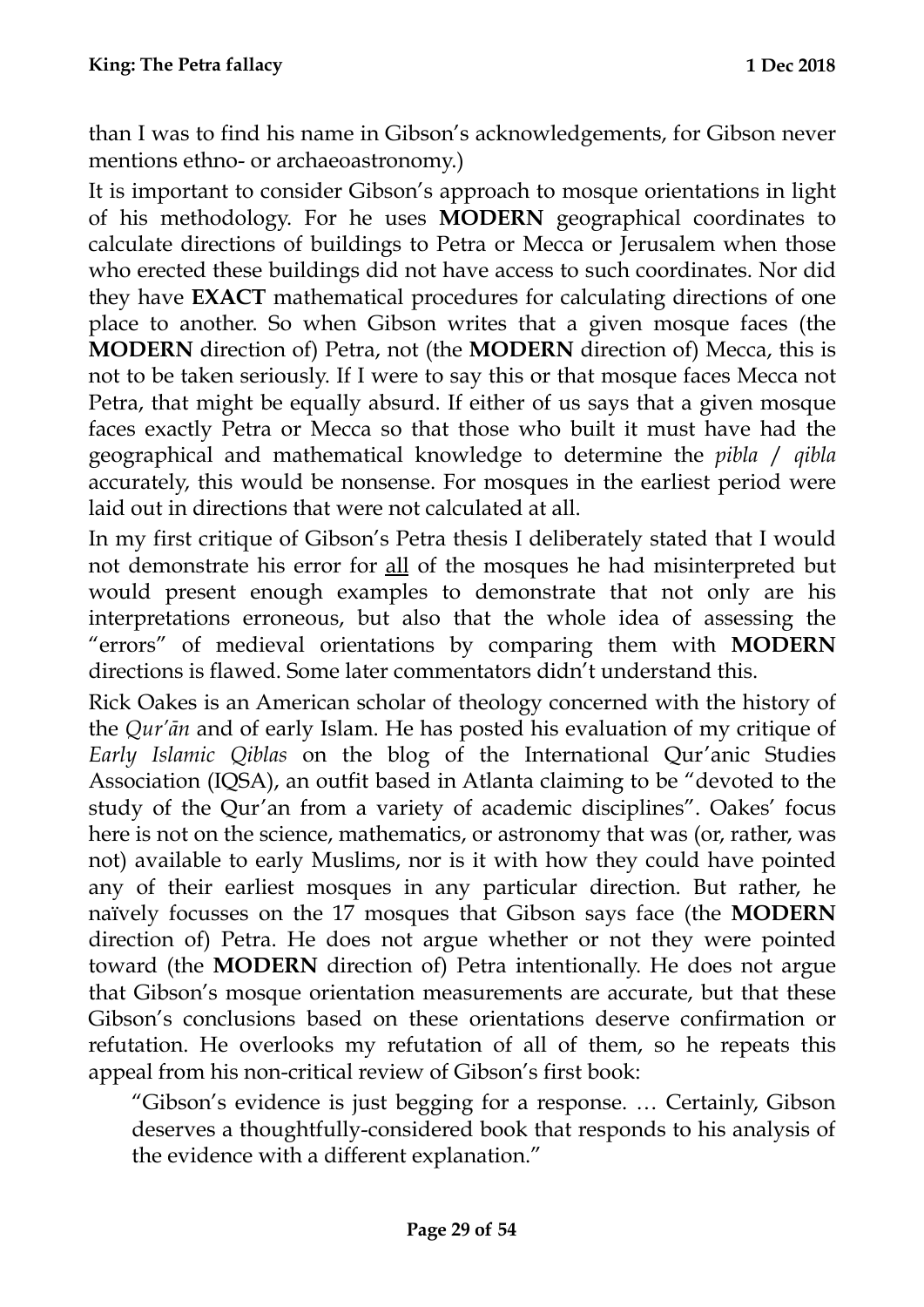I can feel only shame that my response was not "'thoughtfully considered"; maybe the present essay will help. Oakes begins by omitting that I first published my review of Gibson on my own website and later on the Muslim Heritage site. He writes that I "revised" my review after a petty response by Gibson, when, in fact, I just removed a comment about his missionary connection. Oakes then identifies five mosques whose orientations I did not even mention: the Masjid al-qiblatayn in Medina and four other very minor mosques I had never heard of. He seems so convinced about Gibson's finding that 17 early mosques point toward (the **MODERN** direction of) Petra that he challenges other scholars to offer better explanations than that this was deliberate. It all becomes a game: who gets it right and who gets it wrong. Oakes correctly observes that my explanations of why the mosques in Amman, Fustat, Jericho, and Khirbat al-Minya (only these!) are preferable to Gibson's explanation that they point toward (the **MODERN** direction of) Petra. While he is correct in mentioning that I wrote that the Sanaa Mosque points toward (the **MODERN** direction of) Petra, he missed the fact that this does not mean that it was deliberately laid out to face Petra: I also said that the axis of the Mosque was 'parallel' to the main axis of the Kaaba, so that the *qibla*-wall is 'parallel' to the SE wall of the Kaaba. Oakes' best quote about mosques that were built in the cardinal directions is priceless:

"Jericho – Khirbat al-Mafjar – King says that "All of these mosques are trying to tell us that they face south." Nonetheless [!], (this mosque) faces 180°, only 1° away from Petra's 181° [!].

"Khirbat al-Minya – King says that "This complex was obviously intended to face due south." Nonetheless, it faces 183°, only 1° away from Petra's 182° [!]."

In brief, Oakes has unfortunately overlooked what I wrote about the absurdity of using **MODERN** directions to investigate orientations of buildings that were built well over 1,200 years ago and the folly of ignoring cardinal and solstitial directions in interpreting orientations that were laid out toward astronomical horizon phenomena or on pre-Islamic foundations that were cardinally aligned. He is apparently ready to believe Gibson's claims about Petra if somebody can confirm them.

Another revisionist historian of early Islam, the French fundamentalist priest Édouard-Marie Gallez, has fallen for Gibson's thesis, as they say, 'hook, line and sinker'. He also fell for the nonsense that the first generations of Muslims must have been scientifically advanced. He further believes implicitly in Cook & Crone's 1977 *Hagarism* thesis. His own pet people are the so-called Judéo-Nazaréens, of whom most people, including perhaps even the Hagarenes, have never heard. When he read my critique of Cook & Crone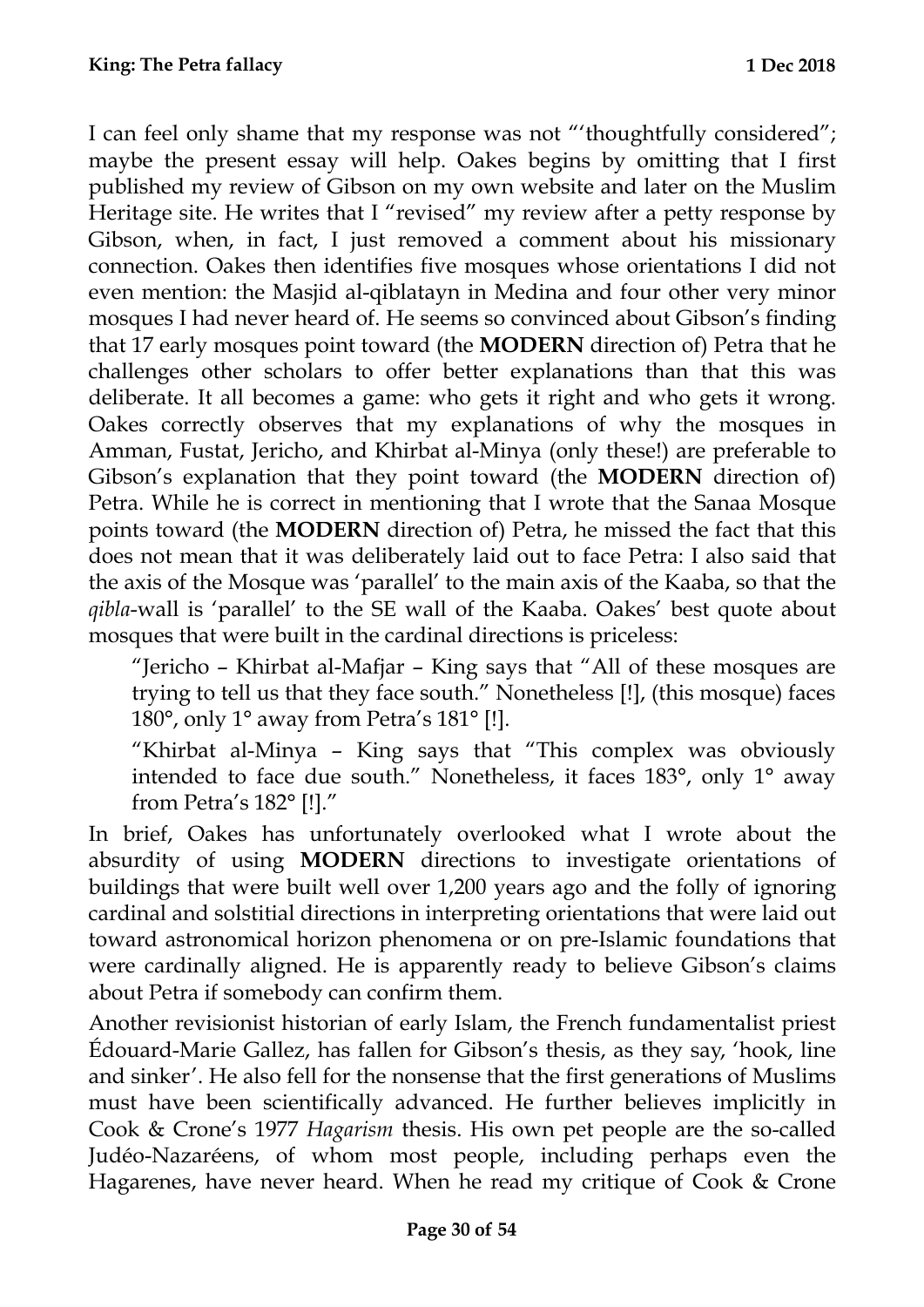and Gibson on mosque orientations he went bananas and wrote an outrageous and venomous rejoinder quite unworthy of a man of the cloth, which in turn merited an appropriate response from an independent.

A rather curious book appeared in 2018. It was authored by Ahmed Amine, an independent researcher trained in medicine and studying the history of religions in late Antiquity. It is entitled *L'islam de Petra ...* and was intended as a response to the thesis of Dan Gibson. The author had no prior knowledge of the *qibla* or its determination in Islamic history but simply launched into Gibson and his 'findings'. He then discussed my criticism of Gibson's theories. It is clear that he had little understanding either of what Gibson had been trying to do, or why I saw this as problematic. Sadly, Amine's book will probably be read with enthusiasm by unsuspecting French-speaking Muslims, although it is incomprehensible without access to the original writings of Gibson and myself, both in English and not properly explained by Amine. Sadly also, such readers will not find any serious writings in French (or any other language) on the determination of the *qibla* in past centuries because these have been omitted from Amine's bibliography. Some seven pages of references contain an important article by Saifallah *et al*. and a few lesser articles of mine, otherwise nothing whatsoever of consequence on the *qibla*. Amine's conclusion after 226 pages is that

"la thèse de Pétra demeure en l'état, comme une simple hypothèse de travail qui nécessite des preuves supplémentaires plus décisives."

Here a valuable opportunity has been lost, but one may well ask what was the goal. Gibson's Petra thesis, Amine is saying,

"remains at project stage like a simple working hypothesis which requires additional and more decisive proofs".

It was a mistake in the first place for the author (AA) to approach a book based on totally false assumptions (DG) together with a harsh criticism thereof (DAK) without any understanding of the subject at hand. And it was a mistake for this author (DAK) to innocently try to help that author (AA) try to understand anything. So be it.

But all is not lost. I can recommend the article by Mark Anderson of the Zwemer Center for Muslim Studies: it is entitled "Is Mecca really the birthplace of Islam?".\* This should be required reading for anyone interested in the Petra fallacy. Anderson's study considers seven of Gibson's arguments for Petra and the comparison ends with a score **Mecca 7, Petra 0**.

<sup>\*</sup> Unfortunately I am reported to have said that the earliest Muslims "calculated" the *qibla*, whereas in fact I had stated that they "determined" the direction of the Kaaba using astronomical alignments: they calculated nothing.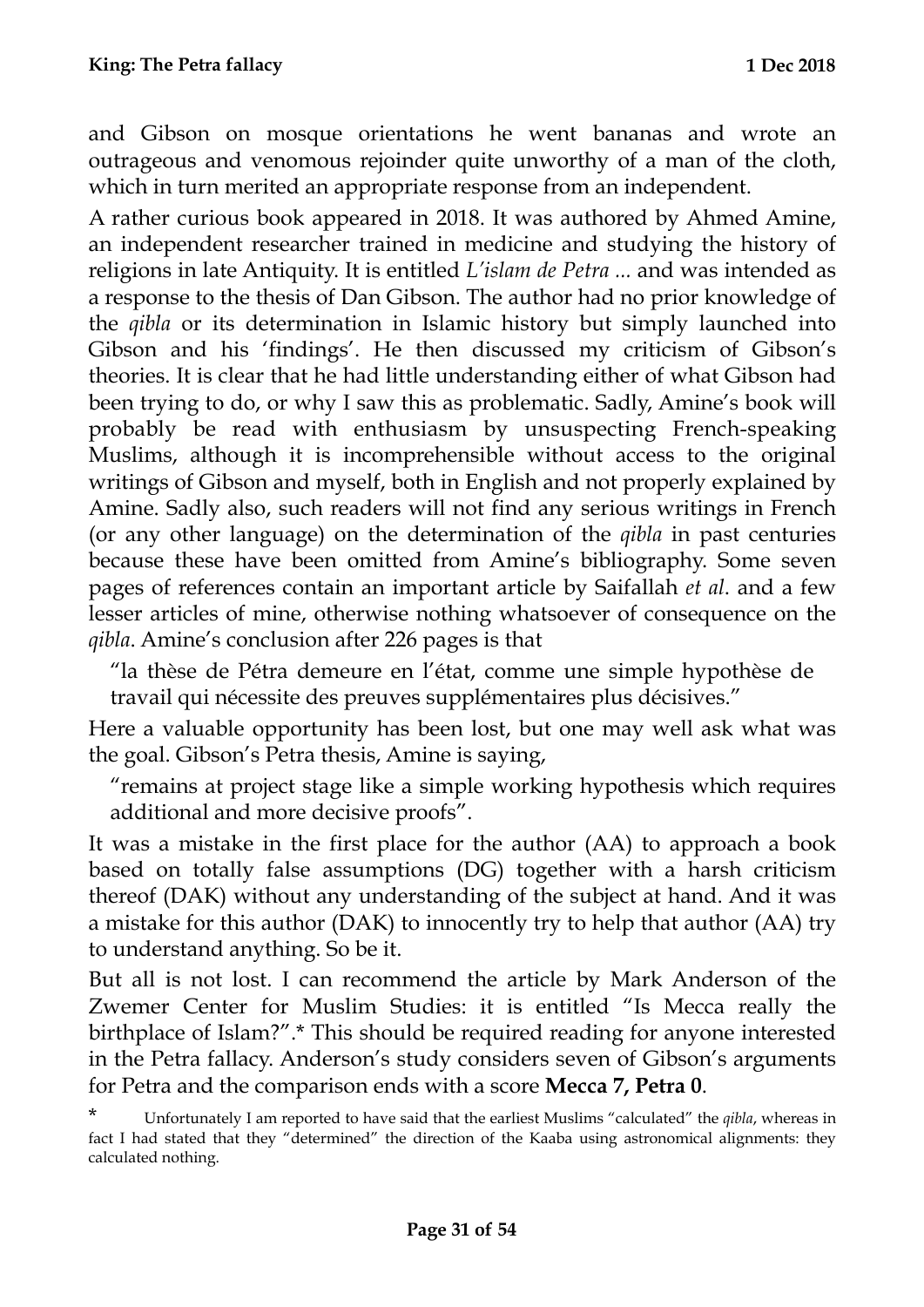## <span id="page-31-0"></span>**Dan Gibson's "qibla tool"**

Gibson's publisher (CanBooks) has in the past few days (early November, 2018) released a new "Qibla Tool" (available at http://thesacredcity.ca/data/ index.html). At first sight, this is most useful and could put an end to some of the often silly controversy that has been raging about early mosque orientations. A Google Maps image of the whole medieval Muslim world shows the location and orientation of all of the earliest mosques. Be careful, though, for this is a two-dimensional representation of a substantial swathe of the Earth's surface. 'Click-on', rather confused insets then give further details. Gibson explains that this tool uses the latest Google Maps, which he admits sometimes is "not the best" and that it is not intended to be a highly accurate investigative tool. Rather, he says, it is an illustrative tool, so users can quickly view and compare various mosques, and make their own conclusions about the patterns that Gibson sees in early mosque construction, the only sensible conclusion being that Gibson is right and King is wrong, though, to Gibson's credit, this is nor stated.

What is obvious from the map is the following (remember it serves only early mosques):

- The map may show the orientations of mosques but producing the principal axis of the mosques as straight lines halfway around the world, nay, across the flat world, is in itself ridiculous and can only lead to more confusion. This is not a map that preserves directions in the way Gibson would like.
- The overwhelming majority of early mosques in Jordan and Palestine are astronomically aligned to face south.
- The majority of early mosques in Syria are astronomically aligned to face south.
- Virtually all early mosques in al-Andalus and the Maghrib face a curious direction around south south east.
- The Mosque in Sanaa is aligned roughly north-north-west, 'parallel' to the mosques in al-Andalus and the Maghreb. How can that be?
- There are not many early mosques in Egypt on the one hand and in Iraq, Iran & Central Asia on the other with a clearly defined general orientation.

The conclusions that can be drawn from these observations are the following:

• The map will appeal to innumerate and cartographically innocent *revisionistas*, who will think it proves Gibson's theories.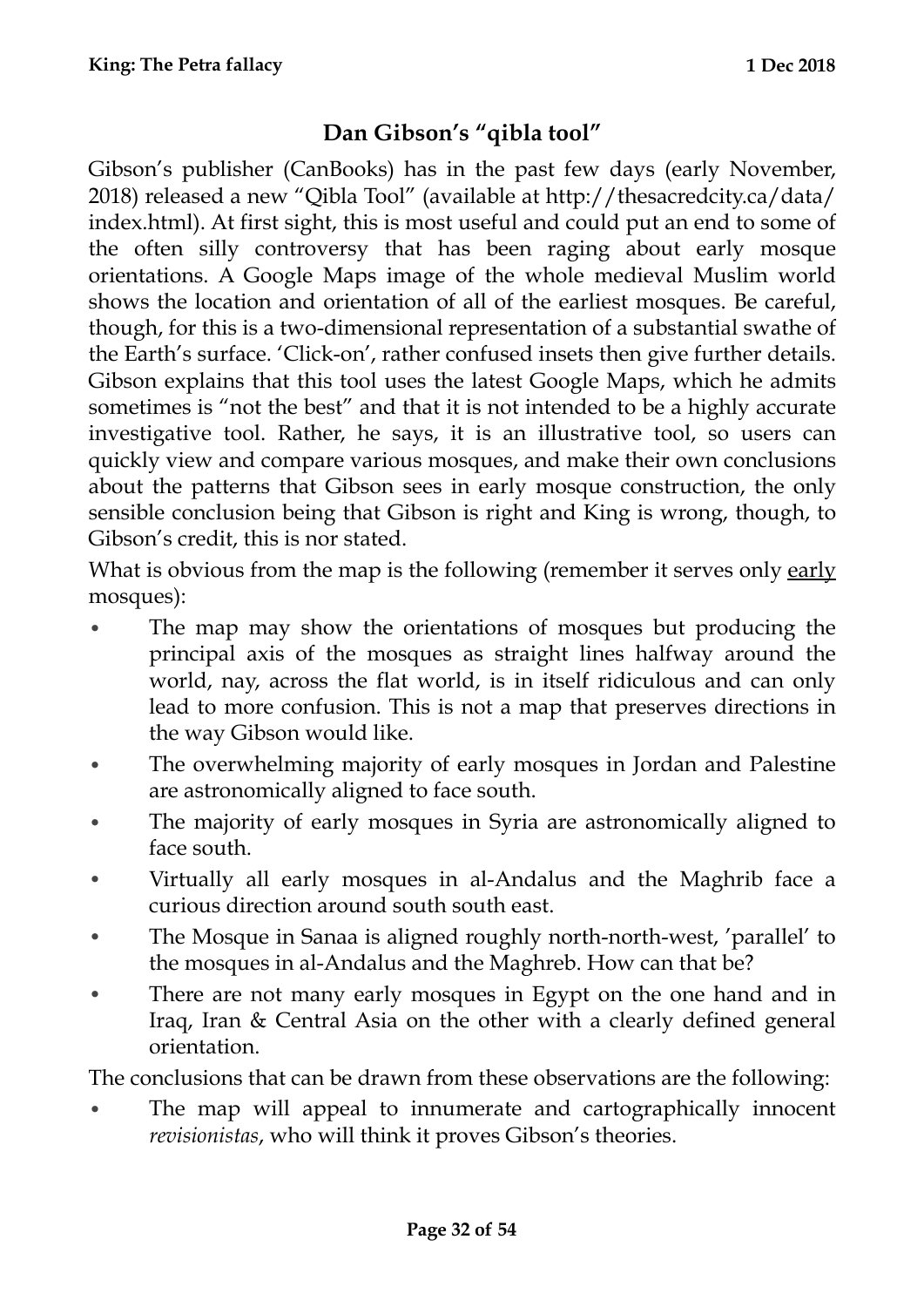- The map is guaranteed to confuse folk who have no idea about the mathematics of cartography so that they will believe in the 'directions' they see on the map.
- In Palestine the early Muslims favoured south for the *qibla*. (This makes the mosques all seem as though they are facing Petra, which is not far to the south.)
- In Greater Syria the early Muslims favoured south for the *qibla*. South means south or (for latitudes less than 36°) the rising or setting of Canopus. (Their mosques appear to point between Petra and Mecca because Syria is more to the east than Palestine and further from Petra than Palestine.)
- As already established by Michael Bonine in the 1990 & 2008 (Maghrib) and myself in 2016 (Córdoba), the mosques in the Islamic West were built in accordance with Roman city-plans that had their minor axis solstitially aligned (summer sunrise and winter sunset). This was considered acceptable by the Muslims because, as luck would have it, the mosques are 'parallel' to the main axis of the Kaaba. (They are also 'parallel' to a line between Petra and Mecca, but, *contra* Gibson, this is of no historical consequence.)
- The solitary Mosque in Sanaa is aligned 'parallel' to the axis for the Kaaba because people wanted that, not because there was any Roman city. The *qibla*-wall of the Mosque is 'parallel' to the NW wall of the Kaaba. (From Sanaa, Petra is sort of behind Mecca so the mosque appears to be aligned towards both.)
- We have to look more carefully at orientations in places like Egypt, Iraq and Central Asia. I can recommend my studies on Cairo (1983/2004) & and Samarqand (1984/2012) for a start. In each location, the cardinal directions and winter sunrise and sunset played a significant role, and for each locality there was more than one accepted *qibla* direction.

Only general observations are appropriate here because Gibson is using a **MODERN** map. The directions it shows for mosques are supposedly **MODERN** *pibla*s or *qibla*s. As far as I know, for over 2,000 years nobody ever calculated the direction toward Petra before Dan Gibson; what are shown on his new "qibla tool" are, he thinks, the **MODERN** *pibla*s. The problem with Gibson's new map is that his directional indicators show the orientations of the mosques but do not point correctly at the places he would like them to point because of the nature of the map projection and, inevitably, because of the curvature of the earth. I love the way some of his straight lines indicating mosque orientations swish across the world and end up in or around Petra or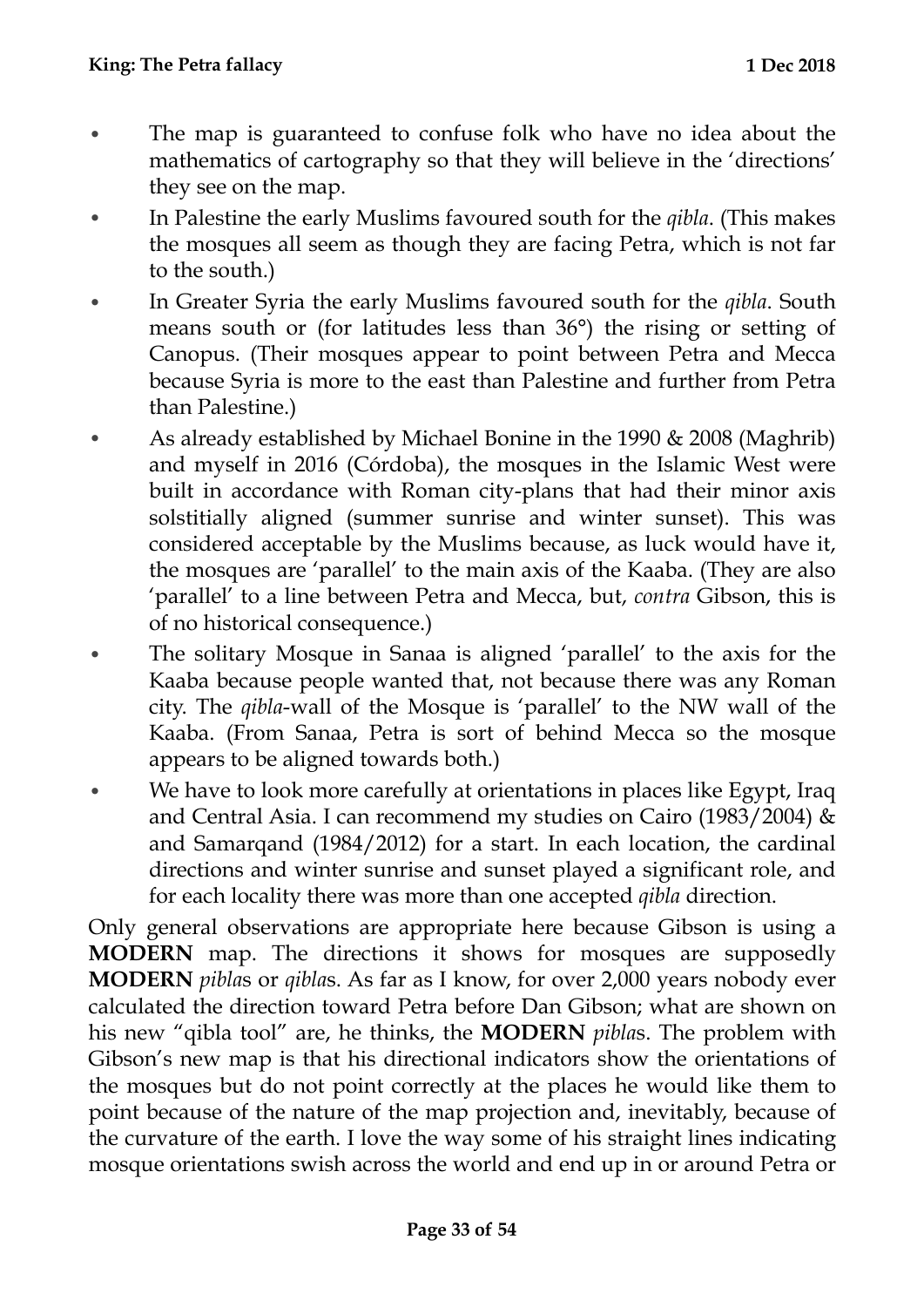Mecca. Flat maps always have limitations of one sort or another. On a rectangular Mercator map of the whole world the *qibla* in North America appears to be toward south-east. However, when you fly out of New York's JFK Airport on Saudia towards Jedda you fly north-east over Greenland (or what's left of it), not towards the south-east as some folk might think. And you probably eventually fly over Petra too. In the case of Gibson's map, parallels of latitudes and meridians (longitudes) are not shown; instead there is an unlabelled square (orthogonal) grid which mysteriously does not expand when one enlarges the map. Since the grid is orthogonal it does not preserve direction (necessarily toward a central point). It is just as well for Gibson that he has not included distant places (such as New York or Guangzhou) on his map; he might be in for quite a surprise. In any case, pictures speak louder than words, and Gibson's map speaks louder than mere numbers. Just be very careful how you use it.

#### <span id="page-33-0"></span>**New light and new darkness on orientations of mosques in Anatolia and beyond**

" ... Turkish architects were not smart enough to read an angle off a table and draw a corresponding line on the ground [*sic*]." Deus, "Monuments of Jihad", p. 7.

" ... none of the mosques by Mimar Sinan point to Mecca [*sic*] ... ." Deus, "Monuments of Jihad", p. 19.

In 2018 two studies appeared on the orientation of mosques in Anatolia (and beyond). The first was an eminently sensible analysis of selected mosques of major importance (*ulu camis*) based on sound historical criteria and the kind of modern investigative methods now standard in archaeoastronomy. The authors were Profs. Mustafa Yilmaz and Ibrahim Tiryakioglu from the Department of Geomatics, Faculty of Engineering, Afyon Kocatepe University in Afyonkarahisar, Turkey, and the title was "The astronomical orientation of the historical Grand mosques in Anatolia", published in an academic journal. Unfortunately the authors were unaware of an Ottoman table of the calculated *qibla*s for some 90 cities in the Ottoman Empire which I published some 20 years ago, but nevertheless their study, being within the context of the history of Islamic astronomy and mathematical geography as well as *qibla*-determinations, is one that can be built upon and expanded.

The second 'study', by A. J. Deus, an economist by training, is a completely off-the-wall attack on Turkish history based on a nutty idea that the diverse mosque orientations in the world of the Ottoman Turks resulted from deliberate attempts to align the mosques not toward (the **MODERN** direction of) Mecca but (exactly, of course) toward (the **MODERN** directions of) the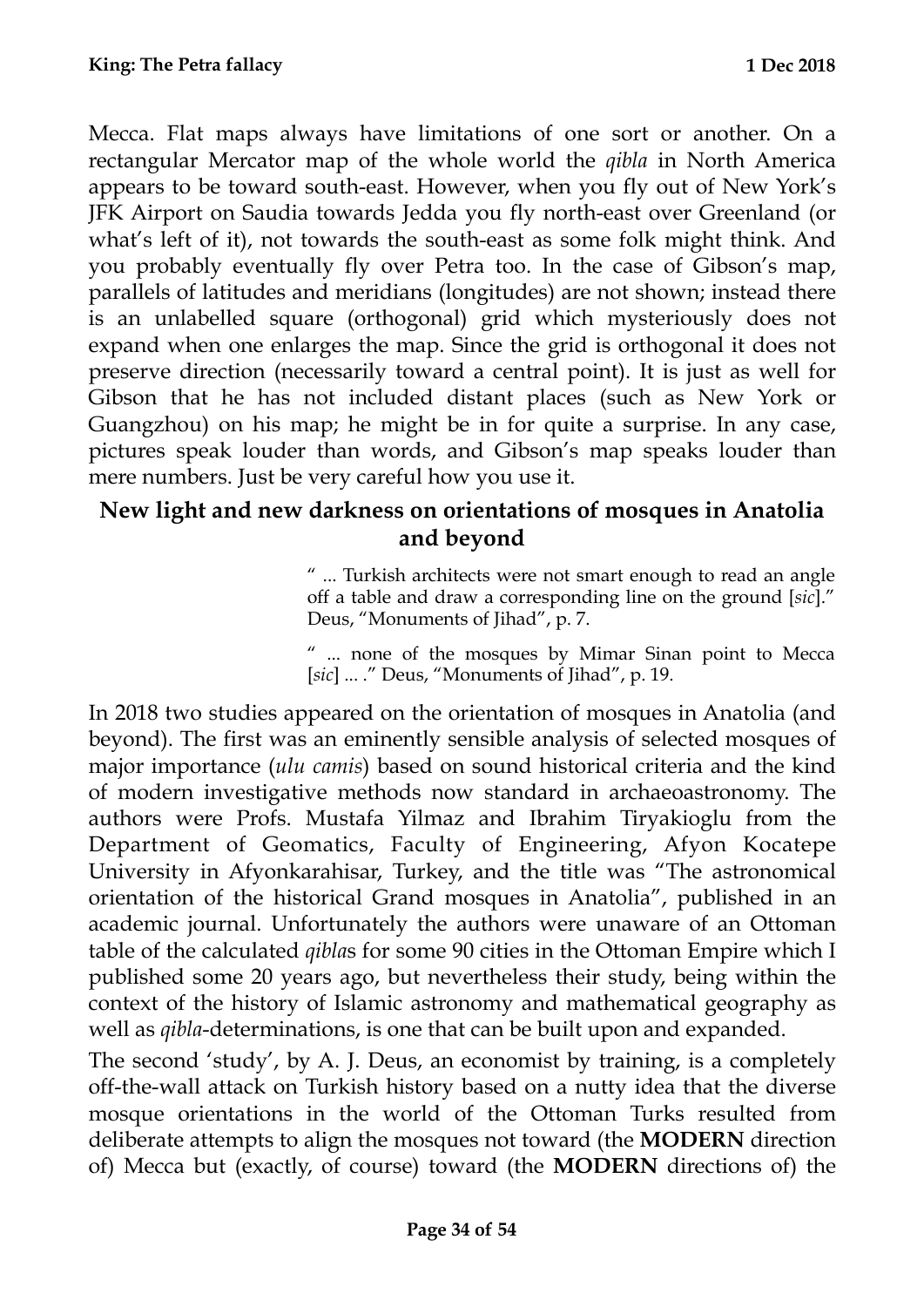sites of contemporaneous Ottoman military campaigns in Ukraine, Iran, Somalia, to Tunisia. Instead of places of worship the mosques, for Deus, become – بال اعوذ" – monuments of jihad". Oy veh!

Deus is inevitably innocent of any idea about Ottoman astronomy, astrology, mathematics, geography, cartography, and instruments for finding the *qibla*, and has no idea how the Ottoman astronomers actually determined the *qibla*  or how the Ottoman astrologers predicted events*.* Proof of this is his false premises that they could compute accurately the (**MODERN**) direction of Mecca if they wanted to, but they mainly did not, as well as that they were able to compute the (**MODERN**) directions from the location of any mosque toward Ottoman military hot-spots hundreds of miles away, whenever and wherever they wanted to. They most certainly could do neither of these. To be sure, as far as determining the *qibla* mathematically was concerned, their favourite method was an approximate one anyway (this is well documented) and their geographical data was not accurate, so if they came up with a direction similar to the **MODERN** *qibla* it would be by chance. Deus has also overlooked an Ottoman geographical table listing the *qibla*s for 90 cities in the Empire, which I published in my book on Mecca-centred world-maps 20 years ago and which I have now published again on my [academia.edu](http://academia.edu) site.

Deus published his 'study' online "in collaboration with" a revisionist outfit called "Inarah – Institute for Research on Early Islamic History and the Koran" based in Saarbrücken, Germany, and known for some very strange pronouncements about early Islam. If this is the best that Inarah (انسارة, *ināra*, 'enlightenment', from  $\mu$   $\mu$ *ī*<sup>*x*</sup>, 'light') can do with mosque orientations, it is rather sad but hardly surprising. Deus' 'study' will doubtless be swallowed whole by clueless *revisionistas* and other uninformed, innumerate souls. I have addressed this outrageous and pernicious nonsense on my [academia.edu](http://academia.edu) site. The principal monuments amongst Deus' 200-odd mosques can be interpreted with reference to the *qibla* that was accepted at the time they were built (which is of course not the **MODERN** *qibla*), and they all face the Kaaba in one way or another, but in ways that Deus shows himself incapable of understanding. His overzealous, uninformed revisionism is hardly what Ottoman mosques need.

#### <span id="page-34-0"></span>**Suggestions for future research**

Fortunately nowadays one would not have to travel the length and breadth of the Muslim world to have a new look at mosque orientations. What concerned investigators might want to do in the future with the major mosques of the medieval period (7th-15th centuries) is the following: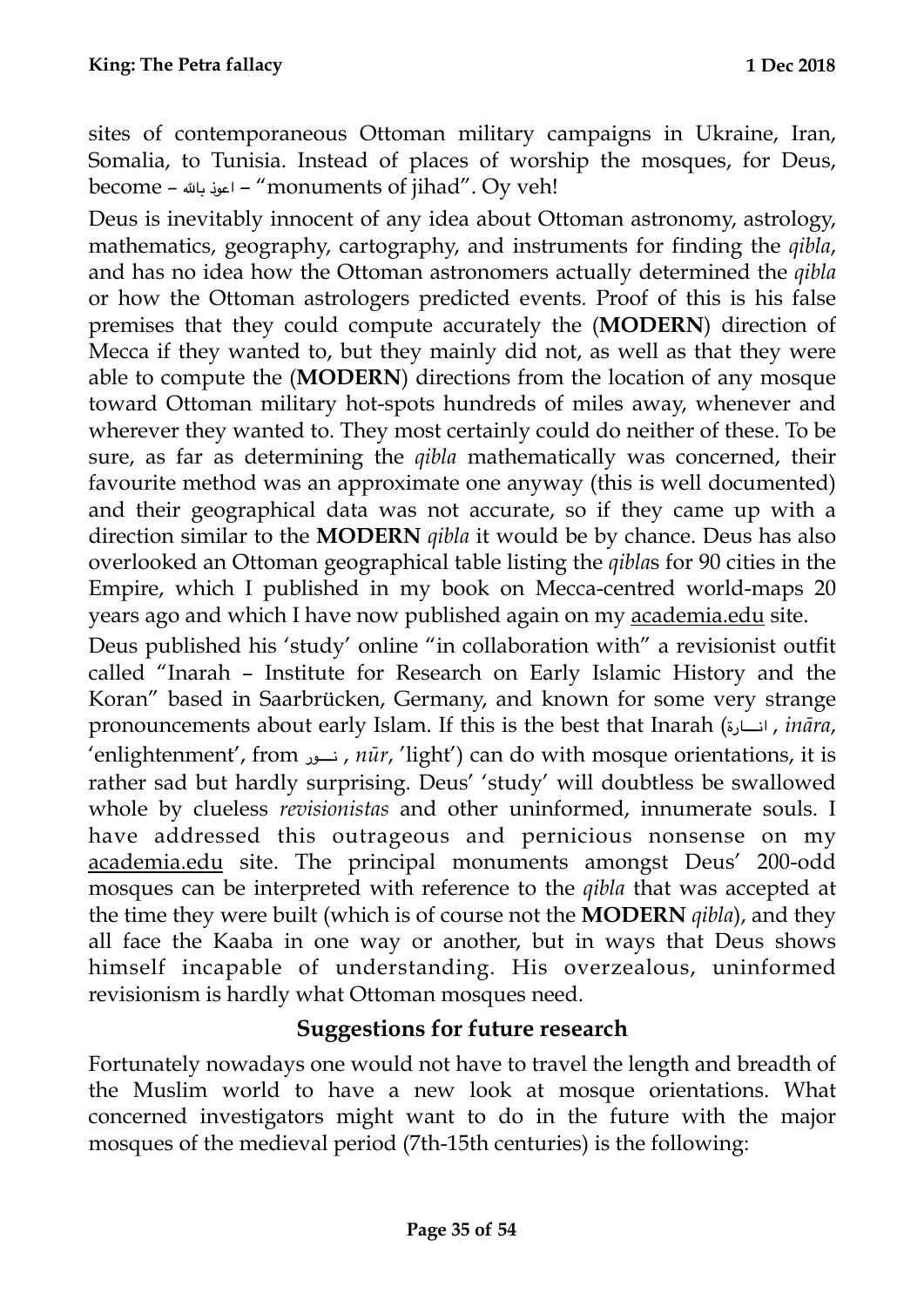- (1) determine which mosques were built on the authority of the Prophet or his Companions;
- (2) determine which mosques were built on the foundations of, or in line with pre-Islamic religious architecture which happened to be cardinally aligned (such as in Jerusalem and Damascus);
- (3) determine which mosques were built according to the street-plans of pre-Islamic cities which happened to be solstitially aligned (such as Córdoba, Tlemcen, Tunis, Kairouan);
- (4) determine which mosques were built toward winter sunrise (taken as one *qibla*-direction from Egypt to al-Andalus), and toward winter sunset (taken as one *qibla*-direction from Iraq to Central Asia), or toward some other astronomical horizon phenomenon;
- (5) determine which mosques face more or less due south in Jordan and Syria;
- (6) determine which mosques face due west in India and due east in N. Africa; and
- (7) determine which mosques more or less due north in Yemen and E. Africa.

Mosques which do not conform to these norms can possibly be explained by means of information on the local *qibla* in treatises on folk astronomy and sacred geography (**astronomically-defined directions**) or treatises on mathematical astronomy (*qibla*s calculated from available medieval geographical data using **exact or approximate mathematical methods**). Local topography or hydrography may also have played a role. In all such investigations, no conclusions should be drawn based on *qibla*-directions calculated from **MODERN** geographical data using some kind of **EXACT** mathematical procedures. Also, measurements and calculations to the nearest degree are adequate for investigative purposes; any attempt at greater 'accuracy' is unrealistic.

To any interested parties, I would recommend looking at the five articles which I mentioned above, not least my article on the earliest mathematical methods and tables for finding the *qibla*. I am confident that such simple approximate methods had far more influence in mosque alignment than any complicated exact methods and tables. But one cannot use any of these without knowing what geographical coordinates were available over the centuries. The complexity of Islamic geographical tables giving longitudes and latitudes, and the basic reference work by E. S. & M. H. Kennedy, *Geographical coordinates of localities from Islamic sources* (Frankfurt, 1987), presents 14,000 sets of longitudes and latitudes from some 80 Arabic and Persian astronomical and geographical sources.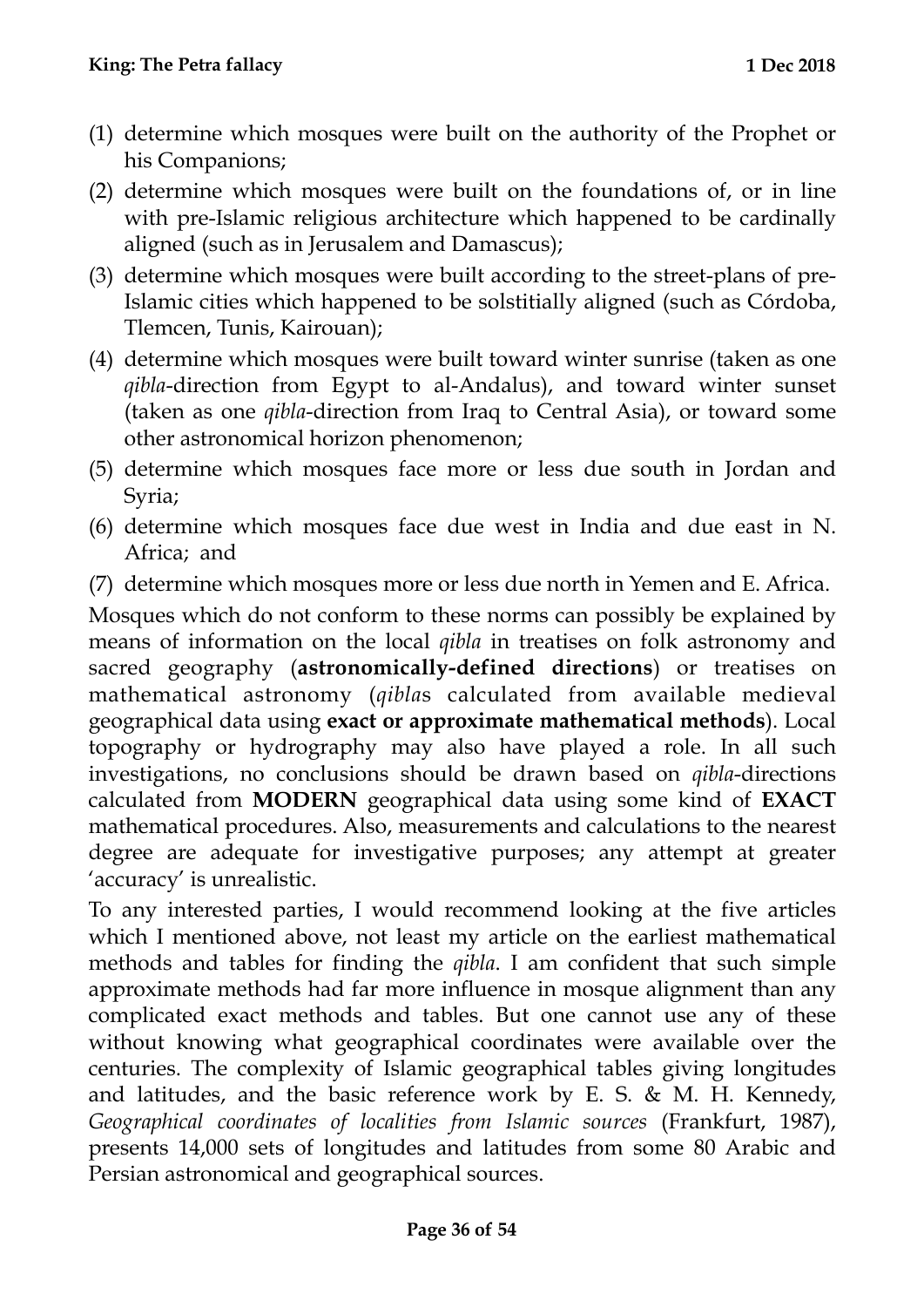In investigating the orientation of a historical mosque it is important to take into consideration the original surrounding street-plan and the various *qibla*directions that were favoured in that region at the time. Without such information it is not a little arrogant to suppose that one can make any sensible pronouncement regarding the reason behind the orientation of an edifice that was built over a millennium ago. Woe betide anyone who claims to explain any medieval mosque orientation without realizing how complicated is the subject of orientations.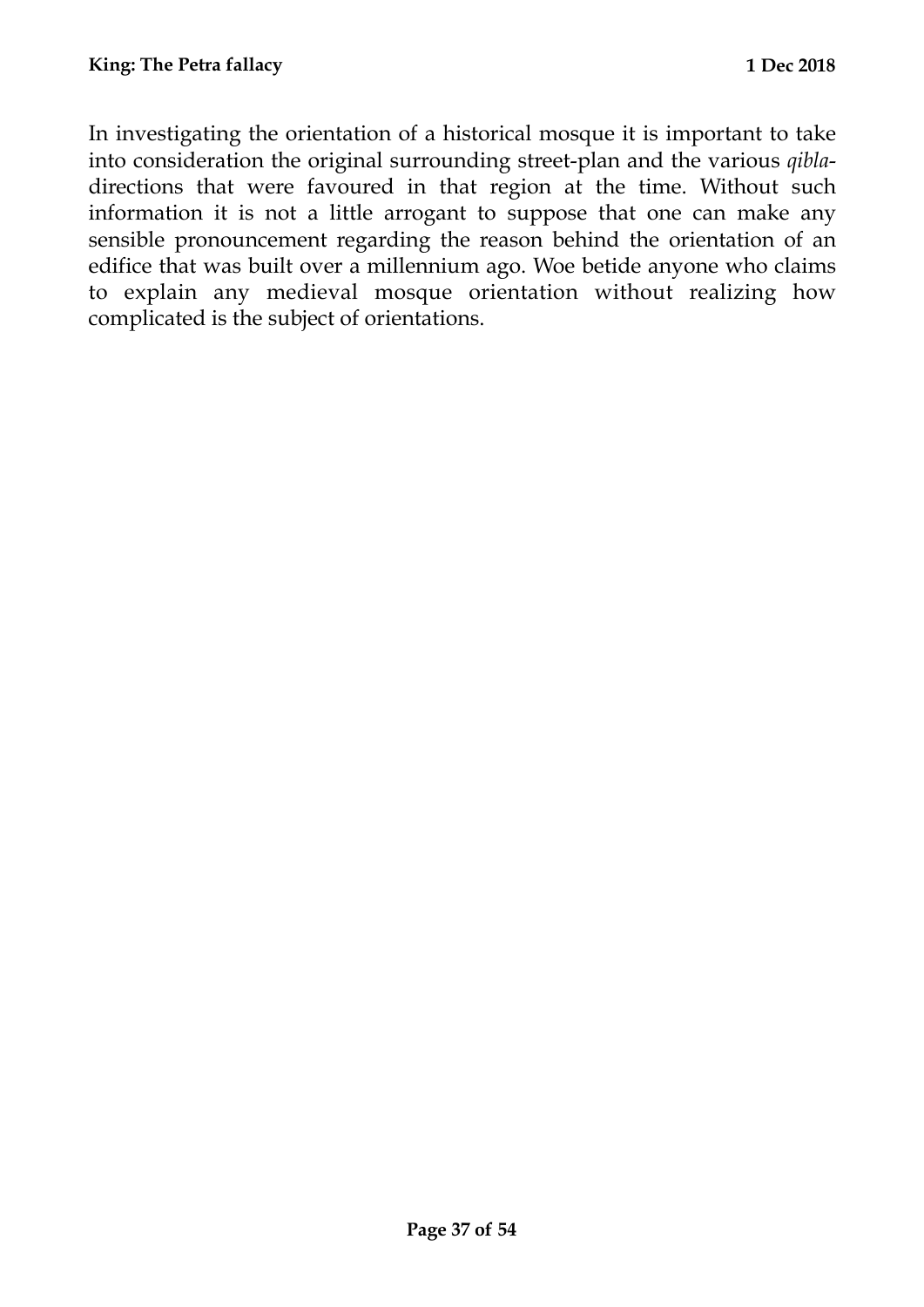## <span id="page-37-0"></span>**Concluding remarks**

"Every mosque in the world is a segment of a circle whose centre is the Kaaba. **The most significant characteristic of the mosque is the direction that it faces.** Hence it is the building's abstract orientation and not its most visible elements – dome, minaret, mihrab, *etc*. – that determines its identity.'' H. Masud Taj, "The influence of qibla in Islamic cities" (1999), p. 173 (emphasis is mine, and the intended audience are all those who work on Islamic religious architecture ignoring its orientation and especially those who compare mosque orientations with the modern directions of Mecca and then spout nonsense).

As for the Kaaba, a symbol of the presence of God and the physical focal point of Islam, nobody in its vicinity now could guess or test its astronomical alignments because of all of the skyscrapers surrounding the Mosque complex. And by 2019, according to numerous news reports in 2017, the entire area around the Kaaba will supposedly be covered by a "retractable roof". These reports were inevitably neither confirmed nor denied by the Saudi authorities. If they are true, then the Kaaba will sometimes no longer be visible even from space. If they are not true, فأحسن , so much the better.

Gibson thinks that Muslims should have been praying toward Petra for the past millennium, as he thinks they did in the first two centuries of Islam. For the time being, though, practicing Muslims can happily ignore Gibson's outrageous suggestion that they start praying towards Petra again. They also don't need to worry about Deus' pronouncements that their mosques have never been oriented toward Mecca.

This independent observer suggests that Muslims should simply carry on praying towards the Kaaba as they have been doing for over 1,400 years.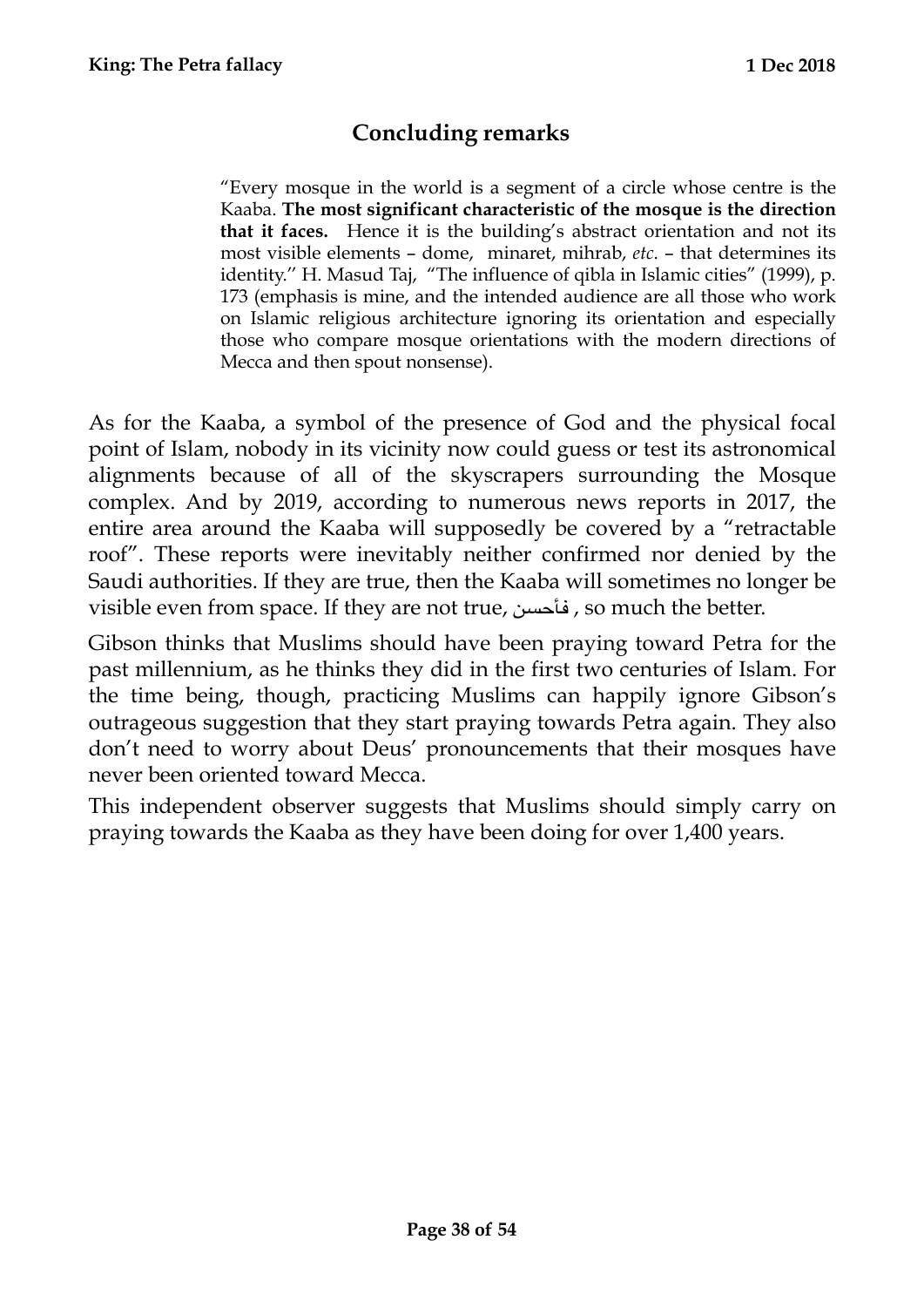## <span id="page-38-1"></span>**Bibliography of books, articles and websites on historical** *qibla* **determinations**

<span id="page-38-0"></span>**.** 

There is an enormous amount of literature in the Muslim sources on the sacred direction or *qibla* toward the sacred Kaaba in Mecca. Here we are concerned **only** with modern studies of historical literature which discussed the ways in which one can actually determine the *qibla*. Essentially, the *qibla* directions used in early times were often derived using astronomical horizon phenomena such as the cardinal and solstitial directions – north, south, east & and west, or summer or winter sunrise & sunset, or the risings and settings of specific *qibla*-stars – as outlined in the little-known genre of folk astronomical and legal literature labelled قبلة\$ \$ \$ \$ \$ \$ \$ \$ال ل\$ \$ \$ \$ \$ \$ \$ \$دلئ تب\$ \$ \$ \$ \$ \$ \$ \$ك , *kutub dalā'il al-qibla, "*books on the (non-mathematical) means of finding the *qibla*". The mathematically-derived *qibla*s (9th century onwards) were calculated from medieval geographical coordinates, using either simple approximate techniques or complicated trigonometric or geometrical procedures. In most major centres there was a palette of different *qibla*-directions favoured by one group or another, documented in the medieval sources, which partly accounts for the wide diversity of orientations of historical mosques in any given region.

Since the mathematically-derived *qibla*s depend on geographical coordinates, the *qibla* directions derived by Muslims centuries ago with (by modern standards, inaccurate) coordinates are obviously not going to be identical with modern *qibla* directions such as one can now access for any location on earth by means of the internet. If one is interested in investigating orientations of historical mosques it is advisable to first try to understand how Muslims dealt with the determination of the *qibla*, keeping in mind that modern *qibla*-directions are less relevant than one might first think.

No general bibliography on *qibla* determinations has been prepared before. **The author will appreciate information on any relevant works that have been inadvertently omitted.** 

References to specific medieval Islamic legal works on the *qibla* are to be found in the writings of Neumann, Dallal, King, Rius, and Schmidl. See also the article "Ḳibla (legal aspects)" by A. J. Wensinck in *Encyclopedia of Islam*, 2nd edn.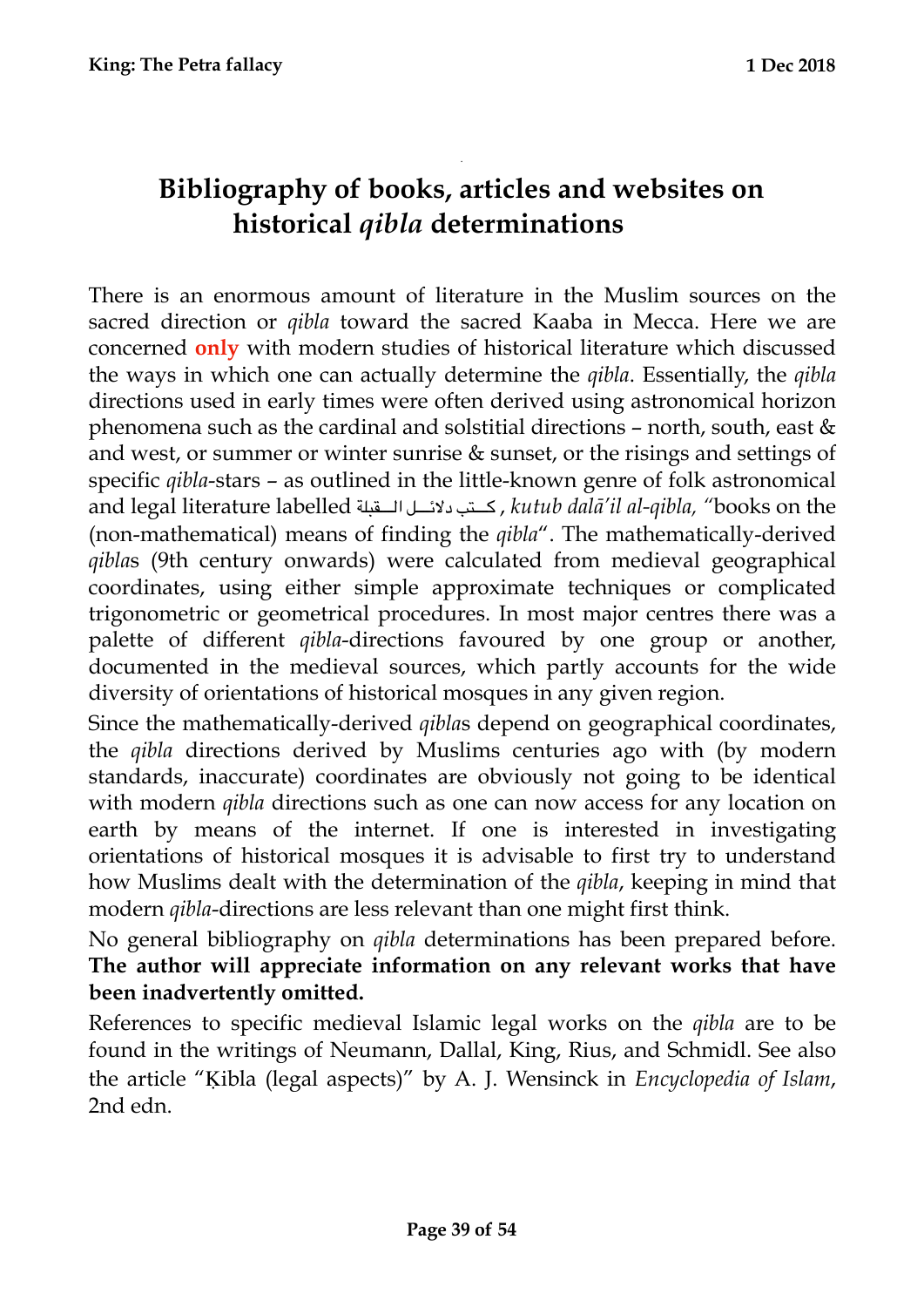#### <span id="page-39-0"></span>**Early Western works**

The first modern scholar to turn his attention to mathematical *qibla* determinations was the German historian of Islamic mathematics and astronomy **Karl Schoy** (1877-1925), on whom see the obituary by J. Ruska in *Isis* 9 (1927), pp. 83-95. His collected papers are available as *Beiträge zur arabisch-islamischen Mathematik und Astronomie*, 2 vols., Frankfurt, 1988. The next was the American scholar **Edward S. Kennedy** (1912-2009), the leading scholar of the history of Islamic astronomy in the 2nd half of the 20th century, on whom see the obituary and bibliography in *Suhayl* – *International Journal for the History of the Exact and Natural Sciences in Islamic Civilisation* 9 (2009-2010), pp. 185-214. His collected papers are published in *Studies in the Islamic Exact Sciences*, Beirut, 1983. It is planned to put this volume online as well as his publications on various works by two of the most significant Muslim scientists, al-Bīrūnī and al-Kāshī, as well as the monumental *Geographical coordinates of localities from Islamic sources*.

For numerous writings by **the two next generations of specialists in the history of Islamic astronomy and mathematics** on mathematical methods for finding the *qibla* – especially Richard P. Lorch, Julio Samsó, Jan P. Hogendijk, J. Lennart Berggren, Ahmad Dallal and DAK – see [www.staff.science.uu.nl/~gent0113/islam/](http://www.staff.science.uu.nl/~gent0113/islam/qibla.htm) [qibla.htm](http://www.staff.science.uu.nl/~gent0113/islam/qibla.htm). Reprints by Variorum of various studies by DAK are the following: *Islamic Mathematical Astronomy* (1986/1993)*; Islamic Astronomical Instruments*  (1987/1995); *Astronomy in the Service of Islam* (1993); and *Islamic Astronomy and Geography* (2012). All publications of DAK are available at [davidaking.academia.edu](http://davidaking.academia.edu).

This bibliography does not include the standard references to the primary manuscript sources for the history of Islamic science, namely, the works of Heinrich Suter, Carl Brockelmann, Charles A. Storey, Fuat Sezgin, Ekmeleddin İhsanoğlu *et al*., & Boris A. Rosenfeld *et al.* See further<https://ismi.mpiwg-berlin.mpg.de> (2018).

<span id="page-39-1"></span>**General works on Islamic astronomy (selected)** 

- Carlo Alfonso Nallino, "[Islamic Astronomy]", in *Encyclopaedia of Religion and Ethics*, James Hastings, ed., 12 vols., Edinburgh: T. & T. Clark, vol. 12 (1921), pp. 88-101.
- DAK, "Islamic astronomy", in Christopher Walker, ed., *Astronomy before the Telescope*, London: British Museum Press, 1996, pp. 143-174, repr. in *Islamic Astronomy and*  Geography, I, also available on [www.muslimheritage.com/article/islamic-astronomy.](http://www.muslimheritage.com/article/islamic-astronomy)
- Robert G. Morrison, "Islamic astronomy and astrology", in Robert Irwin, ed., *New Cambridge History of Islam*, vol. 4, Cambridge, etc.: Cambridge University Press, 2010, pp. 589-613.
- Kennedy *et al*., *Studies*: E. S. Kennedy, Colleagues and Former Students, *Studies in the Islamic Exact Sciences*, David A. King and Mary Helen Kennedy, eds., Beirut: American University of Beirut, 1983.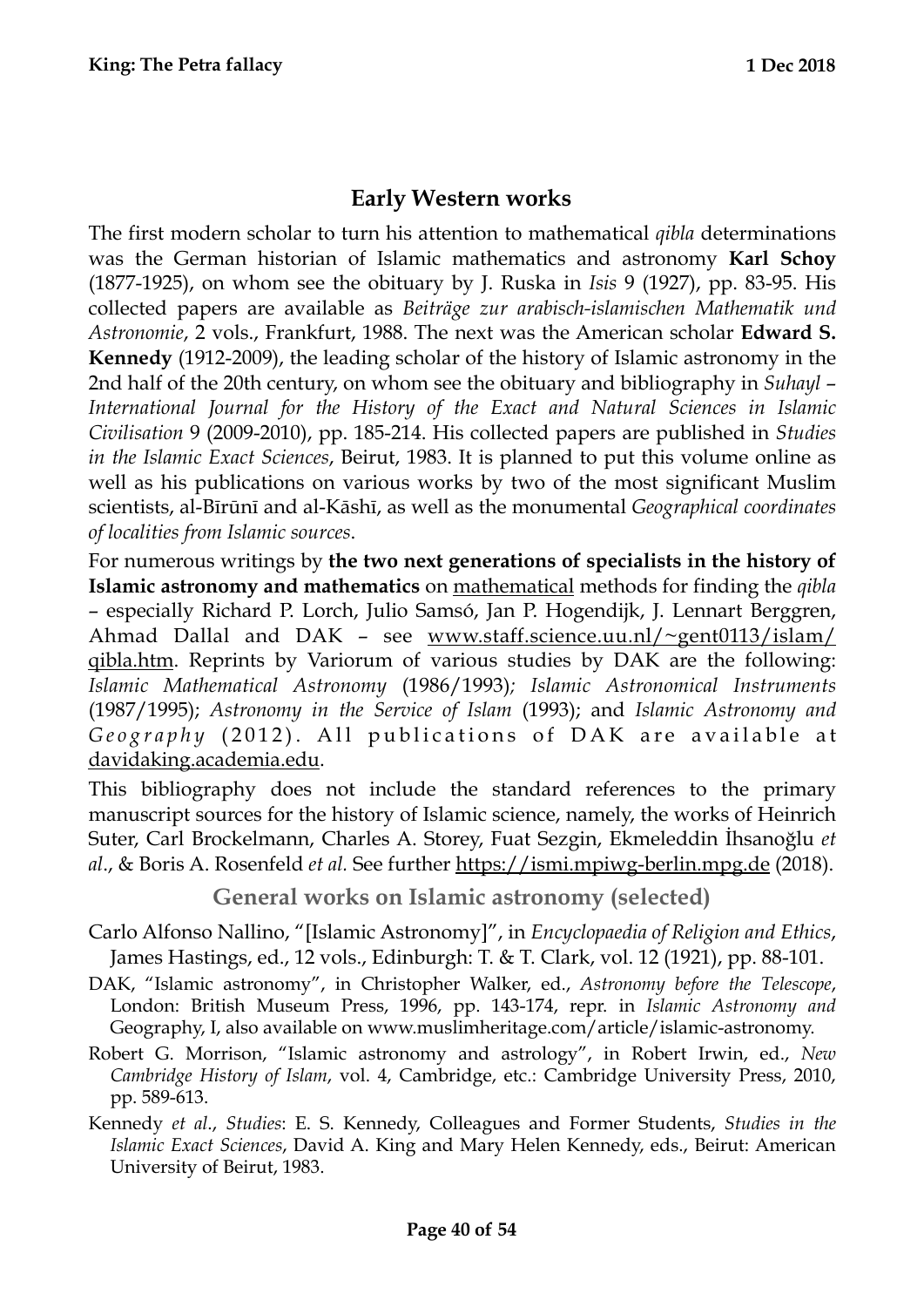- Kennedy *Festschrift*: *From Deferent to Equant: Studies in the History of Science in the Ancient and Medieval Near East in Honor of E. S. Kennedy*, David A. King and George Saliba, eds., *Annals of the New York Academy of Sciences* 500 (1987).
- DAK, "Science in the service of religion: The case of Islam", *impact of science on society* (UNESCO), no. 159 (1991), pp. 245-262 (available in several languages), repr. in *Astronomy in the Service of Islam*, I, available at http://unesdoc.unesco.org/images/ 0008/000885/088535eo.pdf.
- , *In Synchrony with the Heavens Studies in Astronomical Timekeeping and Instrumentation in Islamic Civilization*, vol. 1: *The Call of the Muezzin*, & vol. 2: *Instruments of Mass Calculation*, Leiden, *etc*.,: Brill, 2004-05.
- Clive N. Ruggles, ed., *Handbook of archaeoastronomy and ethnoastronomy*, 3 vols., New York, *etc*.,: Springer, 2015, contains the following articles: King, "Astronomy in the service of Islam", pp. 181-196; Clemency Montelle, "Islamic mathematical astronomy'', pp. 1909-1916; Tofigh Heidarzadeh, "Islamic astronomical instruments and observatories'', pp. 1917-1926 (more references below).
- *Encyclopaedia of Islam*, 2nd edn., 13 vols., Leiden: E. J. Brill, 1960-1980, especially articles "Anwā' (pre-Islamic calendrical system)"; "Asṭurlāb (astrolabe)"; "Hay'a (astronomy); "Ḳibla (sacred direction)"; "Layl wa-nahār" (simple timekeeping); "Makka as centre of the world" (sacred geography); "Mīḳāt" (astronomical timekeeping and times of prayer)"; "Mizwala (sundials)"; "Rub' (quadrant)"; "Nudjūm" (star-lore); "Ru'yat alhilāl (lunar crescent visibility)"; "Shakkāziyya (universal projections)"; "Ṭâsa (magnetic compass)"; and "Zīdj (astronomical handbooks and tables)".
- *BEA*: Thomas Hockey *et al*., eds., *The Biographical Encyclopedia of Astronomers*, New York: Springer, 2007, available at <http://islamsci.mcgill.ca/RASI/BEA/> and now **[https://](https://ismi.mpiwg-berlin.mpg.de/biographies-list) [ismi.mpiwg-berlin.mpg.de/biographies-list](https://ismi.mpiwg-berlin.mpg.de/biographies-list)** (2018) **(This is the standard reference work on the most significant Muslim astronomers.)**
- *DSB*: *Dictionary of Scientific Biography*, 14 vols. and 2 supp. vols., New York: Charles Scribner's Sons, 1970-80. (Biographical articles are sometimes preferable to the corresponding ones in *BEA*.)
- Lennart Berggren, *Episodes in the Mathematics of Medieval Islam*, New York, etc.: Springer, 1986.
- E. S. Kennedy & Mary Helen Kennedy, *Geographical coordinates of localities from Islamic sources*, Frankfurt: IGAIW, 1987.

#### <span id="page-40-0"></span>**Islamic folk astronomy (selected)**

There is no general survey. Various aspects are treated in the following works:

- Paul Kunitzsch, *Untersuchungen zur Sternnomenklatur der Araber*, Wiesbaden: Otto Harrassowitz, 1961.
- , article "Ibn Qutayba", in *Dictionary of Scientific Biography*, XI, pp. 246-247 (no article in *BEA*!).
- Fuat Sezgin, *Geschichte des arabischen Schrifttums*, VII: *Astrologie Meteorologie und Verwandtes*, Leiden: E. J. Brill, 1979, pp. 336-370.
- Charles Pellat, articles "Anwā'" & "Layl wa-nahār", in *Encyclopedia of Islam*, 2nd edn.
- Anton H. Heinen, *Islamic cosmology: A study of as-Suyūtī's al-Hay'a al-saniya fi-l-hay'a alsunnīya*, Beirut, 1982 (a work for prime importance for understanding an independent,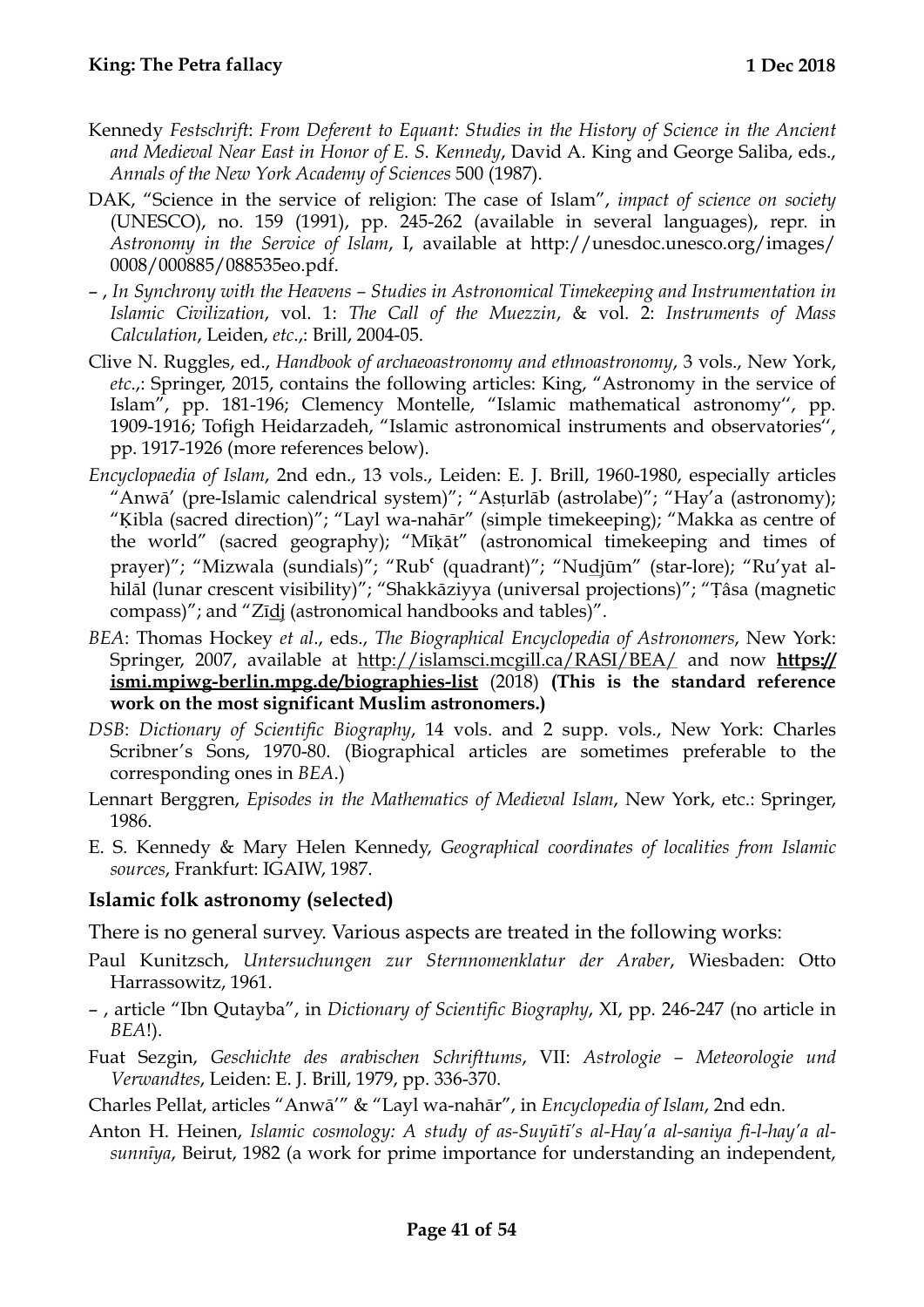truly Islamic Arab cosmology, reviewed in *Journal of the American Oriental Society* 109 (1989), pp. 124-127).

Miquel Forcada, "Mīqāt en los calendarios andalusíes", *al-Qantara* 11 (1990), pp. 59-69.

- , "Astrology and Folk Astronomy: The *Mukhtasar min al-Anwā'* of Aḥmad b. Fāris", *Suhayl* – *International Journal for the History of the Exact and Natural Sciences in Islamic Civilisation* 1 (2000), pp. 107-205
- DAK, "Folk astronomy in the service of religion: The case of Islam", in Clive L. N. Ruggles & Nicholas J. Saunders, eds., *Astronomies and Cultures*, Niwot CO: University Press of Colorado, 1994, pp. 124-138, and *idem*, "Applications of folk astronomy and mathematical astronomy to aspects of Muslim ritual", *The Arabist (Budapest Studies in Arabic)*, 13-14 (1995): 251-274.
- , "A survey of arithmetical shadow-schemes for time-reckoning", in *idem*, *In Synchrony with the Heavens*, III: pp. 457-528, previously published in *Oriens* 32 (1990), pp. 191-249.
- Petra G. Schmidl, *Volkstümliche Astronomie im islamischen Mittelalter. Zur Bestimmung der Gebetszeiten und der Qibla bei al-Aṣbaḥî, Ibn Raḥîq und al-Fârisî*, 2 vols., Leiden, *etc*.: Brill, 2007. (The first study of its kind, based on medieval Yemeni treatises on folk astronomy compiled by legal scholars and astronomers.)
- Daniel M. Varisco, "Islamic folk astronomy", in Helaine Selin, ed., *Astronomy across cultures – The* [!] *history of non-western astronomy*, Dordrecht, *etc*.: Kluwer, 2000, pp. 615-650.
- Clive N. Ruggles, ed., *Handbook of archaeoastronomy and ethnoastronomy*, 3 vols., New York, etc.,: Springer, 2015, contains the following articles (see also above): Petra G. Schmidl, "Islamic folk astronomy", pp. 1927-1934; Daniel Martin Varisco, "Folk astronomy and calendars in Yemen", pp. 1935-1940.
- Danielle Adams, "Two Deserts One Sky Arab star calendars", at [onesky.arizona.edu](http://onesky.arizona.edu) (accessed 2018) (a new website featuring aspects of Arab star-lore in a visual and readerfriendly fashion, at the same time respecting the original Arabic star-names).
- Gerald R. Tibbetts, *Arab Navigation in the Indian Ocean before the coming of the Portuguese ...* , (Oriental Translation Fund, N.S. XLII), London: The Royal Asiatic Society of Great Britain and Ireland, 1971, repr. 1981. (It is often overlooked that Arab navigation is an aspect of Islamic <u>folk astronomy</u>, not of Islamic astronomy, which is based on observations and calculations.)

#### <span id="page-41-0"></span>**Archaeoastronomy and ethnoastronomy**

Clive L. N. Ruggles, ed., *Handbook of Archaeoastronomy and Ethnoastronomy*, 3 vols., New York, etc.,: Springer, 2015. (A work of monumental importance covering many relevant topics, with various chapters in Part II: Methods and Practices, and overviews by experts on the situation in most parts of the world, although, alas for our present purposes, Central and South Arabia are not covered.)

#### <span id="page-41-1"></span>**Selected works on the determination of the** *qibla*

#### <span id="page-41-2"></span>**General**

- DAK, "The sacred direction in Islam: A study of the interaction of religion and science in the Middle Ages", *Interdisciplinary Science Reviews* 10 (1985), pp. 315-328.
- , "The determination of the sacred direction in Islam", in *World-maps for finding the direction and distance to Mecca*, Leiden: Brill & London: Furqan Foundation, 1999, ch. 2, pp. 47-127.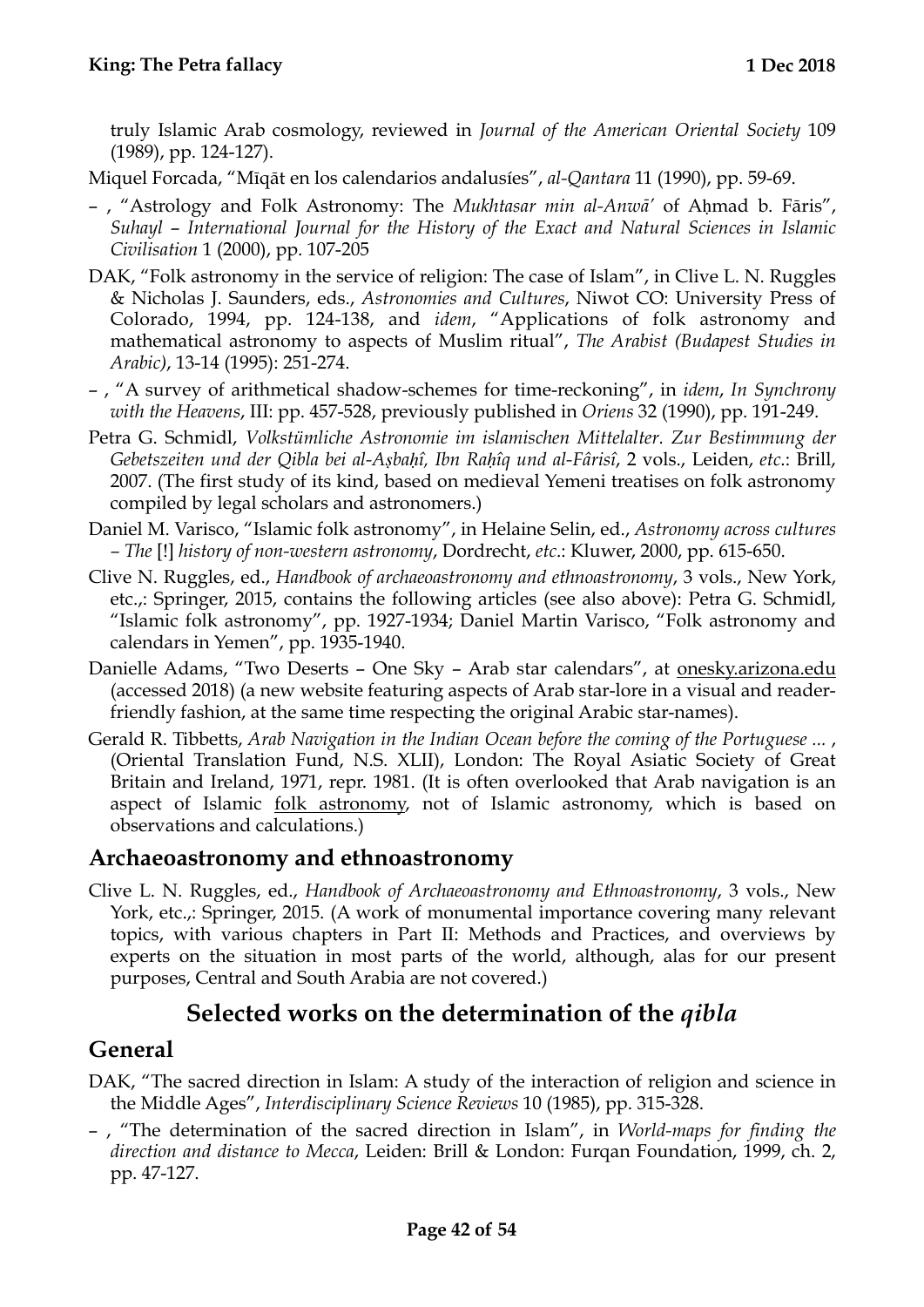– , "The sacred geography of Islam", in *Mathematics and the Divine – A Historical Study*, T. Koetsier and L. Bergmans, eds., Dordrecht: Elsevier, 2005, pp. 161-178, repr. in *idem*, *Islamic Astronomy and Geography*, VIII.

## <span id="page-42-0"></span>**Jerusalem and Mecca**

- M. S. M. Saifullah, M. Ghoniem, ʿAbd al-Rahman Robert Squires & M. Ahmed, "The Qibla of early mosques: Jerusalem or Makkah?"' (2001), available at [www.islamic](http://www.islamic-awareness.org/History/Islam/Dome_Of_The_Rock/qibla.html)[awareness.org/History/Islam/Dome\\_Of\\_The\\_Rock/qibla.html](http://www.islamic-awareness.org/History/Islam/Dome_Of_The_Rock/qibla.html) (consulted 2016).
- Angelika Neuwirth, "From the Sacred Mosque to the Remote Temple Sūrat al-Isrā' between text and commentary'', in Jane Dammen McAuliffe & Barry D. Walfish & Joseph W. Goering, eds., *With Reverence for the Word – Medieval scriptural exegesis in Judaism, Christianity, and Islam*, Oxford: Oxford University Press, 2003, pp. 376-407.
- Simon Shtober, ""Lā yajūz an yakūn fī al-ʿālam li-Llāhi qiblatayn": Judaeo-Islamic polemics concerning the qibla (625-1010)", *Medieval Encounters: Jewish, Christian and Muslim Culture in Confluence and Dialogue* 5 (1999), pp. 85-98.
- Uri Rubin, "Between Arabia and the Holy Land: A Mecca-Jerusalem axis of sanctity", *Jerusalem Studies in Arabic and Islam* 34 (2008), pp 345-362.

## <span id="page-42-1"></span>**The orientation of the Kaaba**

- Gerald S. Hawkins & David A. King, "On the astronomical orientation of the Kaaba", *Journal for the History of Astronomy* 13 (1982), pp. 102-109, repr. in *idem*, *Astronomy in the Service of Islam*, XII (the first announcement, based on investigations of satellite images by GSH & and medieval Arabic texts on folk astronomy by DAK).
- DAK, "Faces of the Kaaba", *The Sciences* (The New York Academy of Sciences) 22:5 (May/ June, 1982), pp. 16-20, and 22:6 (September, 1982), p. 2 (letter to the editor protesting an inappropriate subtitle added without author's knowledge).

#### <span id="page-42-2"></span>**Islamic sacred geography**

- DAK, "Makka. iv. As centre of the world [sacred geography and orientation of mosques]", *The Encyclopaedia of Islam*, 2nd edn., vol. VI, pp. 180-187, repr. in *idem*, *Astronomy in the Service of Islam*, X.
- , "Some Ottoman schemes of sacred geography", *Proceedings of the II. International Symposium on the History of Turkish and Islamic Science and Technology, Istanbul, 1986*, 2 vols., Istanbul: Istanbul Technical University, 1986, I, pp. 45-57. (Helps explain the orientation of Turkish mosques.)
- Petra G. Schmidl & Mónica Herrera Casais, "The earliest known schemes of Islamic sacred geography", in A. Akasoy & W. Raven, eds., *Islamic thought in the Middle Ages: Studies in text, transmission and translation in honour of Hans Daiber*, Leiden: Brill, 2008, pp. 275-300.
- DAK, "The sacred geography of Islam", in *Mathematics and the Divine A Historical Study*, T. Koetsier and L. Bergmans, eds., Dordrecht: Elsevier, 2005, pp. 161-178, repr. in *Islamic Astronomy and Geography*, VIII.

See also Schmidl, *Volkstümliche Astronomie*, for detailed analysis of some Yemeni schemes.

The following two works have very little to do with the sacred geography discussed here: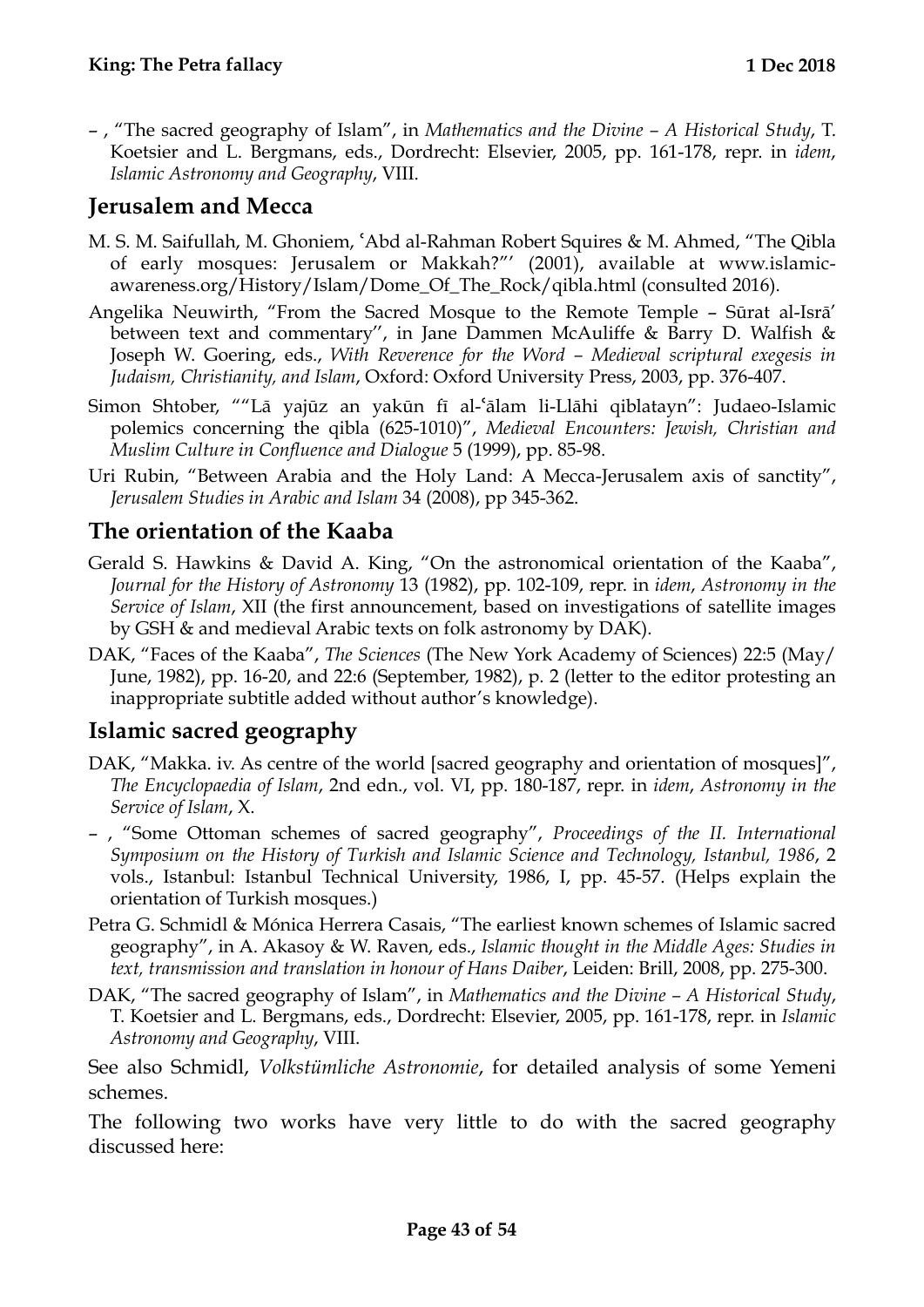- Annemarie Schimmel, "Sacred geography in Islam", in Jamie Scott & P. Simpson-Housley, eds., *Sacred places and profane spaces: Essays in the geographics of Judaism, Christianity, and Islam*, New York Greenwood, 1991, pp. 163-175.
- Thomas Jøhnk Hoffmann, "Dis/integrating the centre Space, narrative, and cognition with special reference to the hadjdj and the Ka'ba, *Temenos* 35-36 (1999-2000), pp. 25-38.

## <span id="page-43-0"></span>**Studies of folk astronomical and legal texts on finding the** *qibla*

- DAK, "Al-Bazdawī on the *qibla* in early Islamic Transoxania", *Journal for the History of Arabic Science* 7 (1983/1986), pp. 3-38, repr. in *idem, Islamic Astronomy and Geography*, IX (text, translation and analysis of a highly significant and informative Arabic text by the late-11th-century judge and Ḥanafī legal scholar Abu 'l-Yusr al-Bazdawī).
- , "Architecture and astronomy: The ventilators of medieval Cairo and their secrets", *Journal of the American Oriental Society* 104 (1984), pp. 97-133 (based in part on the most significant legal work on the *qibla*, a treatise by al-Dimyāṭī, and historical records by al-Maqrīzī – see below).
- Mònica Rius Piniés, *La Alquibla en al-Andalus y al-Magrib al-Aqsà*, Barcelona: Institut "Millás Vallicrosa" de Història de la Ciència Àrab, 2000. (This is the first investigation of determination of the *qibla* in al-Andalus and the Maghrib in the light of medieval folk astronomical and legal texts on the *qibla*.)
- Petra G. Schmidl, *Volkstümliche Astronomie im islamischen Mittelalter. Zur Bestimmung der Gebetszeiten und der Qibla bei al-Asbahî, Ibn Rahîq und al-Fâris*î, 2 vols., Leiden, etc.: Brill, 2007. (The first study of its kind, based on medieval Yemeni treatises on folk astronomy compiled by legal scholars and astronomers.)
- Ahmad Dallal, *Islam, science, and the challenge of history*, New Haven CT: Yale University Press, 2010 (features the legal discussions surrounding the disputed mosque orientations in Fez).
- Andreas Neumann, "Die Orientierung in Gebetsrichtung (*istiqbāl al-qibla*) in der islamischen Rechtswissenschaft. Entwurf eines Papers erstellt für Sonja Brentjes auf Basis von Enzyklopädien des fiqh", June, 2011, available at [www.academia.edu/](http://www.academia.edu/29820776/) [29820776/](http://www.academia.edu/29820776/) (accessed 2018) (not for beginners).

#### <span id="page-43-1"></span>**Determination of the** *qibla* **by geometry or trigonometry**

#### <span id="page-43-2"></span>**General overviews**

- Karl Schoy, article "Kibla. ii. Astronomical aspects" in *Encyclopedia of Islam*, 1st edn., Leiden: E. J. Brill, 1913-38.
- DAK, "Kibla. ii. Astronomical aspects", in *The Encyclopaedia of Islam*, new edition, vol. V, fascs. 79-80, Leiden: E. J. Brill, 1979, pp. 83-88, repr. in *idem*, *Astronomy in the Service of Islam*, IX.
- , "The sacred geography of Islam", in *Mathematics and the Divine A Historical Study*, T. Koetsier and L. Bergmans, eds., Dordrecht: Elsevier, 2005, pp. 161-178, repr. in *idem*, *Islamic Astronomy and Geography*, VIII.

## <span id="page-43-3"></span>**al-Bīrūnī and his monumental work on mathematical geography**

al-Bīrūnī's treatise أكتاب تحديد نسهايات الامباكين, Taḥdīd nihāyāt al-amākin, on mathematical geography and the determination of the *qibla* is available in the critical edition of P. 8 (Cairo(ʿ*arabiyya-al makhṭūṭāt-al Ma*ʿ*had Majallat ,* مج\$ \$ \$لة معه\$ \$ \$د الخ\$ \$ \$طوط\$ \$ \$ات ال\$ \$ \$عرب\$ \$ \$ية in Bulgakov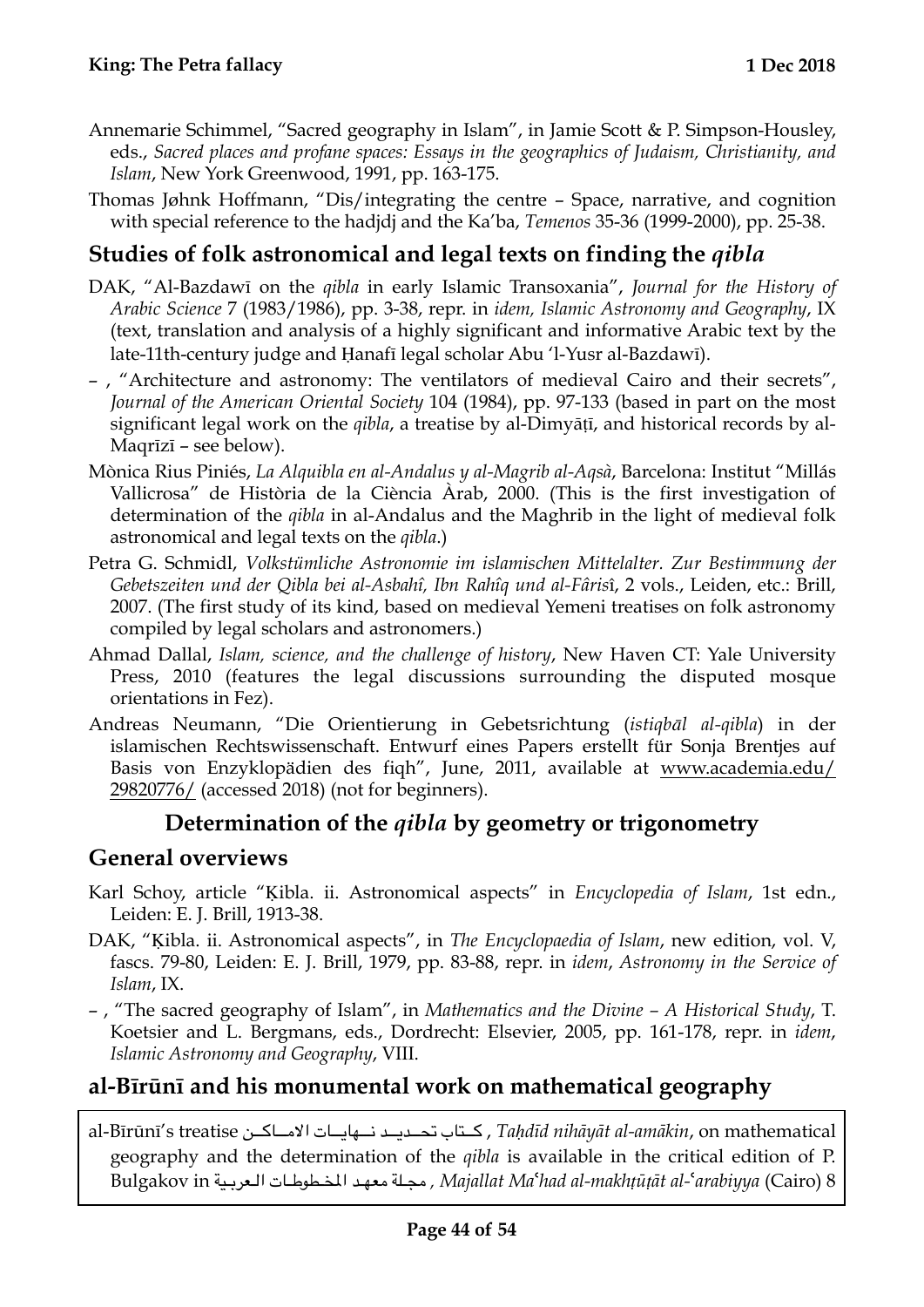(1962); Jamil Ali, transl., *The Determination of the Coordinates of Cities ... by al-Bīrūnī*, Beirut: American University of Beirut Press, 1967; and E. S. Kennedy, *A Commentary upon al-Bīrūnī's treatise Taḥdīd nihāyāt al-amākin – An 11th century treatise on Mathematical Geography,* Beirut: American University of Beirut Press, 1973. (This book, compiled in Ghazna *ca*. 1025, is arguably the most significant work on the subject ever compiled, but it was not widely circulated and survives in a unique manuscript. Published materials on al-Bīrūnī are accessible through [www.jphogendijk.nl/biruni.html.](http://www.jphogendijk.nl/biruni.html))

## <span id="page-44-0"></span>**Methods to determine the meridian**

- E. S. Kennedy, *The Exhaustive treatise on Shadows by Abu al-Rayḥān ... al-Bīrūnī Translation and commentary*, 2 vols., Aleppo: Institute for the History of Arabic Science, University of Aleppo, 1976, II, pp. 135-172.
- , "Bīrūnī 's graphical determination of the local meridian", *Scripta mathematica* 24 (1959), pp. 251-255, repr. in *idem et al*., *Studies in the Islamic exact sciences*, pp. 613-617.
- , "al-Bīrūnī on determining the meridian", *The Mathematics Teacher* 56 (1963), pp. 635-637, repr. in *idem et al*., *Studies in the Islamic exact sciences*, pp. 618-620.

#### <span id="page-44-1"></span>**The use of the magnetic compass**

- Petra Schmidl, "Two early Arabic sources on the magnetic compass", *Journal of Arabic and Islamic Studies* 1 (1997-98), pp. 81-132.
- DAK, article "Ṭāsa [= magnetic compass]" in *Encyclopaedia of Islam*, also *idem*, *World-maps*, pp. 107-124, and *In Synchrony with the Heavens*, X: 94-101.

#### <span id="page-44-2"></span>*Qibla***-methods proposed by individual Muslim scientists**

An earlier list of relevant literature is on the website [www.staff.science.uu.nl/](http://www.staff.science.uu.nl/~gent0113/islam/qibla.htm)  $\sim$ gent0113/islam/qibla.htm by Robert van Gent.

- DAK, "The earliest Islamic mathematical methods and tables for finding the direction of Mecca", *Zeitschrift für Geschichte der arabisch-islamischen Wissenschaften* 3 (1986), pp. 82-149, with corrections listed *ibid*. 4 (1987/88), p. 270, repr. in *idem*, *Astronomy in the Service of Islam*, XIV (analyzes materials from the 8th and 9th centuries, including simple approximate procedures and already sophisticated tables displaying the *qibla* as an approximate function of longitude and latitude difference from Mecca).
- , King, "al-Khwârizmî and new trends in mathematical astronomy in the ninth century", *Occasional Papers on the Near East* (New York University, Hagop Kevorkian Center for Near Eastern Studies) 2 (1983), 43 pp., esp. pp. 12-16.
- , "Too many cooks ... A newly-rediscovered account of the first Islamic geodetic measurements", *Suhayl* – *International Journal for the History of the Exact and Natural Sciences in Islamic Civilisation* (Barcelona) 1 (2000), pp. 207-241, repr. in *idem*, *Islam and Science*, IV, pp. 451-485, and E-X. (One of the objects of the exercise was to determine, for the first time, the *qibla* at Baghdad.)
- E. S. Kennedy & Yusuf 'Id, "A letter of al-Bīrūnī: Ḥabash al-Ḥāsib's analemma for the *qibla*", *Historia Mathematica* 1 (1973), pp. 3-11, repr. in Kennedy *et al*., *Studies in the Exact Sciences*, pp. 621-629 (the first method associated with an individual astronomer)
- Karl Schoy, "Abhandlung von al-Faḍl b. Ḥātim al-Nairīzī: Über die Richtung der Qibla ... " *Sitzungsberichte der Bayerischen Akademie der Wissenschaften, Math.-phys. Klasse*, 1922, pp.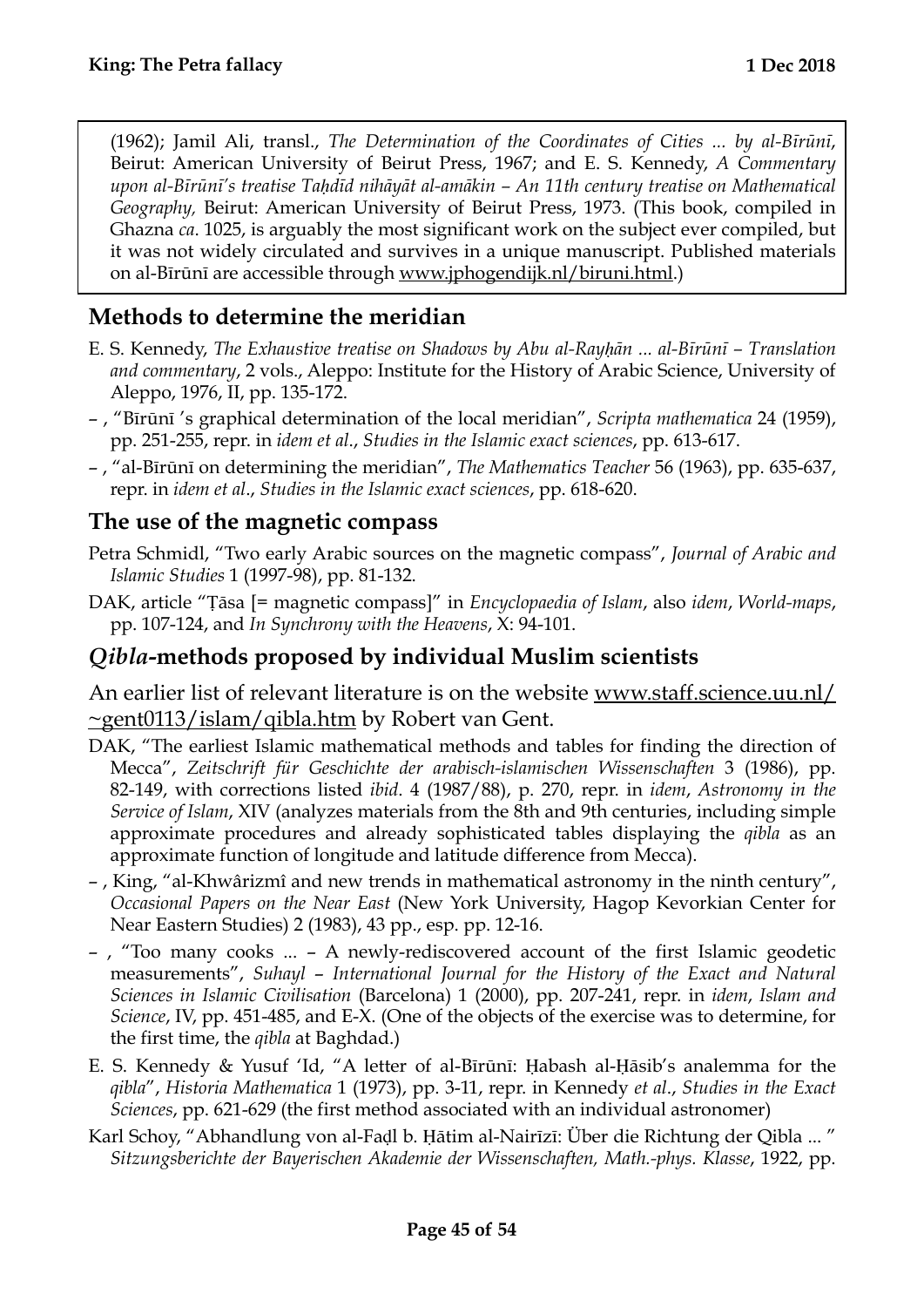55-68, repr. in *idem*, *Beiträge zur arabisch-islamischen Mathematik*, 2 vols., Frankfurt: IGAIW, 1988, I, pp. 252-265.

- Jan P. Hogendijk, "Al-Nayrīzī's mysterious determination of the azimuth of the *qibla* at Baghdad", *SCIAMVS* 1 (2000), pp. 49-70.
- Richard P. Lorch, "Naṣr ibn ʿAbdallāh's instrument for finding the *qibla*", *Journal for the History of Arabic Science* 6 (1982), pp. 123-131.
- Takanori Suzuki, "A solution of the *qibla*-problem by Abu 'l-Qāsim Aḥmad ibn Muḥammad al-Ghandajānī", *Zeitschrift für Geschichte der arabisch-islamischen Wissenschaften* 4 (1987/88), pp. 139-148.
- Karl Schoy, "Abhandlung des … Ibn al-Haitam (Alhazen) über die Bestimmung der Richtung der Qibla", *Zeitschrift der Deutschen Morgenländischen Gesellschaft* 75 (1921), pp. 242-253, repr. in *idem*, *Beiträge*, I, pp. 230-241. (Ibn al-Haytham had two different methods for finding the qibla.)
- Ahmad Dallal, "Ibn al-Haytham's universal solution for finding the direction of the qibla by calculation", *Arabic Science and Philosophy* 5 (1995), pp. 145-193. (This article describes Ibn al-Haytham's other method.)
- Ali Moussa, "Mathematical methods in Abū al-Wafā''s *Almagest* and the qibla determinations", *Arabic Sciences and Philosophy* 21 (2011), pp. 1-56.
- Kennedy, E. S., "Applied mathematics in the tenth century: Abū'l-Wafāʾ calculates the distance Baghdad – Mecca", *Historia Mathematica* 11 (1984), pp. 193–206.
- , E. S. Kennedy, *A Commentary upon al-Bîrûnî's Kitâb Tahdîd nihayât al-amâkin*, 1973, based on the translation by Jamil Ali, *The Determination of the coordinates of cities: al-Bîrûnî's [nihâyat] al-amâkin*, 1966 (the most important single work on the *qibla* by the leading scientist of medieval Islam).
- J. Lennart Berggren, "A comparison of four analemmas for determining the azimuth of the *qibla*", *Journal for the History of Arabic Science* 4 (1980), pp. 69-80.
- , "The Origins of al-Bīrūnī's "Method of the *Zīj*es" in the theory of sundials", *Centaurus* 28 (1985), pp. 1-16.
- Julio Samsó & Honorino Mielgo, "Ibn Isḥāq al-Tūnisī and Ibn Muʿādh al-Jayyānī on the *qibla*", 25 pp., first published in Samsó, *Islamic astronomy and medieval Spain*, Aldershot & Brookfield VT, 1994, VI.
- Joan Carandell, "An analemma for the determination of the azimuth of the *qibla* in the *Risāla fī* ʿ*ilm al-ẓilāl* of Ibn al-Raqqām", *Zeitschrift für Geschichte der arabisch-islamischen Wissenschaften* 1 (1984), pp. 61-72.
- Jan P. Hogendijk, "The qibla table in the *Ashrafī Zīj*", in Anton von Gotstedter, ed., *Ad Radices: Festband zum fünfzigjährigen Bestehen des Instituts für Geschichte der Naturwissenschaften der Johann Wolfgang Goethe-Universität, Frankfurt am Main*, Stuttgart: Franz Steiner, 1994, pp. 81-94.
- Richard P. Lorch, "The qibla table attributed to al-Khāzinī", *Journal for the History of Arabic Science* 4 (1980), pp. 259-264, repr. in *idem*, *Arabic Mathematical Sciences: Instruments, Texts, Transmission*, Aldershot & Brookfield VT: Ashgate, 1995.
- Ahmad S. Dallal, *An Islamic Response to Greek Astronomy:* Kitāb Ta'dīl Hayʾat al-Aflāk *of Sadr al-Sharī'a*, Leiden, *etc*.: E. J. Brill, 1995, esp. ch. 18 (pp. 296-309 & 448-451).
- Randy K. Schwartz, "Al-qibla and the new spherical trigonometry: The examples of al-Bīrūnī and al-Marrākushī", Paper presented at Tenth Maghrebian Colloquium on the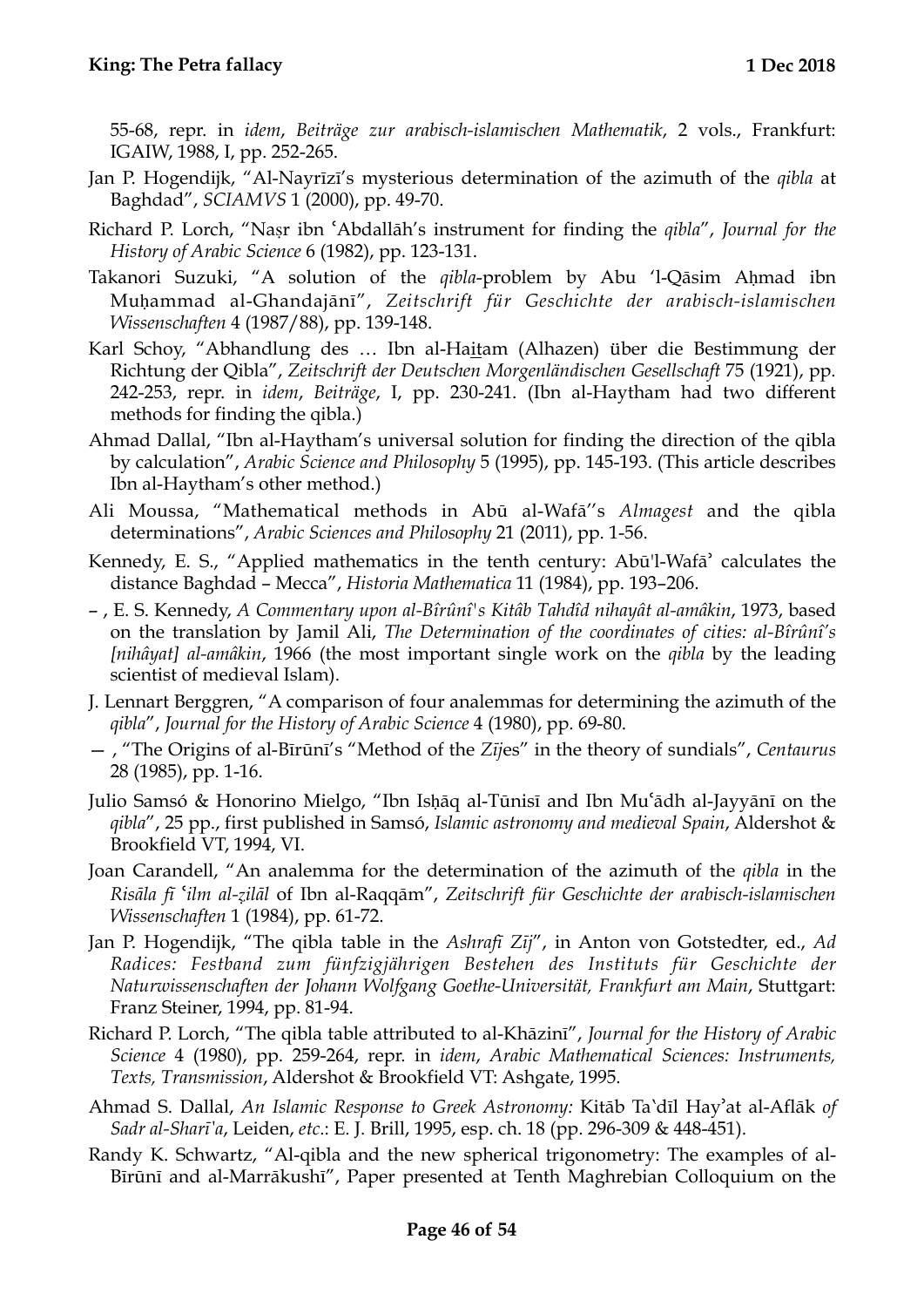History of Arabic Mathematics (COMHISMA10), Tunis, Tunisia, May 31, 2010. (al-Marrākushī's method was not derived by spherical trigonometry.)

- DAK, "al-Khalīlī's *qibla* table", *Journal of Near Eastern Studies* 34 (1975), pp. 81-122, repr. in *Islamic Mathematical Astronomy*, XIII, also available at [http://muslimheritage.com/](http://muslimheritage.com/article/al-khalili-spherical-astronomy) [article/al-khalili-spherical-astronomy](http://muslimheritage.com/article/al-khalili-spherical-astronomy) (describes a spectacular table from 14th-century Damascus showing the *qibla* in degrees and minutes for each degree of longitude and latitude in the entire Muslim world).
- Glen Van Brummelen, "The numerical structure of al-Khalīlī's tables", *Physis* 28 (1991), pp. 667-697. (A brilliant investigation of al-Khalīlī's universal auxiliary tables, concluding with suggestions about the way he compiled his universal *qibla* table.)
- , "Seeking the Divine on Earth: The direction of prayer in Islam", *Math Horizons* 21:1 (Sept. 2013), pp. 15-17.

## <span id="page-46-0"></span>**Cartographical solutions**

- Karl Schoy, "Die Mekka- oder Qiblakarte (Gegenazimutale mittabstandstreue Projektion mit Mekka als Kartenmitte)" (1917) (the first European map preserving direction and distance to Mecca at the centre).
- DAK & Richard P. Lorch, "*Qibla* charts, *qibla* maps, and related instruments'', in J. B. Harley & David Woodward, eds., *History of Cartography*, vol. 2, book 1: *Cartography in the traditional Islamic and South Asian societies*, Chicago & London: University of Chicago Press, 1992, pp. 189-205.
- DAK, "Two Iranian world maps for finding the direction and distance to Mecca", *Imago Mundi* – *The International Journal for the History of Cartography* 49 (1997), pp. 62-82 and 1 pl.
- , *World-Maps for finding the direction and distance to Mecca: Innovation and tradition in Islamic science*, Leiden: Brill & London: Al-Furqan Islamic Heritage Foundation, 1999,  $x\dot{x} + 638$  pp.
- , "Safavid world-maps centred on Mecca A third example and some new insights on their original inspiration", in *idem*, *In Synchrony with the Heavens*, VIIc: pp. 823-846.
- Jan P. Hogendijk, "Three instruments for finding the direction and distance to Mecca: European cartography or Islamic astronomy?", text of a lecture available at [www.jphogendijk.nl/talks/qib.pdf](http://www.jphogendijk.nl/talks/qib.pdf) (accessed 2018) (shows that the inspiration is Islamic).

#### <span id="page-46-1"></span>**Instruments for finding the** *qibla*

- DAK & Richard P. Lorch, "*Qibla* charts, *qibla* maps, and related instruments'', in J. B. Harley & David Woodward, eds., *History of Cartography*, vol. 2, book 1: *Cartography in the traditional Islamic and South Asian societies*, Chicago & London: University of Chicago Press, 1992, pp. 189-205.
- King, *World-Maps for finding the direction of Mecca*, pp. 89-124, and *idem*, *In Synchrony with the heavens*, I: 94-99. (On *qibla*-indicators in general.)

## <span id="page-46-2"></span>**Lists of historical** *qibla-***values\* for different localities**

DAK, *World-Maps for finding the direction of Mecca*, pp. 71-124 & 453-638. (Investigation of tables by the 12th-century scientist al-Khāzinī for 250 localities derived from a worldmap based on the geographical tables of the 11th-century polymath al-Bīrūnī; the monumental anonymous 15th-century Timurid geographical table from Kish with *qibla*s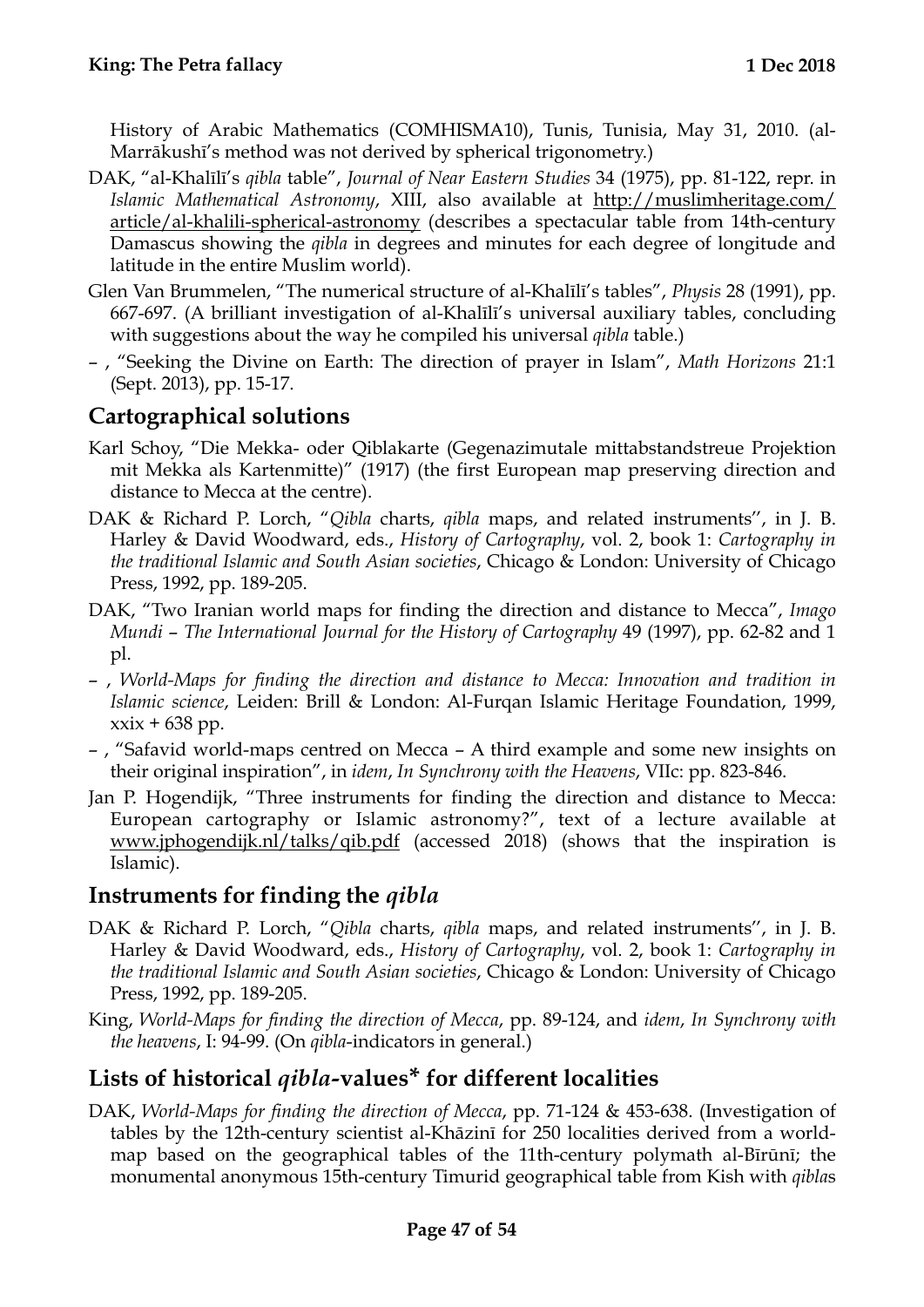and distances to Mecca for 274 localities; and various smaller Egyptian, Syrian and Iranian tables in manuscripts or engraved on instruments, as well as an Ottoman table of *qibla*s for 90 localities – see below.)

- , "Mathematical geography in 15th-century Egypt An episode in the decline of Islamic science", *Islamic Thought in the Middle Ages – Studies in Text, Transmission and Translation, in Honour of Hans Daiber*, Anna Akasoy & Wim Raven, eds., (Islamic Philosophy, Theology and Science, Texts and Studies, Hans Daiber, ed., vol. LXXV), Leiden & Boston: Brill, 2008, pp. 319-344, repr. in *idem*, *Islamic astronomy and geography*, XII. (An analysis of a 15th-century Egyptian geographical table for 425 localities.)
- , "An Ottoman list of *qibla*-values for cities in the Ottoman Empire", on [www.davidaking.academia.edu](http://www.davidaking.academia.edu) (2018) (serves 90 localities, previously published in *World-Maps ...* ).

**\*** The reader should keep in mind that modern *qibla*-values (based on modern geographical coordinates) are different.

## <span id="page-47-0"></span>**Procedures for determine the meridian (incl. "the Indian circle")**

Note: Determining the meridian or local north-south line is a prerequisite to laying out the *qibla*.

- E. S. Kennedy, *The Exhaustive treatise on Shadows by Abu al-Rayḥān ... al-Bīrūnī Translation and commentary*, 2 vols., Aleppo: Institute for the History of Arabic Science, University of Aleppo, 1976, II, pp. 135-172.
- , "Bīrūnī's graphical determination of the local meridian", *Scripta mathematica* 24 (1959), pp. 251-255, repr. in *idem et al*., *Studies in the Islamic exact sciences*, pp. 613-617.
- , "al-Bīrūnī on determining the meridian", *The Mathematics Teacher* 56 (1963), pp. 635-637, repr. in *idem et al*., *Studies in the Islamic exact sciences*, pp. 618-620.
- Jamil Ali, trans., *The Determination of the Coordinates of Cities ... by al-Bīrūnī*, pp. 255-256, and E. S. Kennedy, *A Commentary upon Bīrūnī's Taḥdīd*, pp. 214-215.

## <span id="page-47-1"></span>**Simple procedures for architects to lay out mosques**

Note: These existed in abundance, but no survey has been undertaken.

- Jamil Ali, trans., *The Determination of the Coordinates of Cities ... by al-Bīrūnī*, pp. 255-256, and E. S. Kennedy, *A Commentary upon Bīrūnī's Taḥdīd*, pp. 214-215. (Six procedures for Ghazna proposed by al-Bīrūnī.)
- DAK, "The Ottoman mosques fallacy" (see below) (examples based on al-Bīrūnī).

## <span id="page-47-2"></span>**Orientations of mosques and religious architecture (by region)**

Note: Numerous works by historians of Islamic architecture leave out mention of the *qibla* and mosque orientations altogether. Those who do not but who ignore locally-accepted *qibla-*directions are not included here.

#### <span id="page-47-3"></span>**General**

George Sarton, "Query: Orientation of the mihrab in mosques", *Isis* 20 (1933), pp. 262-264, see also *ibid*., 24 (1935), pp. 109-111; 34 (1942), p. 2; 35 (1944), p. 176; & 38 (1947), pp. 95-96. (An interesting exchange which took place before any serious work had been done on the history of *qibla* determinations. Mainly concerned with the situation in the Maghrib.)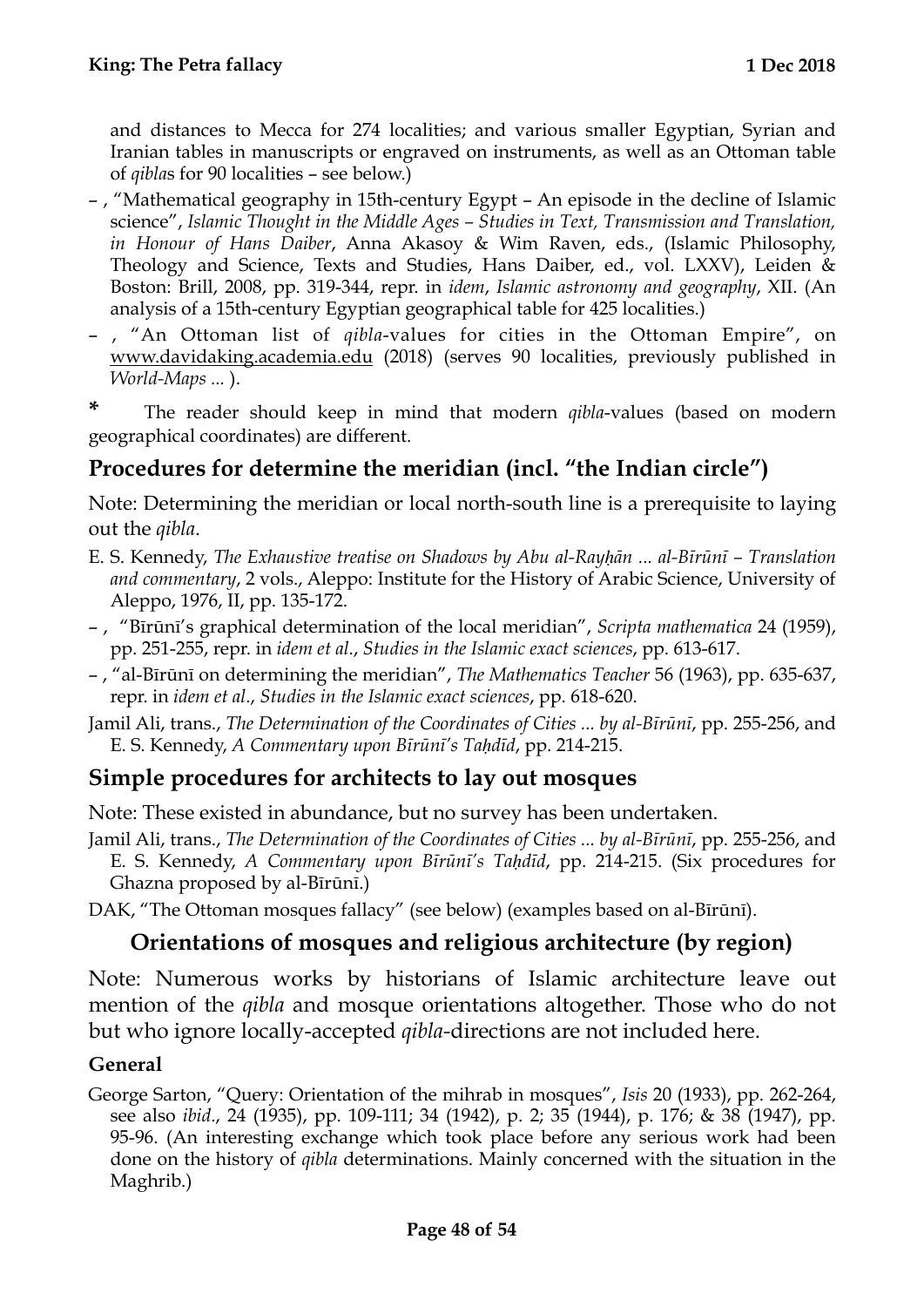- DAK, "Astronomical alignments in medieval Islamic religious architecture", *Annals of the New York Academy of Sciences* 385 (1982), pp. 303-312, repr. in *Astronomy in the Service of Islam*, XIII.
- , "The orientation of medieval Islamic religious architecture and cities", *Journal for the History of Astrono*my 26 (1995), pp. 253-274 (a new version is in *In Synchrony with the Heavens*, VIIa: 741-771.
- Suliman Bashear, "Qibla musharriqa and early Muslim prayer in churches", *The Muslim World* 81 (1991), pp. 267-282.
- Michelina di Cesare, "A qibla mušarriqa for the first al-Aqṣà Mosque? A new stratigraphic, planimetric, and chronological reading of Hamilton's excavation, ... ", *Annali, Sezione orientale* 77 (2017) 66–96.
- Robert G. Hoyland, *Seeing Islam as others saw it A survey and evaluation of Christian, Jewish and Zoroastrian writings on early Islam*, Princeton NT: Darwin Press, 1997, pp. 560-573 (a fresh approach to the *qibla* in early Islam).
- H. Masud Taj, "Facing the city: the influence of qibla on street-line orientation in Islamic cities", *Proceedings of Symposium on Mosque Architecture, College of Architecture & Planning, King Saud University, 1419H - 1999*, 38 (1999), pp. 173-181.
- Magdalena Pinker, "Supernatural motifs in chronicled descriptions of the foundation of early Arabic-Islamic towns", *HEMISPHERES* 32 (2017), pp. 79-90.

#### <span id="page-48-0"></span>**Hejaz**

V. V. Bartold = Васи́лий Влади́мирович Барто́льд = Wilhelm Barthold, "Zur Orientierung der ersten muhammedanischen Moscheen", *Der Islam* 18 (1929), pp. 245-250, repr. in *idem*, Собрание сочинений = *Collected works* (*Собрание сочинений*, 9 vols., Moscow: Oriental Literature Publishing House = Издательство Восточной литературы), 1963-1977, vol. 6 (1966), pp. 537-542.

#### <span id="page-48-1"></span>**Iran**

Michael E. Bonine, "The morphogenesis of Iranian cities'', *Annals of the Association of American Geographers* 69 (1979): 208-224 (a study of singular importance).

#### <span id="page-48-2"></span>**Central Asia**

DAK, "Al-Bazdawī on the *qibla* in early Islamic Transoxania", *Journal for the History of Arabic Science* 7 (1983/1986), pp. 3-38, repr. in *idem*, *Islamic Astronomy and Geography*, IX.

#### <span id="page-48-3"></span>**Cairo**

- Christel M. Kessler, "Mecca-oriented architecture and urban growth of Cairo", in *Atti del terzo congresso di studi arabi e islamici* (Ravello, 1-6 September 1966), Naples: Istituto Universitario Orientale, 1967, p. 425.
- , "Mecca-oriented urban architecture in Mamluk Cairo: The Madrasa-Mausoleum of Sultan Shaʿban II", in Arnold H. Green, ed., *In Quest of an Islamic Humanism: Arabic and Islamic Studies in Memory of Mohamed al-Nowaihi*, Cairo: American University in Cairo Press, 1984, pp. 97-108.
- , "Mecca-oriented architecture within an urban context: On a largely unexplored building practice of medieval Cairo", in Antony Hutt, ed., *Arab Architecture: Past and Present*, An exhibition presented by the Arab-British Chamber of Commerce at the Royal Institute of British Architects, London, 1984, Durham: Centre for Middle Eastern and Islamic Studies, University of Durham, 1983, pp. 13-20.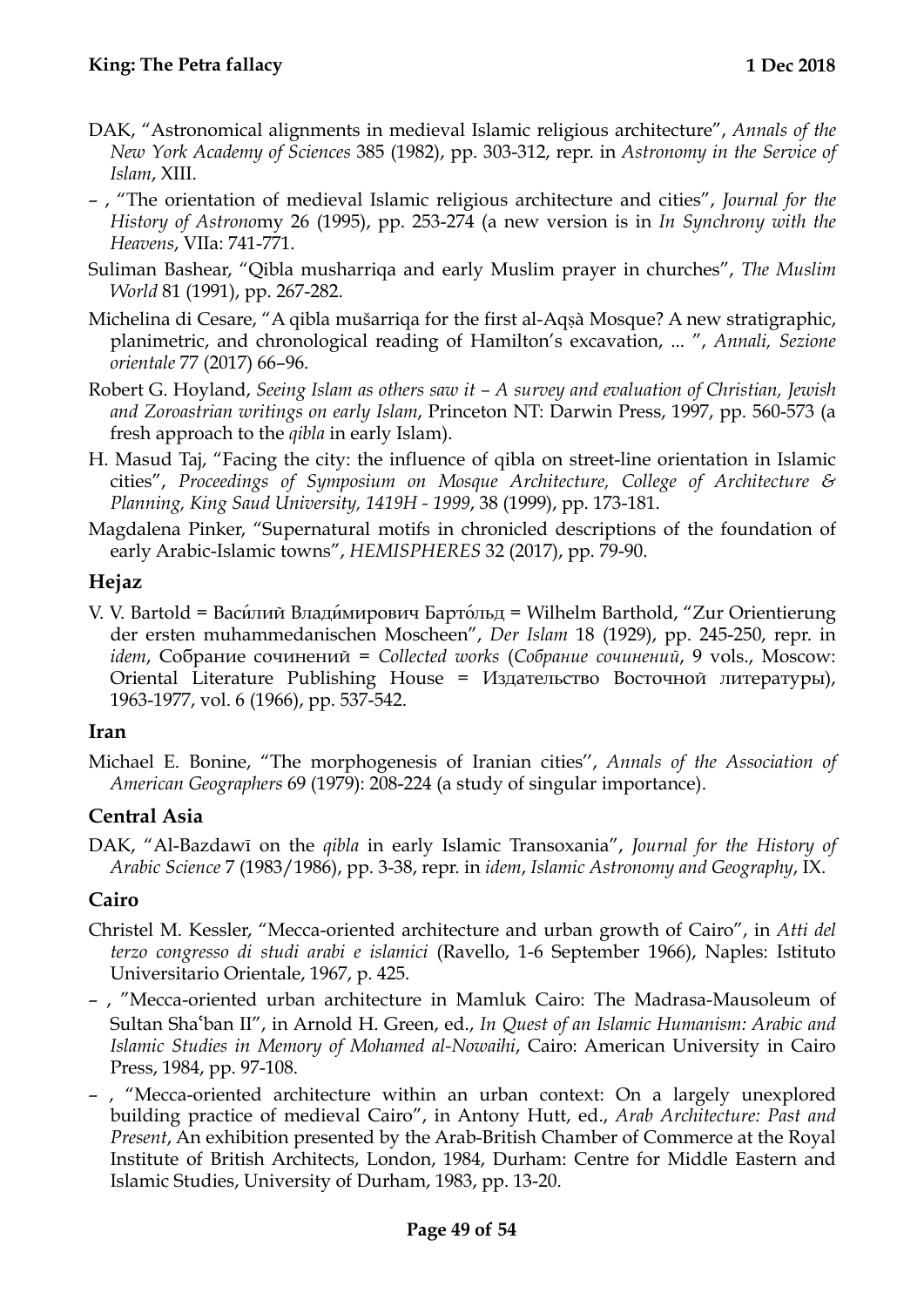- , "Mecca-oriented building in mediaeval Cairo", in *Focus on Arab Architecture, Past . . . and Present*, A Record of a Four-week Exhibition and Associated Functions, London, 24 January-17 February 1984, London: Arab-British Chamber of Commerce, 1984, pp. 44-52.
- , "The 'Imperious Reasons' that flawed the minaret-flanked setting of Sulṭān Ḥasan's Mausoleum in Cairo -- Another note on medieval Cairene on-site planning according to street-alignments and Mecca-orientations", *Damaszener Mitteilungen* (German Archaeological Institute, Damascus) 11 (1999), pp. 307-316, pls. 40-41.
- DAK, "Architecture and astronomy: The ventilators of medieval Cairo and their secrets", *Journal of the American Oriental Society* 104 (1984), pp. 97-133; with a revised version in *In Synchrony with the Heavens*, VIIb: 741-771) (the orientation of astronomically-aligned medieval ventilators reveals the secret of the orientations of the street-plan of Fatimid Cairo and Fatimid & Mamluk religious architecture in Cairo).

#### <span id="page-49-0"></span>**al-Andalus**

- DAK, "Some medieval values of the qibla at Cordova", an appendix to "Three sundials from Islamic Andalusia", *Journal for the History of Arabic Science* 2 (1978), pp. 358-392, esp. pp. 370-387, repr. in *idem*, *Islamic astronomical instruments*, XV.
- Alfonso Jiménez, "La qibla extraviada'', *Cuadernos de Madīnat al-Zahrā'* 3 (1991): 189-209 (an important study, the first of its kind for any region of the medieval Muslim world, presenting the orientations of all surviving historical mosques in the Iberian Peninsula).
- Mònica Rius Piniés, *La Alquibla en al-Andalus y al-Magrib al-Aqsà*, Barcelona: Institut "Millás Vallicrosa" de Història de la Ciència Àrab, 2000. (This is the first investigation of mosque orientations in al-Andalus and the Maghrib in the light of medieval folk astronomical and legal texts on the qibla. The following three entries are representative of a dozen articles by the same author.)
- , "La qibla des mosquées andalouses", in *Les Andalousies de Damas à Cordoue*, Paris: Institut du Monde Arabe, 2000, p. 205
- , "La alquibla de Madinat al-Zahra y otras mezquitas andalusíes", in *Catálogo de la exposición El Esplendor de los Omeyas cordobeses*, Granada: Fundación Legado Andalusī, 2001, pp. 424-430.
- , "Qibla in the Mediterranean'', in Ruggles, ed., *Handbook of archaeoastronomy and ethnoastronomy*, 2015, pp. 1687-1694.
- DAK, "The enigmatic orientation of the Great Mosque of Córdoba", *Suhayl International*  Journal for the History of the Exact and Natural Sciences in Islamic Civilisation (2018), to appear, preprint available on [www.davidaking.academia](http://www.davidaking.academia) since 2016 (shows how the street-plan of the Roman suburb of Colonia Patricia influenced the layout of the Mosque and how schemes of Islamic sacred geography confirmed that the Mosque was appropriately oriented with respect to the NW wall of the Kaaba).

#### <span id="page-49-1"></span>**The Maghrib**

- Marcel Philibert, *La Qibla et le miḥrāb. Differences constatées dans la direction des mosquées maghrébines, raisons possibles, orientation par des procedés modernes*, Algiers: privately distributed, 1972 (inspired and valuable).
- Michael E. Bonine, "The sacred direction and city structure: A preliminary analysis of the Islamic cities of Morocco'', *Muqarnas* 7(1990): 50-72 (fundamental).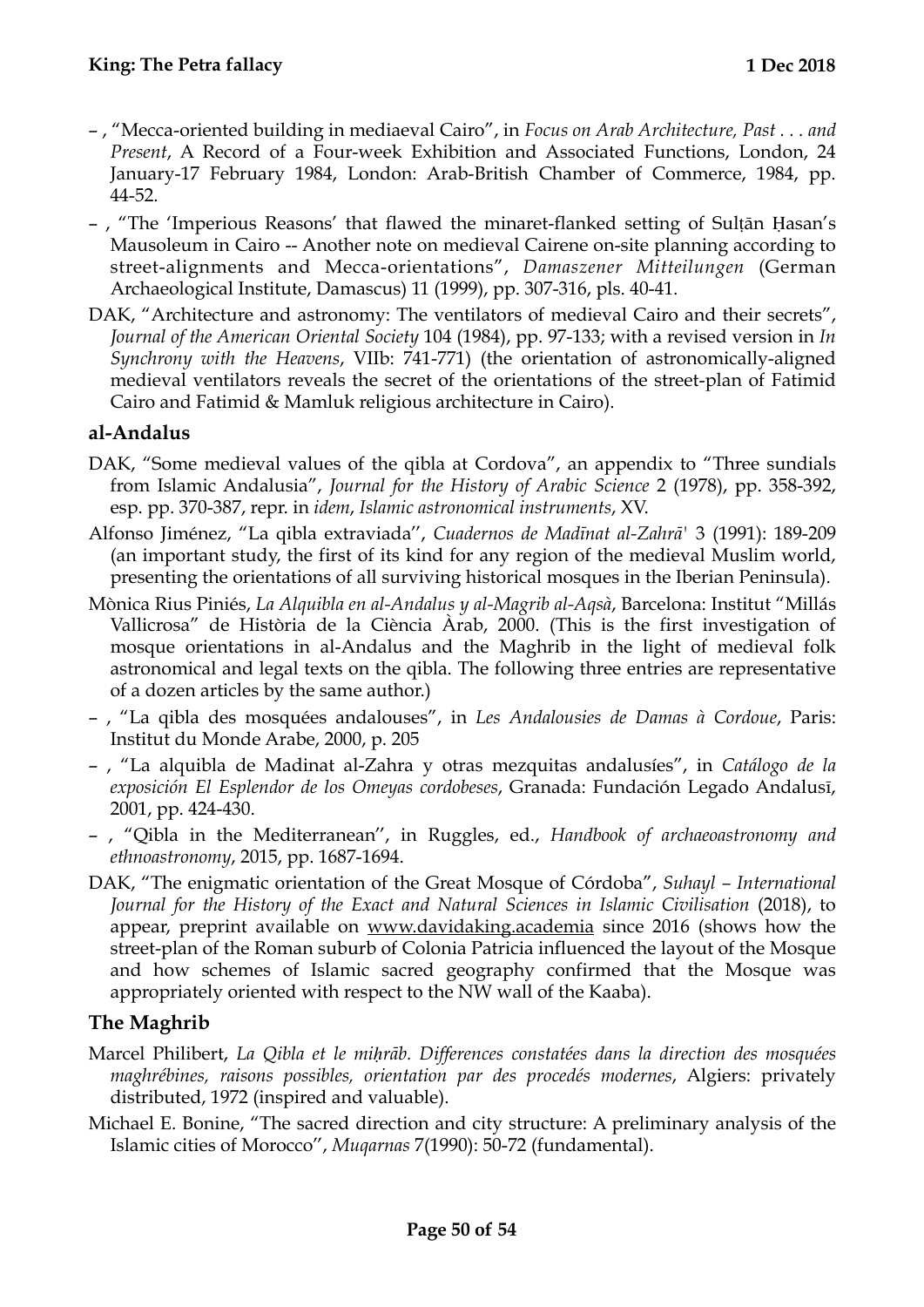- , "Romans, astronomy and the *qibla*: urban form and orientation of Islamic cities of Tunisia'', in J. C. Holbrook & R. T. Medupe & J. O. Urama, eds., *African Cultural Astronomy – Current Archaeoastronomy and Ethnoastronomy Research in Africa*, Berlin (?): Springer, 2008, pp. 145-178 (fundamental).
- Mònica Rius Piniés, *La Alquibla en al-Andalus y al-Magrib al-Aqsà*, Barcelona: Institut "Millás Vallicrosa" de Història de la Ciència Àrab, 2000. (This is the first investigation of mosque orientations in al-Andalus and the Maghrib in the light of medieval folk astronomical and legal texts on the qibla.)
- Abbey Stockstill, "A tale of two mosques: Marrakesh's Masjid al-Jami' al-Kutubiyya", *Muqarnas – An Annual on the Visual Cultures of the Islamic World*, Gülru Necipoğlu, ed., 35 (2018): 65-82. (Marks a new era in the history of Islamic architecture.)

#### <span id="page-50-0"></span>**Turkey**

- Frank E. Barmore, "Turkish mosque orientation and the secular variation of the magnetic declination", *Journal of Near Eastern Studies* 44 (1985), pp. 81-98.
- , "Some Ottoman schemes of sacred geography", *Proceedings of the II. International Symposium on the History of Turkish and Islamic Science and Technology, Istanbul, 1986*, 2 vols., Istanbul: Istanbul Technical University, 1986, I, pp. 45-57. (Helps understand the orientation of Turkish mosques.)
- Mustafa Yilmaz & Ibrahim Tiryakioglu, "The astronomical orientation of the historical Grand mosques in Anatolia (Turkey)", *Archive for History of Exact Sciences* 72 (2018), pp. 565–590 (<https://doi.org/10.1007/s00407-018-0215-1>) (important).

#### <span id="page-50-1"></span>**The Balkans**

Milutin Tadić & Zlatko J. Kovačić, "Orientation of the fifteenth and sixteenth century mosques in the former Yugoslavia", *J. Geogr. Inst. Cvijic* ( = *Journal of the Geographical Institute "Jovan Cvijić" SASA,* (Belgrade) 66:1 (2016), pp. 1–17,

#### <span id="page-50-2"></span>**Greece**

George Pantazis and Evangelia Lambrou, Investigating the orientation of eleven mosques in Greece", *Journal of Astronomical History and Heritage* 12:2 (2009), pp. 159-166.

#### <span id="page-50-3"></span>**Miscellania**

#### <span id="page-50-4"></span>**Recent publications in languages other than English**

- Pierre Thuissier, "L'Islam et la science : le problème de la qibla", *La Recherche* 18:185 (février 1987), pp. 252-255 (based entirely on DAK).
- Jan P. Hogendijk, "Middeleeuws islamitische methoden voor het vinden van de richting van Mekka", *Nieuwe Wiskrant* 12:4 (1993), pp. 45-52.
- DAK, "Kibla. Aspects astronomiques", and "Makka. Comme centre du monde", in *Encyclopédie de l'Islam*, Leiden: Brill, 1955-2005.
- , "La science au service de la religion : le cas de l'Islam", *Impact : science et société* (UNESCO, Paris) no. 159 (1991), pp. 283-302 (also available in English and several other languages, but not Arabic; this French version available at [http://unesdoc.unesco.org/](http://unesdoc.unesco.org/images/0008/000885/088535fo.pdf) [images/0008/000885/088535fo.pdf](http://unesdoc.unesco.org/images/0008/000885/088535fo.pdf)).
- , "Astronomie et société musulmane : qibla, gnomonique, mîqât", in Rushdi Rashed, ed., in collaboration with Régis Morelon, *Histoire des sciences arabes*, 3 vols., Paris: Éditions du Seuil, 1997, I, pp. 173-215.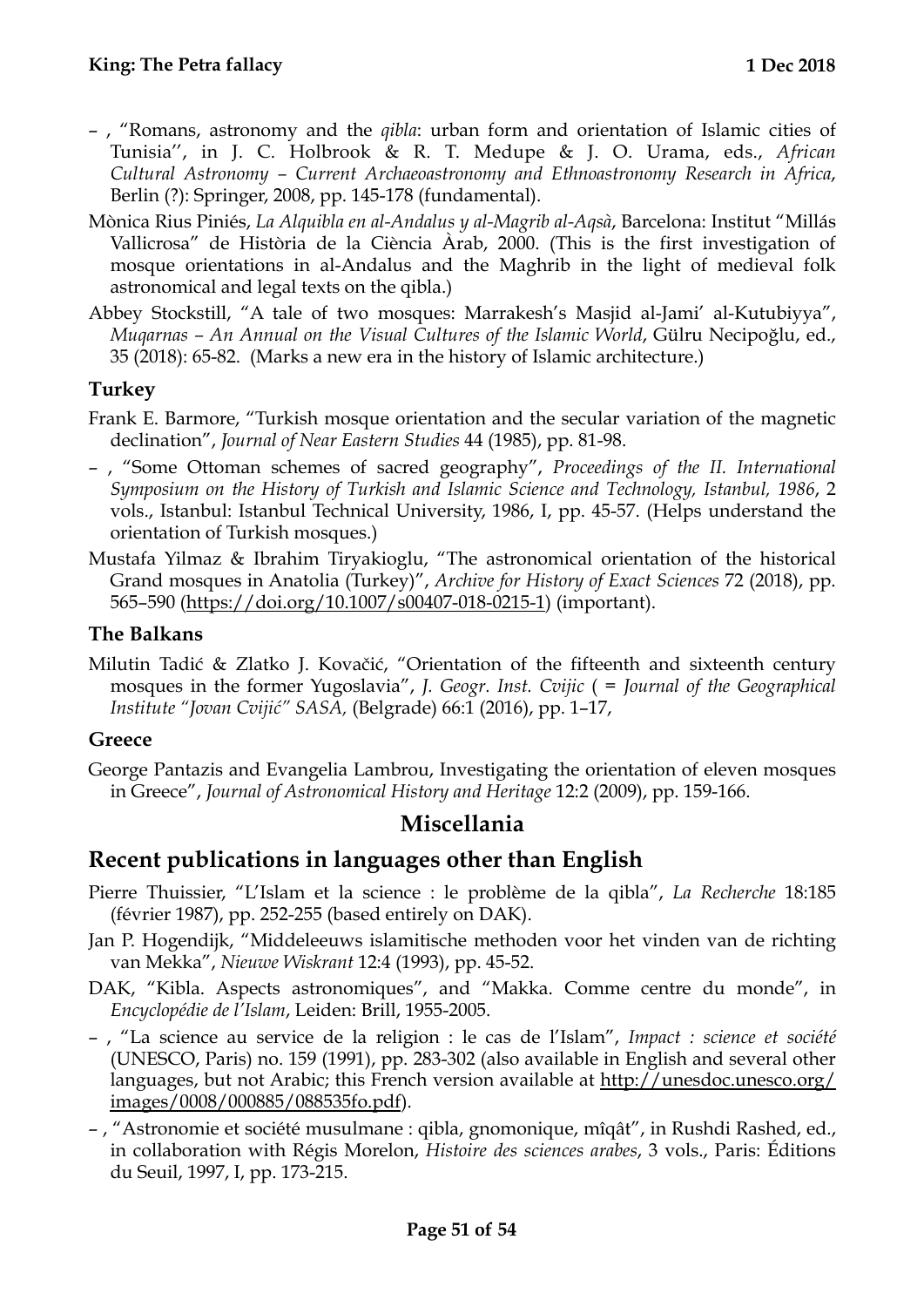- , "Astronomie im Dienste des Islam", in Anton von Gotstedter, ed., *Ad radices Festband zum fünfzigjährigen Bestehen des Instituts für Geschichte der Naturwissenschaften Frankfurt am Main*, Stuttgart: Franz Steiner, 1994, pp. 99-124.
- , "Astronomie und Mathematik als Gottesdienst: Das Beispiel Islam", in Jochen Brüning and Eberhard Knobloch, eds., *Die mathematischen Wurzeln der Kultur – Mathematische Innovationen und ihre kulturellen Folgen*, Munich: Wilhelm Fink, 2005, pp. 91-123.
- , "La scienza al servizio della religione: il caso dell'Islâm", in Clelia Sarnelli Cerqua, & Ornella Marra & Pier Giovanni Pelfer, eds., *La civiltà islamica e le scienze, Atti del Simposio Internazionale, Firenze, Palazzo Panciatichi, 23 Novembre 1991*, Florence: CUEN, 1995, pp. 129-150.
- , لم\$ \$اس در ى\$ \$اب\$ \$ي بله\$ \$ق , *Finding Qibla in Islam*, translated into Persian by Hossein Nahid, Tehran, 1379 HS, 90 pp.

#### <span id="page-51-0"></span>**Miscellaneous non-historical writings**

- Mohammad Ilyas, *A Modern Guide to astronomical calculations of Islamic calendar, times & qibla*, Kuala Lumpur: Berita Publishing, 1984, pp. 169-174.
- , "Qibla and Islamic prayer times", in: Helaine Selin, ed., *Encyclopaedia of the History of Science, Technology, and Medicine in Non-Western Cultures*, Dordrecht: Kluwer, 1997, pp. 834-836.
- Denis Roegel, "An extension of al-Khalīlī's qibla table to the entire world", *HAL archives ouvertes.fr* (research report) 2008, pp. 1-779, at <inria-00336090>. (Why?)
- Waldo Tobler, "Qibla, and related, map projections", *Cartography and Geographic Information Science* 29 (2002), pp. 17-23.
- S. Kamal Abdali, "The Correct Qibla" (1997), available at <http://nurlu.narod.ru/qibla.pdf> (accessed 2018). (Deals mainly with the dichotomy on the *qibla* in North America between those Muslims who favour south-east and those who favour south-west. Weak on historical matters and on relevant bibliography.)

#### <span id="page-51-1"></span>**Enter the revisionists**

Note: Recent works which investigate historical mosque orientations using **MODERN** directions of Mecca inevitably come up with false conclusions. Here two examples.

#### <span id="page-51-2"></span>**Dan Gibson and the aftermath**

- Dan Gibson, *Qur'ânic Geography: a survey and evaluation of the geographical references in the Qur'ân with suggested solutions for various problems and issues*, Saskatoon, Canada: Independent Scholars Press, 2011 (several reviewers, none informed about orientations).
- , *Early Islamic Qiblas: A Survey of mosques built between 1AH/622 C.E. and 263 AH/876 C.E. (with maps, charts and photographs)*, 296 pp., Vancouver BC: Independent Scholars Press, 2017 (several reviewers, none informed about orientations).
- DAK, "From Petra back to Mecca From *pibla* back to *qibla*" (2017), available at [www.davidaking.academia.edu,](http://www.davidaking.academia.edu) also [www.muslimheritage.com/article/from-petra](http://www.muslimheritage.com/article/from-petra-back-to-makka)[back-to-makka](http://www.muslimheritage.com/article/from-petra-back-to-makka) (critique of Gibson, *Early Islamic Qiblas*).
- Gibson's responses in 2017 to King: www.researchgate.net/publication/321708416, also [www.academia.edu/34514746/](http://www.academia.edu/34514746/).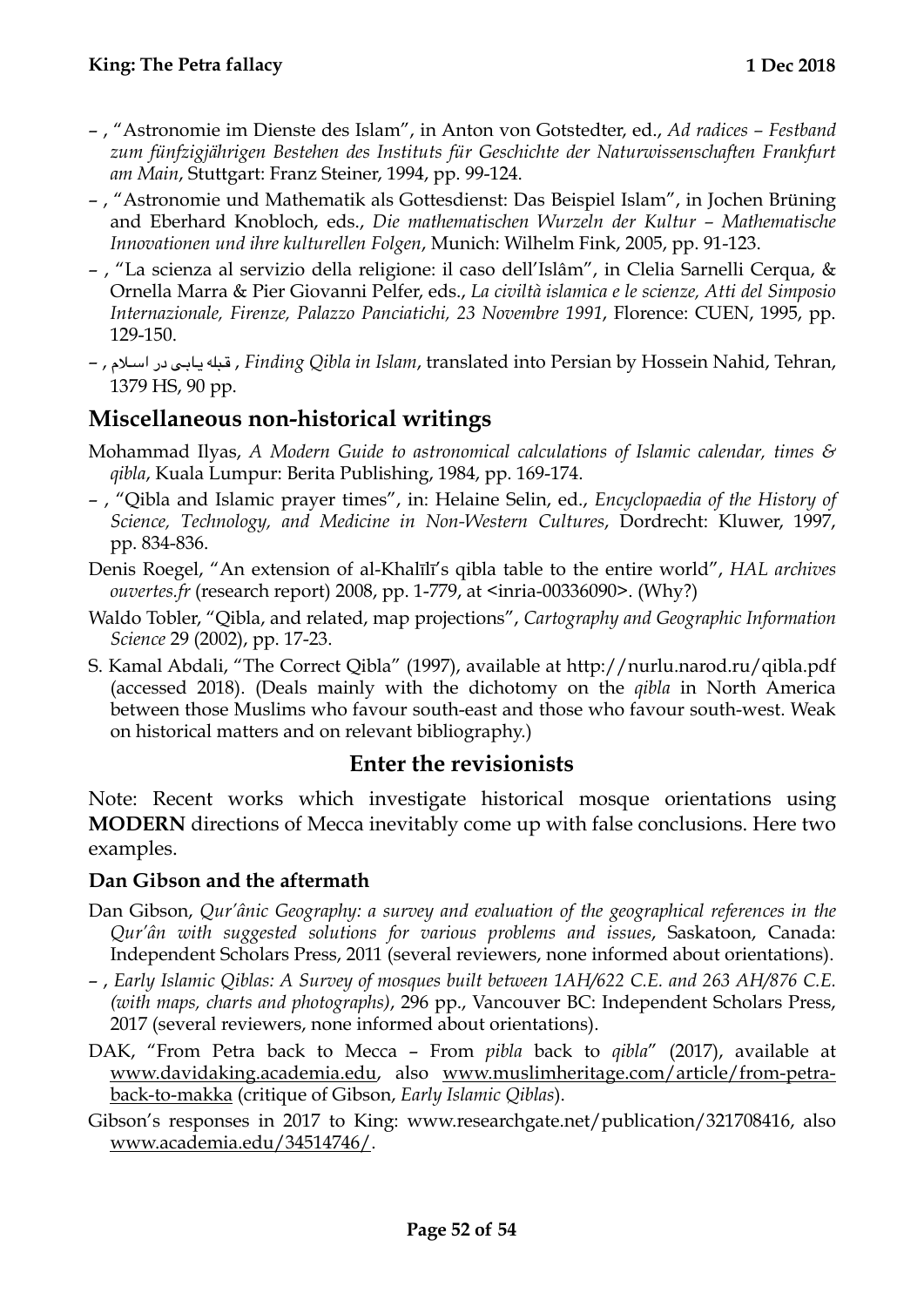- Édouard-Marie Gallez's critique (2017): ["King et Khan : Crone et Cook ont-ils renié leur](https://www.academia.edu/35454474/King_et_Khan_Crone_et_Cook_ont-ils_reni%C3%A9_leur_travail_)  [travail ?"](https://www.academia.edu/35454474/King_et_Khan_Crone_et_Cook_ont-ils_reni%C3%A9_leur_travail_), at [www.academia.edu/35454474/](http://www.academia.edu/35454474/)
- DAK reply to Père Gallez: "Gibson & Gallez False *pibla*s and fake *calumnia*s Did the elusive "Judéo-Nazaréens" use astrolabes to negotiate the narrow Siq of Petra?" at [davidaking.academia.edu](http://davidaking.academia.edu), currently (2018) at [www.academia.edu/35868755/](http://www.academia.edu/35868755/).
- Rick Oakes, "Evaluation of Dr David King's book review of Dan Gibson "Early Islamic Qiblas"" (2018), available at www.academia.edu/37676717/.
- Gibson, "Comparing two qibla theories" (2018), at [http://thesacredcity.ca/](http://thesacredcity.ca/Comparing%20Two%20Qibla%20Theories.pdf) [Comparing%20Two%20Qibla%20Theories.pdf](http://thesacredcity.ca/Comparing%20Two%20Qibla%20Theories.pdf).
- , "Qibla Tool" (2018), available at http://thesacredcity.ca/data/index.html.
- Mark Anderson, "Is Petra Islam's true birthplace—or Mecca?", at [https://](https://understandingislam.today/ui3/wp-content/uploads/2018/09/Is_Petra_Islams_true_birthplace.pdf) [understandingislam.today/ui3/wp-content/uploads/2018/09/](https://understandingislam.today/ui3/wp-content/uploads/2018/09/Is_Petra_Islams_true_birthplace.pdf) [Is\\_Petra\\_Islams\\_true\\_birthplace.pdf.](https://understandingislam.today/ui3/wp-content/uploads/2018/09/Is_Petra_Islams_true_birthplace.pdf) (This should be required reading for anyone interested in the subject. Unfortunately DAK is reported to have said that the earliest Muslims "calculated" the *qibla* but this is what Gibson falsely claims for directions to Petra, whereas in fact I had stated that they "determined" it. They calculated nothing.)
- Ahmed Amine Khelifa, *L'islam de Pétra : Réponse à la thèse de Dan Gibson présentation et revue critique*, privately published [\(www.ahmedamine.net](http://www.ahmedamine.net)), n.d. [2018] (problematic).
- Video: Al Fadi & Jay Smith, "The earliest mosques don't face Mecca! Gibson's new research" (*ca*. 30 mins.), available at [https://www.youtube.com/watch?](https://www.youtube.com/watch?v=0ZKcpDEEJnA) [v=0ZKcpDEEJnA](https://www.youtube.com/watch?v=0ZKcpDEEJnA) (reveals the utility of Gibson's 'findings' for certain interest groups).
- DAK, "The Petra fallacy Early mosques do face the Sacred Kaaba in Mecca but Dan Gibson doesn't know how" (2018), available at [www.davidaking.academia](http://www.davidaking.academia).

#### <span id="page-52-0"></span>**Excursus: The archaeoastronomical reality of Petra and Nabataea**

- Christine Dell'Amore, "Ancient city of Petra built to align with the Sun The Nabatean culture erected the city to highlight solstices, equinoxes" (2014), https:// news.nationalgeographic.com/news/2014/03/140317-petra-jordan-nabatean-suncivilization-ancient-culture/.
- Tom Paradise & Christopher Angel, "Nabataean architecture and the Sun", *ArcUser* ([esri.com](http://esri.com)) (Winter 2015), pp. 16-19, available at [www.esri.com/esri-news/arcuser/](http://www.esri.com/esri-news/arcuser/winter-2015/nabataean-architecture-and-the-sun) [winter-2015/nabataean-architecture-and-the-sun](http://www.esri.com/esri-news/arcuser/winter-2015/nabataean-architecture-and-the-sun).
- Juan Antonio Belmonte & A. César González-García, "Petra and the Nabataeans", in Clive L. N. Ruggles, ed., *Handbook of Archaeoastronomy and Ethnoastronomy*, Springer, 2015, pp. 1813-1822.
- & & Andrea Polcaro, "Light and Shadows over Petra: astronomy and landscape in Nabataean lands", *Nexus Network Journal* 15 (2013), pp. 487-501, available at [www.iac.es/proyecto/arqueoastronomia/media/Belmonteetal\\_Nexus\\_Preprint.pdf.](http://www.iac.es/proyecto/arqueoastronomia/media/Belmonteetal_Nexus_Preprint.pdf)
- Liritzis & F. M. Al-Otaibi & B. Castro & A. Drivaliari, "Nabataean tombs orientation by remote sensing: provisional results", *Mediterranean Archaeology and Archaeometry* 15:3 (2015), pp. 289-299 (on 32 tombs in Petra and Madā'in Ṣāliḥ).

See also DAK, "Astronomical alignments", pp. 307-307 and 312, nn. 10-11, for references to literature on potential astronomical alignments in Central and Southern Arabia. These references from almost 40 years ago need to be updated.

#### <span id="page-52-1"></span>**A. J. Deus**